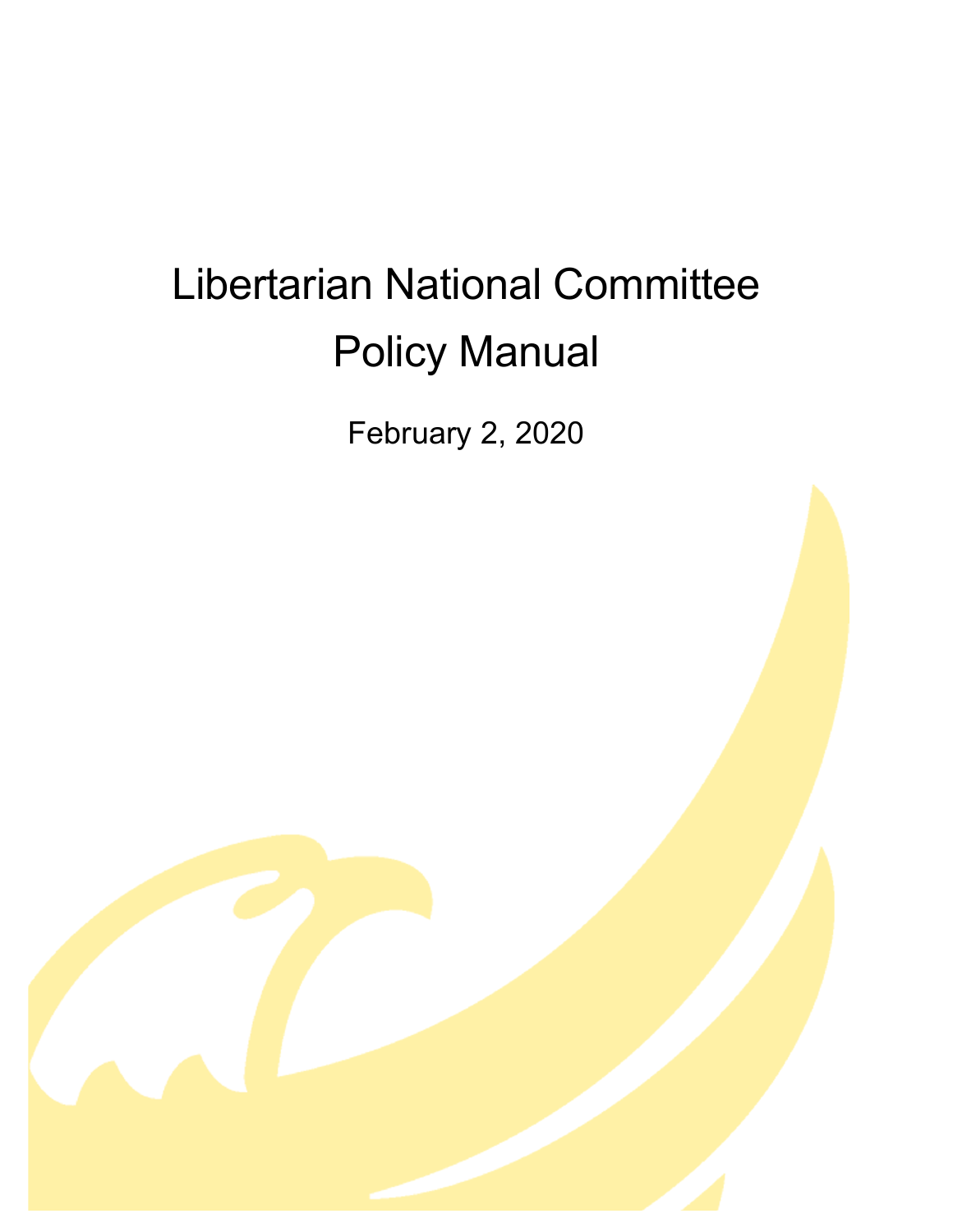## **Libertarian National Committee - Policy Manual**

**Table of Contents**

## Condensed Table of Contents

| Article I.      |                                                                |  |  |
|-----------------|----------------------------------------------------------------|--|--|
|                 |                                                                |  |  |
|                 |                                                                |  |  |
|                 | Section 1.03 COMMITTEE APPOINTMENTS AND TERMS OF OFFICE 16     |  |  |
|                 |                                                                |  |  |
|                 |                                                                |  |  |
| Article II.     |                                                                |  |  |
|                 | Section 2.01 OBLIGATIONS AMONG BOARD MEMBERS AND STAFF 21      |  |  |
|                 |                                                                |  |  |
|                 |                                                                |  |  |
|                 |                                                                |  |  |
|                 |                                                                |  |  |
| Section 2.06    |                                                                |  |  |
|                 |                                                                |  |  |
| Section 2.08    |                                                                |  |  |
|                 |                                                                |  |  |
| Article III.    |                                                                |  |  |
|                 |                                                                |  |  |
|                 |                                                                |  |  |
| Section 3.03    |                                                                |  |  |
|                 | Section 3.04 DONOR & VENDOR RELATIONS AND FINANCIAL MATTERS 56 |  |  |
|                 |                                                                |  |  |
|                 |                                                                |  |  |
|                 |                                                                |  |  |
|                 |                                                                |  |  |
|                 |                                                                |  |  |
| <b>ENDNOTES</b> |                                                                |  |  |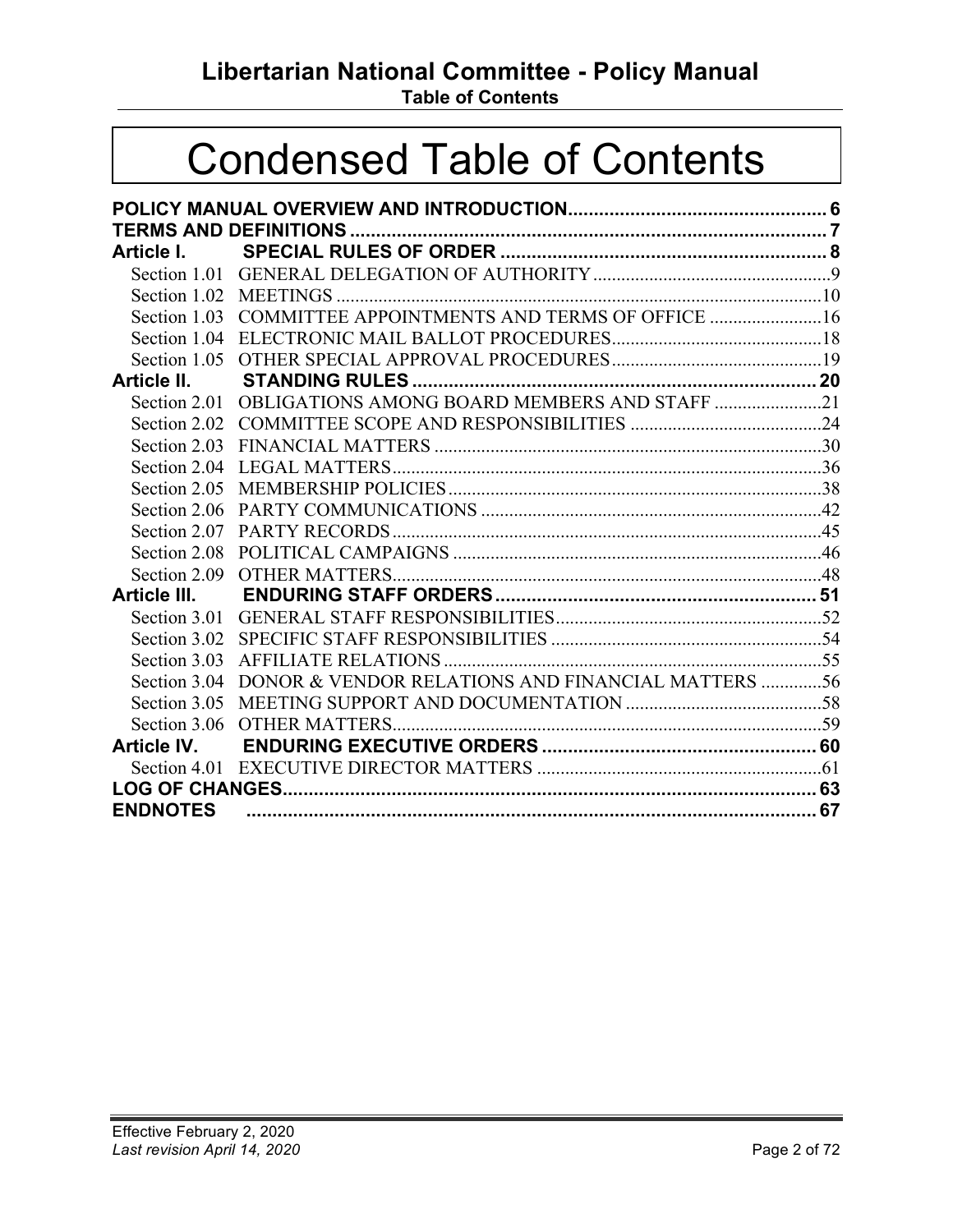Libertarian National Committee - Policy Manual

**Table of Contents** 

## **Detailed Table of Contents**

| Article I. |                                                            |  |
|------------|------------------------------------------------------------|--|
|            |                                                            |  |
| 1)         |                                                            |  |
| 2)         |                                                            |  |
| 3)         |                                                            |  |
| 4)         |                                                            |  |
|            |                                                            |  |
| 1)         |                                                            |  |
| 2)         |                                                            |  |
| 3)         |                                                            |  |
| 4)         |                                                            |  |
| 5)         |                                                            |  |
| 6)         |                                                            |  |
| 7)         |                                                            |  |
|            | Section 1.03 COMMITTEE APPOINTMENTS AND TERMS OF OFFICE 16 |  |
| 1)         |                                                            |  |
| 2)         |                                                            |  |
| 3)         |                                                            |  |
| 4)         |                                                            |  |
| 5)         |                                                            |  |
|            |                                                            |  |
| 1)         |                                                            |  |
|            |                                                            |  |
| 1)         |                                                            |  |
| 2)         |                                                            |  |
|            |                                                            |  |
|            | Section 2.01 OBLIGATIONS AMONG BOARD MEMBERS AND STAFF 21  |  |
| 1)         |                                                            |  |
| 2)         |                                                            |  |
| 3)         |                                                            |  |
| 4)         |                                                            |  |
|            |                                                            |  |
| 1)         |                                                            |  |
| 2)         |                                                            |  |
| 3)         |                                                            |  |
| 4)         |                                                            |  |
| 5)         |                                                            |  |
| 6)         |                                                            |  |
| 7)         |                                                            |  |
| 8)         |                                                            |  |
| 9)         |                                                            |  |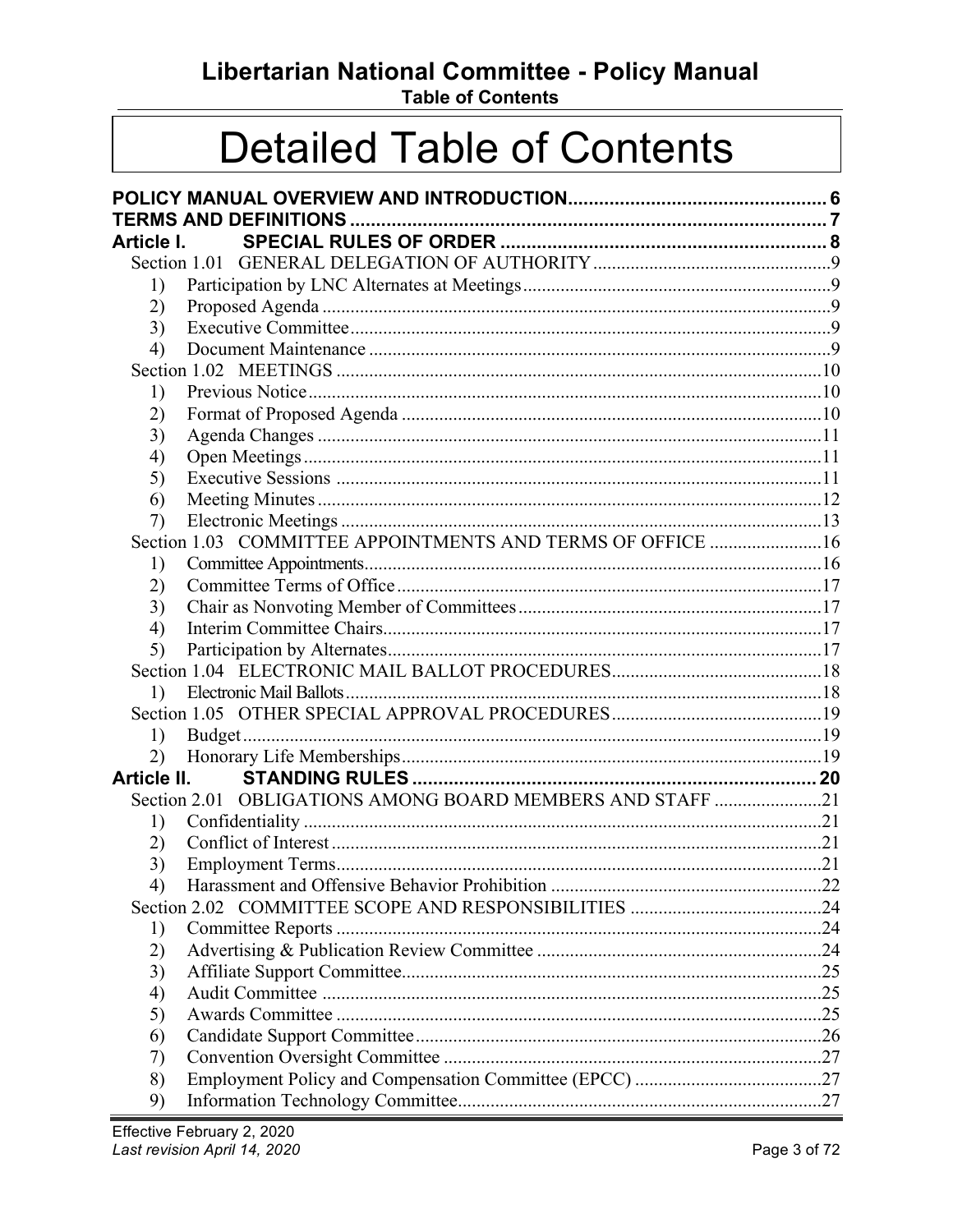# Libertarian National Committee - Policy Manual<br>Table of Contents

| 1)  |  |  |
|-----|--|--|
| 2)  |  |  |
| 3)  |  |  |
| 4)  |  |  |
| 5)  |  |  |
| 6)  |  |  |
| 7)  |  |  |
| 8)  |  |  |
| 9)  |  |  |
| 10) |  |  |
| 11) |  |  |
| 12) |  |  |
| 13) |  |  |
| 14) |  |  |
| 15) |  |  |
| 16) |  |  |
| 17) |  |  |
|     |  |  |
|     |  |  |
| 1)  |  |  |
| 2)  |  |  |
| 3)  |  |  |
| 4)  |  |  |
|     |  |  |
| 1)  |  |  |
| 2)  |  |  |
| 3)  |  |  |
| 4)  |  |  |
| 5)  |  |  |
|     |  |  |
| 1)  |  |  |
| 2)  |  |  |
| 3)  |  |  |
| 4)  |  |  |
| 5)  |  |  |
|     |  |  |
| 1)  |  |  |
| 2)  |  |  |
| 3)  |  |  |
| 4)  |  |  |
| 5)  |  |  |
|     |  |  |
| 1)  |  |  |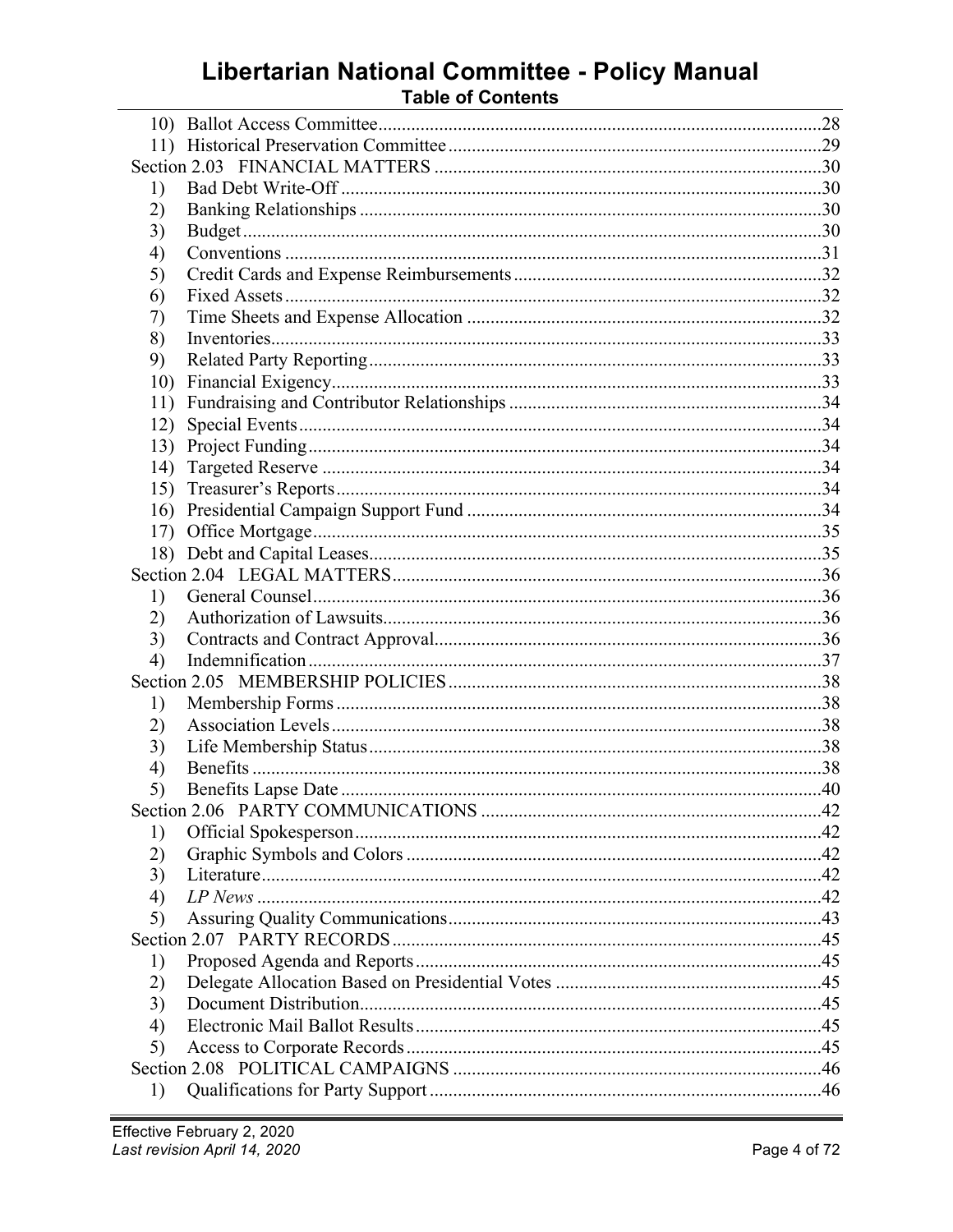## Libertarian National Committee - Policy Manual

| <b>Table of Contents</b> |  |  |  |
|--------------------------|--|--|--|
|--------------------------|--|--|--|

| 2)                 |                    |  |  |
|--------------------|--------------------|--|--|
| 3)                 |                    |  |  |
|                    |                    |  |  |
| 1)                 |                    |  |  |
| 2)                 |                    |  |  |
| 3)                 |                    |  |  |
| 4)                 |                    |  |  |
| 5)                 |                    |  |  |
| 6)                 |                    |  |  |
| 7)                 |                    |  |  |
| Article III.       |                    |  |  |
|                    |                    |  |  |
| 1)                 |                    |  |  |
|                    |                    |  |  |
| 1)                 |                    |  |  |
| 2)                 |                    |  |  |
| 3)                 |                    |  |  |
|                    |                    |  |  |
| 1)                 |                    |  |  |
| 2)                 |                    |  |  |
| 3)                 |                    |  |  |
| 4)                 |                    |  |  |
| 5)                 |                    |  |  |
|                    |                    |  |  |
| 1)                 |                    |  |  |
| 2)                 |                    |  |  |
| 3)                 |                    |  |  |
| 4)                 |                    |  |  |
|                    |                    |  |  |
| 1)                 |                    |  |  |
| 2)                 |                    |  |  |
| 3)                 |                    |  |  |
| 4)                 |                    |  |  |
| <b>Article IV.</b> |                    |  |  |
|                    |                    |  |  |
|                    |                    |  |  |
|                    |                    |  |  |
|                    | <b>ENDNOTES 67</b> |  |  |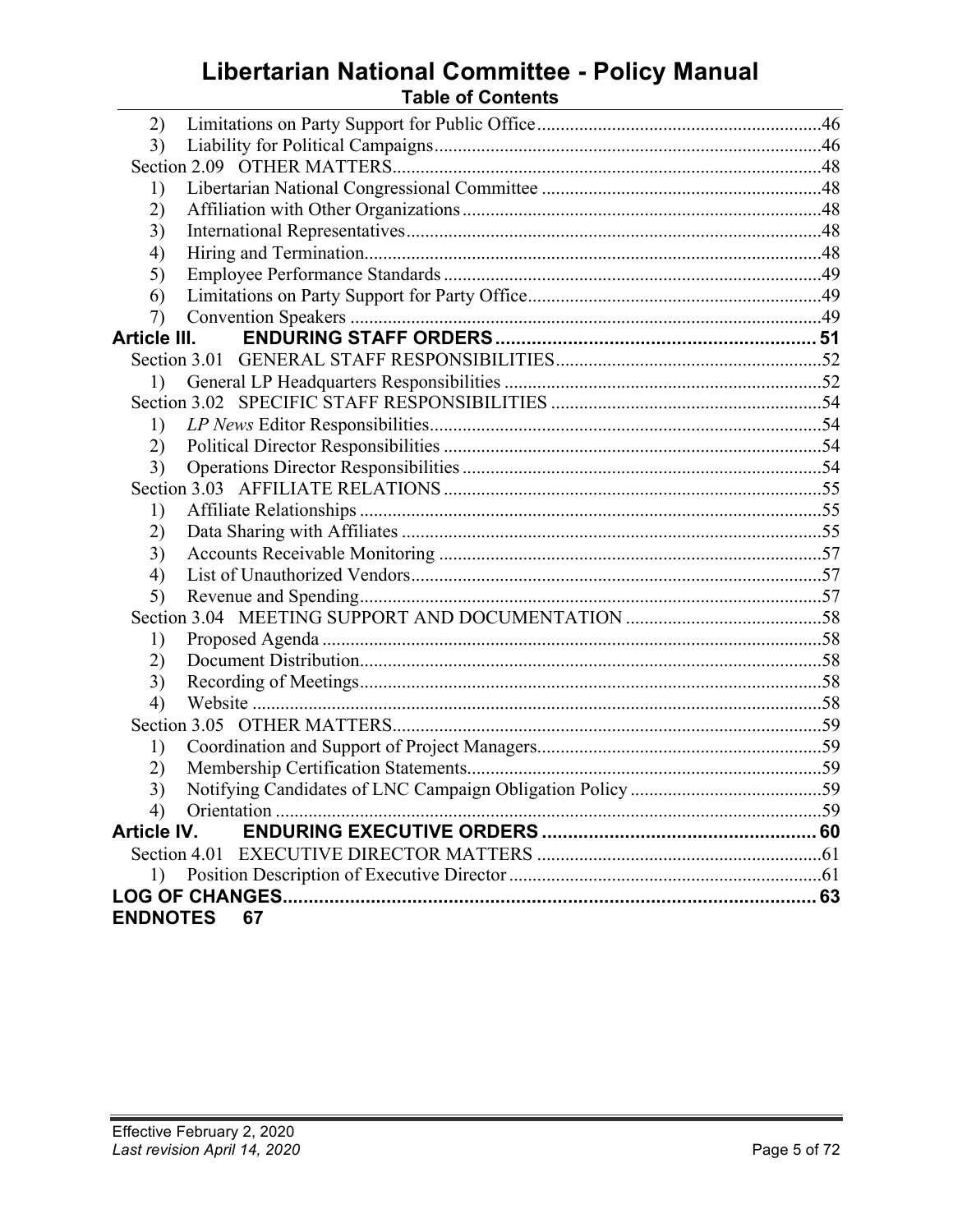### <span id="page-5-0"></span>**POLICY MANUAL OVERVIEW AND INTRODUCTION**

An organization is subject to public law and such other rules it adopts to govern its operation. The rules governing the Libertarian National Committee, Inc. are as follows and supersede each other in the order listed:

- Corporate Charter: The legal instrument conforming to state and federal laws. The Libertarian National Committee, Inc. is incorporated in the District of Columbia and is subject to its laws.
- Bylaws: Prescribe how the organization shall function. They may not be suspended, except for clauses that provide for their own suspension or clauses clearly in the nature of rules of order.
- Special Rules of Order: Relate to rules for orderly transaction of business that differ from those contained in the adopted parliamentary authority.
- Rules of Order: Relate to orderly transaction of business. These are usually contained in the adopted parliamentary authority, which in our case is the current edition  $(11<sup>th</sup>)$  of *Robert's Rules of Order Newly Revised* (RONR).
- Standing Rules: Relate to details of administration. They are adopted as the need arises. Special categories of standing rules include:
	- o Enduring Staff Orders—orders to staff by the LNC; and
	- o Enduring Executive Orders—orders to staff by the Chair.

This policy manual is a compilation of the rules governing the Libertarian National Committee, Inc. not already reflected in its corporate charter, bylaws, or rules of order.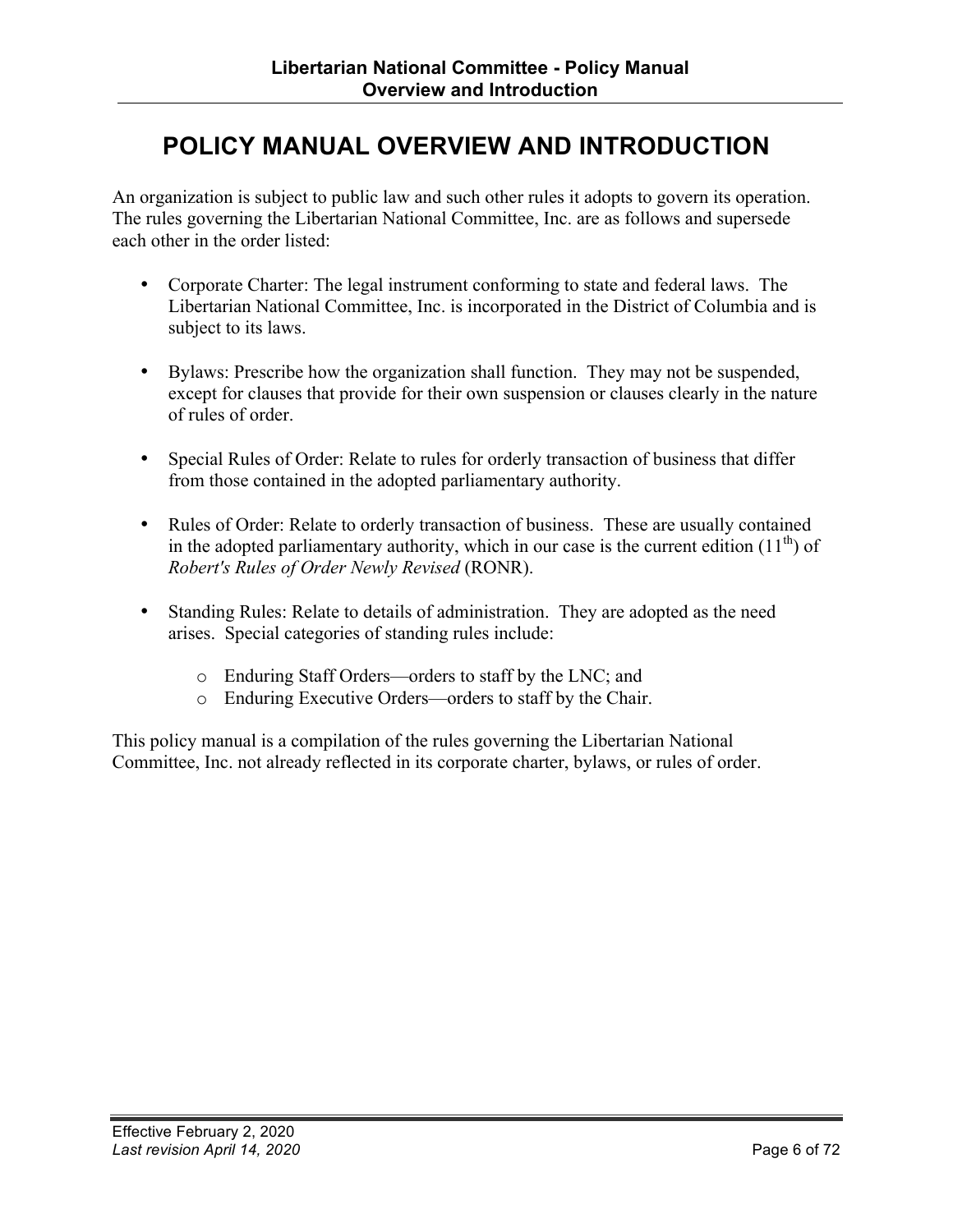## **TERMS AND DEFINITIONS**

<span id="page-6-0"></span>The following terms may be used throughout this document: **1**

"Constituent" is anyone who has paid money to the LNC in the past, regardless of whether they signed the membership certification, along with all individuals who have requested information from the national Party (aka inquiries).

"ED" is Executive Director

"LNC" is Libertarian National Committee

"LNC Members" are Officers, At-Large members, and Regional Representatives

"LPHQ" is Libertarian Party Headquarters

"*LP News*" is *Libertarian Party News*

"Party platform" or "platform" is the platform of the Libertarian Party

"Project" is any activity that is neither a core activity nor required to perform a core activity. The categories of such projects are:

- Perpetual, such as candidate support;
- Long-term (i.e., without a clear end date), such as branding;
- Short-term (i.e., with a distinct completion date), such as implementation of an accounting system; or
- Intermittent (i.e., occurring periodically), such as acquiring lists of registered voters

"Renewal Period" for an individual is the period commencing with the first membership renewal appeal sent to that individual until the receipt of a contribution sufficient to extend that individual's benefits lapse date.

"Reserve" is calculated as the total cash balance less the sum of :

- **●** restricted funds,
- **●** accounts payable,
- **●** accrued expenses, not including vacations, and
- **●** deferred revenue in excess of corresponding prepaid expense.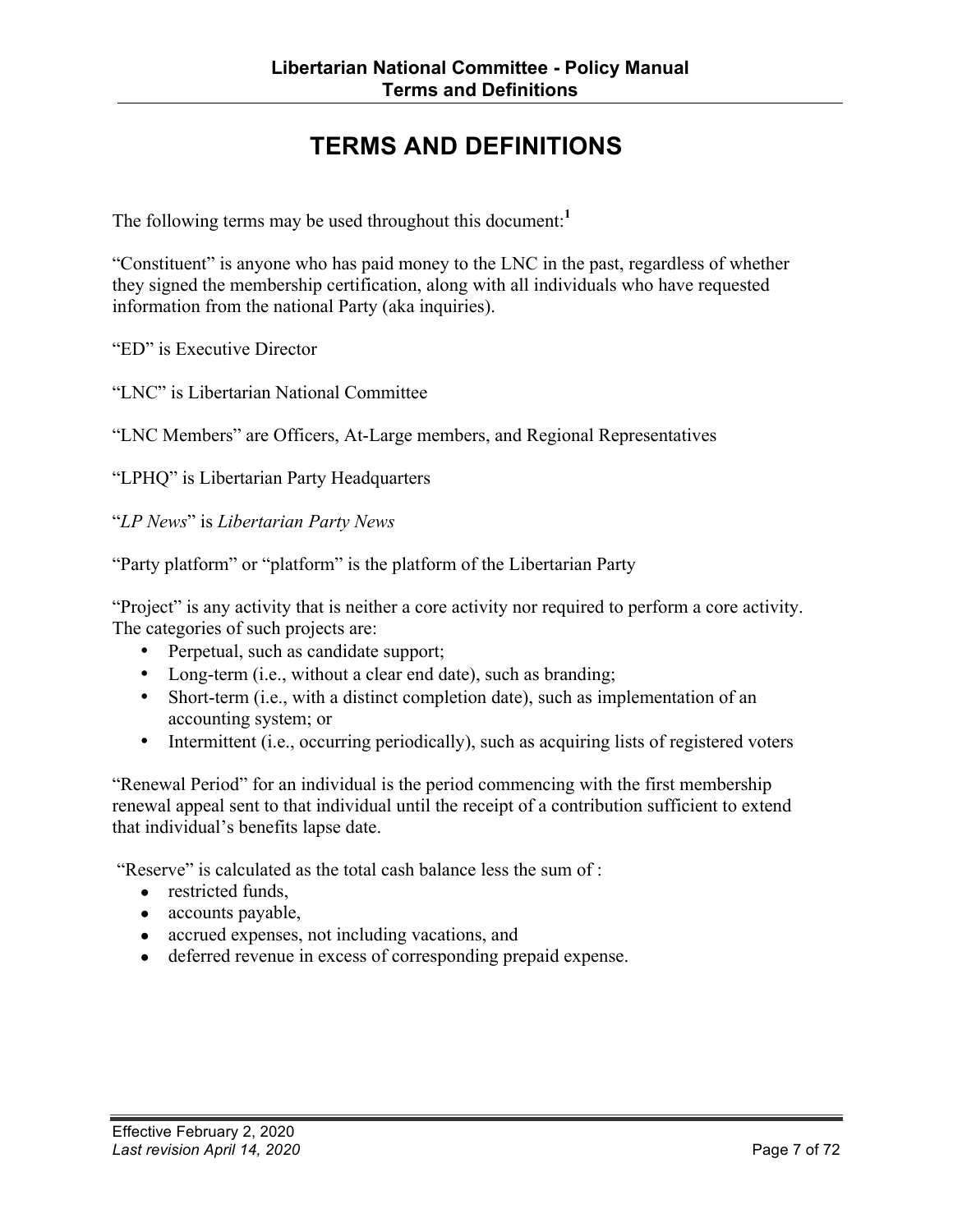## <span id="page-7-0"></span>**Article I. SPECIAL RULES OF ORDER**

Special rules of order are rules for orderly transaction of business (i.e., relating to parliamentary procedure) that differ from those contained in the adopted parliamentary authority. They are superseded only by the bylaws, the corporate charter, and any applicable procedural rule prescribed by federal, state, or local law, unless the rules in such documents specifically provide for their own suspension.

A special rule of order may be adopted, amended, rescinded, or suspended. Adoption, amendment, or rescission requires (a) a two-thirds  $(2/3)$  vote with previous notice, or (b) a vote of a majority of the entire membership of the LNC. Suspension requires a two-thirds (2/3) vote of the LNC. Rules that have their application outside of the session which is in progress cannot be suspended but can be rescinded or amended. **2**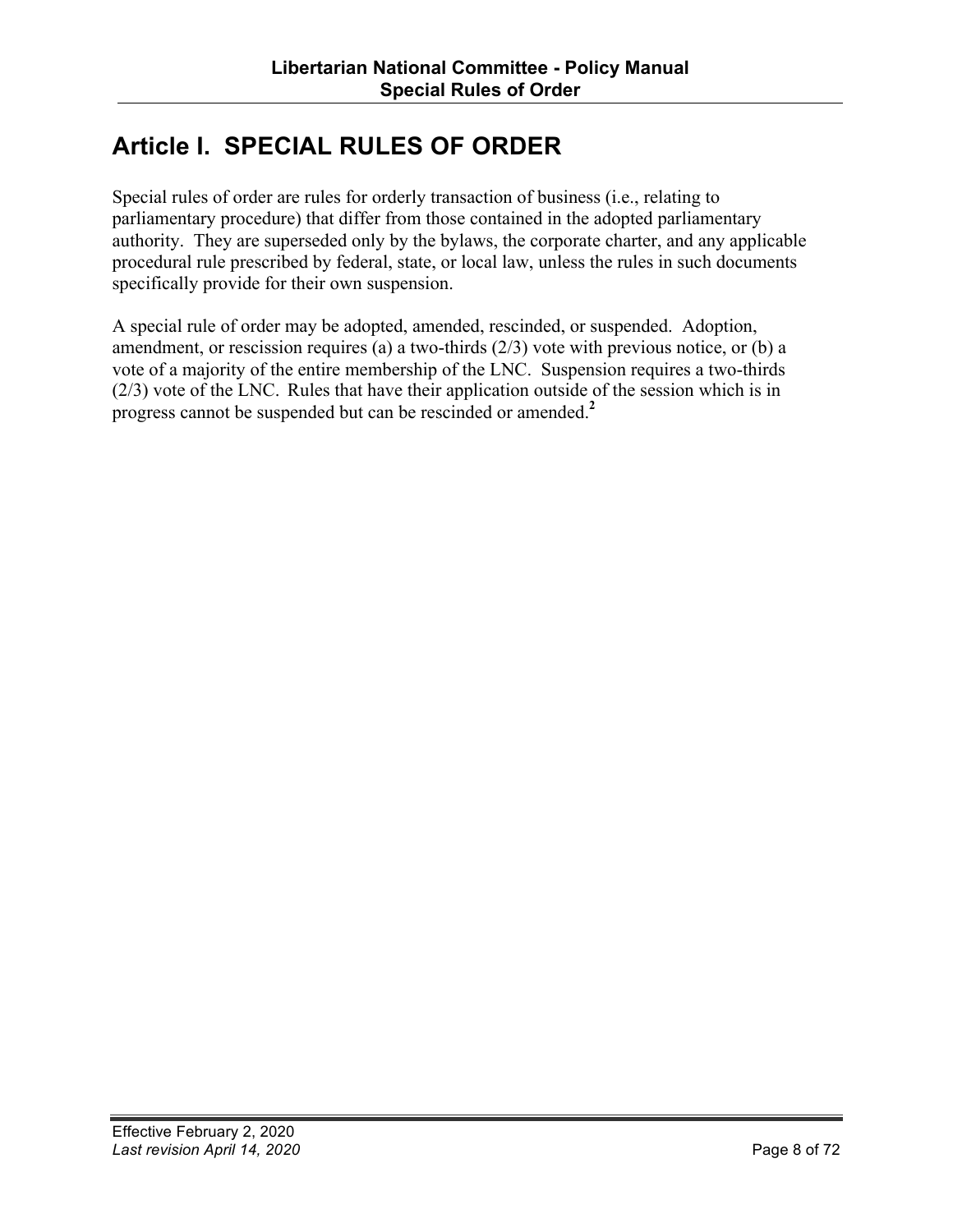#### <span id="page-8-0"></span>*Section 1.01 GENERAL DELEGATION OF AUTHORITY*

#### 1) Participation by LNC Alternates at Meetings

Free substitution of Alternates for Regional Representatives at LNC meetings is permitted.<sup>3</sup>

#### 2) Proposed Agenda

The Chair shall propose an agenda for each session of the LNC.<sup>4</sup>

#### 3) Executive Committee

The Executive Committee shall exercise all powers of the LNC between LNC meetings except for the addition, deletion, or amendment of the LNC policy manual or amendment of the budget beyond the limits specified elsewhere in this policy manual. Notwithstanding, the LNC reserves the right to exercise its authority through electronic mail ballots.<sup>5</sup>

#### 4) Document Maintenance

The Secretary shall maintain a complete copy of this policy manual.

The Secretary is authorized to propose corrections to formatting, spelling, grammar, capitalization, punctuation, article and section designations, cross-references, and such other technical and conforming changes as may be necessary to the policy manual, provided such changes would have no effect on the meaning of the adopted Terms, Definitions, Rules, and Orders.

The Secretary may propose adding or amending annotations in the form of endnotes and introductory language to provide relevant references to authoritative statutes, the Party's corporate charter and bylaws, the parliamentary authority, and explanations as to how special rules of order differ from the parliamentary authority.

The Secretary shall promptly submit such proposals to the LNC, along with any written opinions provided by the Party's parliamentarian. These proposals shall be considered adopted thirty (30) days thereafter or upon the close of the next LNC meeting, whichever is sooner. The LNC may veto such proposals by majority vote prior to adoption.

The LNC reserves the right to also propose and adopt non-substantive, as well as substantive, changes.<sup>6</sup>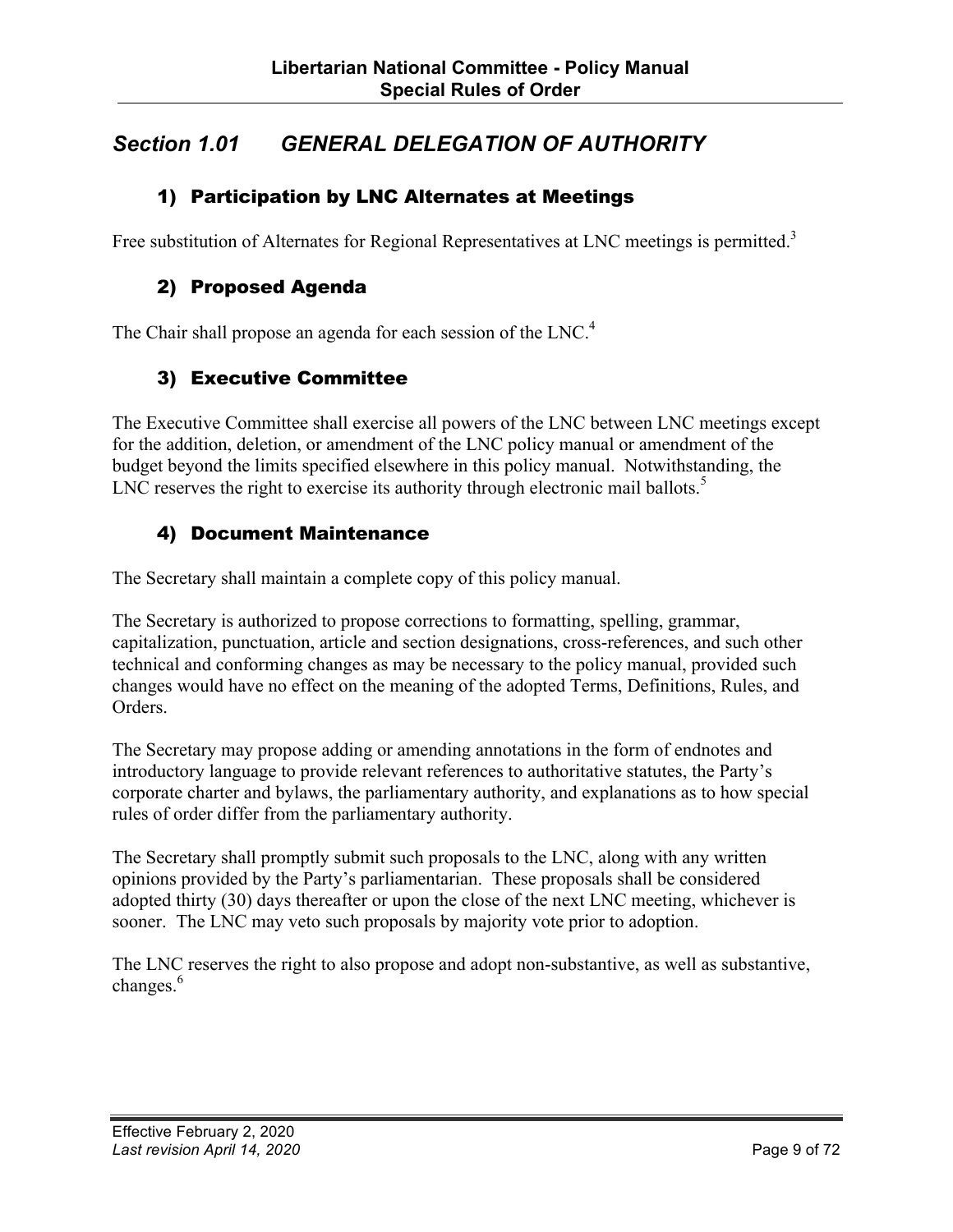#### <span id="page-9-0"></span>*Section 1.02 MEETINGS*

#### 1) Previous Notice

An LNC Member may satisfy the requirement of giving previous notice of their intention to introduce an original main motion<sup>7</sup> at the next session by:

- announcing this intention at the previous session in the presence of a quorum, providing an accurate and complete statement of purport, with such notice to be taken note of in the minutes; or
- sending the complete language of the motion to the entire LNC by e-mail at least fourteen (14) days prior to the session.<sup>8</sup>

#### 2) Format of Proposed Agenda

The proposed agenda shall be in the following format:<sup>9</sup>

- Opening Ceremony
	- o Call to Order
	- o Opportunity for Public Comment
- Housekeeping
	- o Credentials Report and Paperwork Check
	- o Adoption of Agenda
	- o Report of Potential Conflicts of Interest
- Officer Reports
	- o Chair's Report
	- o Vice Chair's Report
	- o Treasurer's Report
	- o Secretary's Report
- Staff Reports
- Counsel's Report
- Regional Reports (supplements to printed reports)
- Committee Reports
	- o Reports of Standing Committees
	- o Reports of Special Committees
- Unfinished Business and Items Postponed from Previous Meeting
- New Business
	- o with Previous Notice
	- o without Previous Notice
- Closing Ceremony
	- o Announcements
	- o Opportunity for Public Comment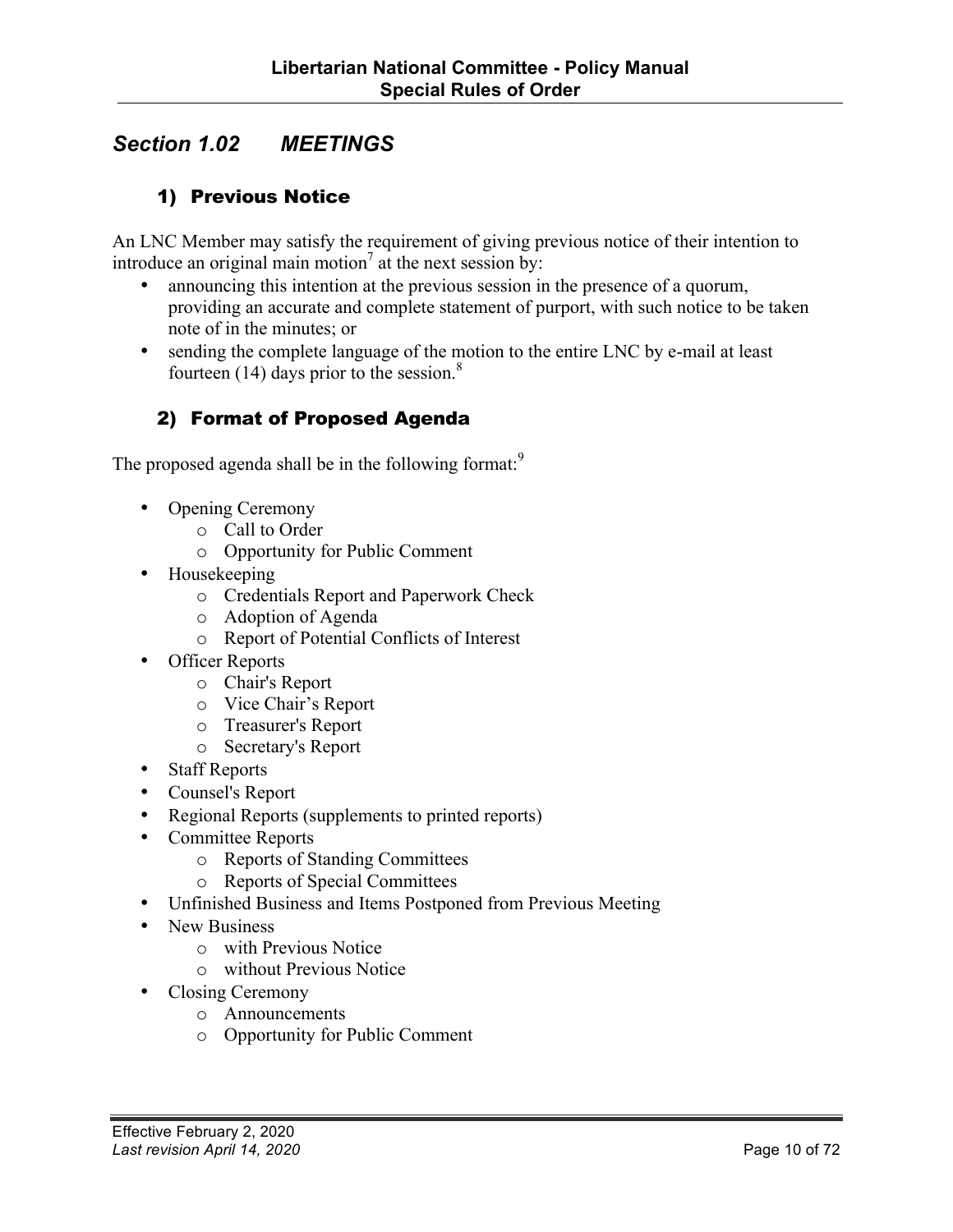#### <span id="page-10-0"></span>3) Agenda Changes

Changes in the placement of items on the agenda may be made by majority vote; this includes those items placed on the agenda by two-thirds  $(2/3)$  approval.<sup>10</sup>

#### 4) Open Meetings

LNC meetings are open to Party members, except while in Executive Session. However, participation is not permitted except by majority vote of the committee.<sup>11</sup>

#### 5) Executive Sessions  $^{12}$

The LNC may enter into Executive Session only in compliance with this special rule of order $^{13}$ 

The motion to enter Executive Session must list all reasons for doing so. If the list of reasons is solely comprised of the identified topics listed below, a majority of the LNC Members voting is required for passage.

- Legal matters (potential, pending, or past)
- Regulatory and compliance matters (potential, pending, or past)
- Contractual compliance
- Personnel matters (including evaluation, compensation, hiring, or dismissal)
- Board self-evaluation
- Strategic issues (only those requiring confidentiality)
- Negotiations (potential, pending, or past)

Other topics require a two-thirds  $(2/3)$  vote of LNC.<sup>14</sup>

No action can be taken while in Executive Session.<sup>15</sup> Discussion of action which may be taken in Open Session can occur.<sup>16</sup>

No recording shall be made or minutes taken of the following topics:

- Legal matters (potential, pending, or past)
- Regulatory and compliance matters (potential, pending, or past)
- Contractual compliance
- Personnel matters (including evaluation, compensation, hiring, or dismissal)
- Board self-evaluation

Recordings shall be made and minutes taken of the following topics. However, such recordings and minutes shall only be made available to members of the LNC until such time as the LNC—by a two-thirds (2/3) vote—incorporates such recordings and minutes into its public records. Nothing in this section shall require the LNC to ever make these records public: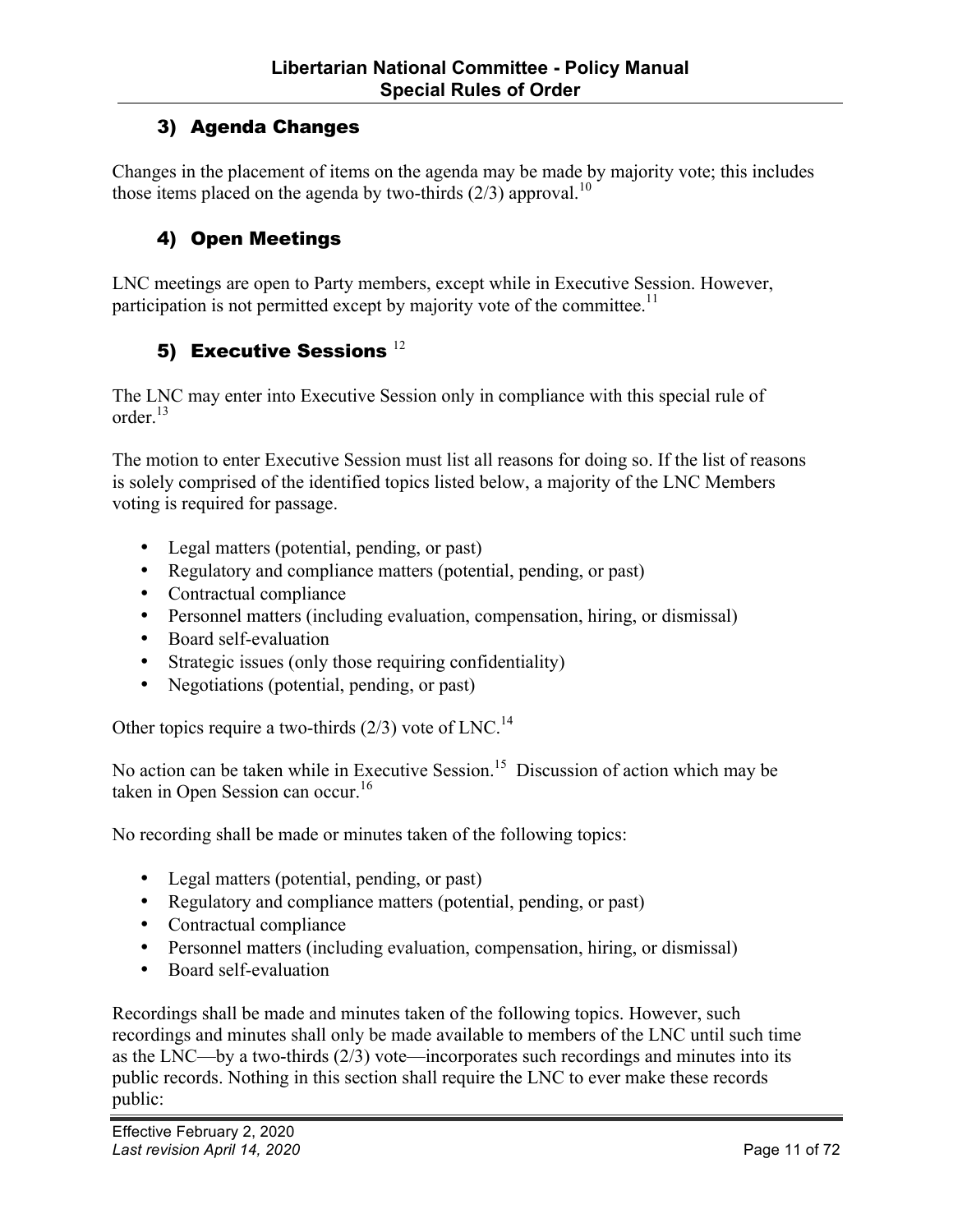- <span id="page-11-0"></span>• Strategic issues (only those requiring confidentiality)
- Negotiations (potential, pending, or past)

Recordings shall be made and minutes shall be taken on any other topic. Immediately upon return to Open Session, the LNC may by a majority vote order its destruction or—by a twothirds (2/3) vote—incorporate such recordings and minutes into its public records. Nothing in this section shall require the LNC to ever make these records public.<sup>17</sup>

Any LNC Member who is unwilling to commit to maintaining confidentiality regarding any particular Executive Session is obligated to excuse themselves from the entire Executive Session and to request that the Secretary note their absence from the Executive Session in the minutes of the meeting.<sup>18</sup>

A participant in an Executive Session may publicly disclose information discussed in Executive Session, if the same information is publicly available from other sources, not as the result of a participant's misconduct, and the participant does not reveal that it was discussed in Executive Session;<sup>19</sup> or the LNC, and all the participants in the Executive Session,<sup>20</sup> first consent to its release.

#### 6) Meeting Minutes

In addition to the requirements articulated by RONR, the meeting minutes shall include the following:

- Any disclosure of a conflict of interest by an LNC Member shall be noted in the minutes of the subsequent LNC meeting, citing the individual and pertinent details needed to identify the conflict of interest.<sup>21</sup>
- The following aspects of each mail ballot conducted since the prior meeting and reported by the Secretary at that meeting:
	- o the complete text of the motion,
	- o the names of the co-sponsors,
	- o the dates of the initiation and completion of the balloting, and
	- $\circ$  the roll of those voting on the motion.<sup>22</sup>

Meeting minutes for LNC electronic meetings or face-to-face meetings involving travel to a single site may be promoted from draft status to official during the time between LNC meetings as follows:<sup>23</sup>

- Draft minutes shall be mailed or emailed to all LNC Members not more than fifteen (15) days after each meeting.
- Corrections, clarifications, and changes to the draft minutes may be submitted for the Secretary's consideration for a period of fifteen (15) days following the distribution of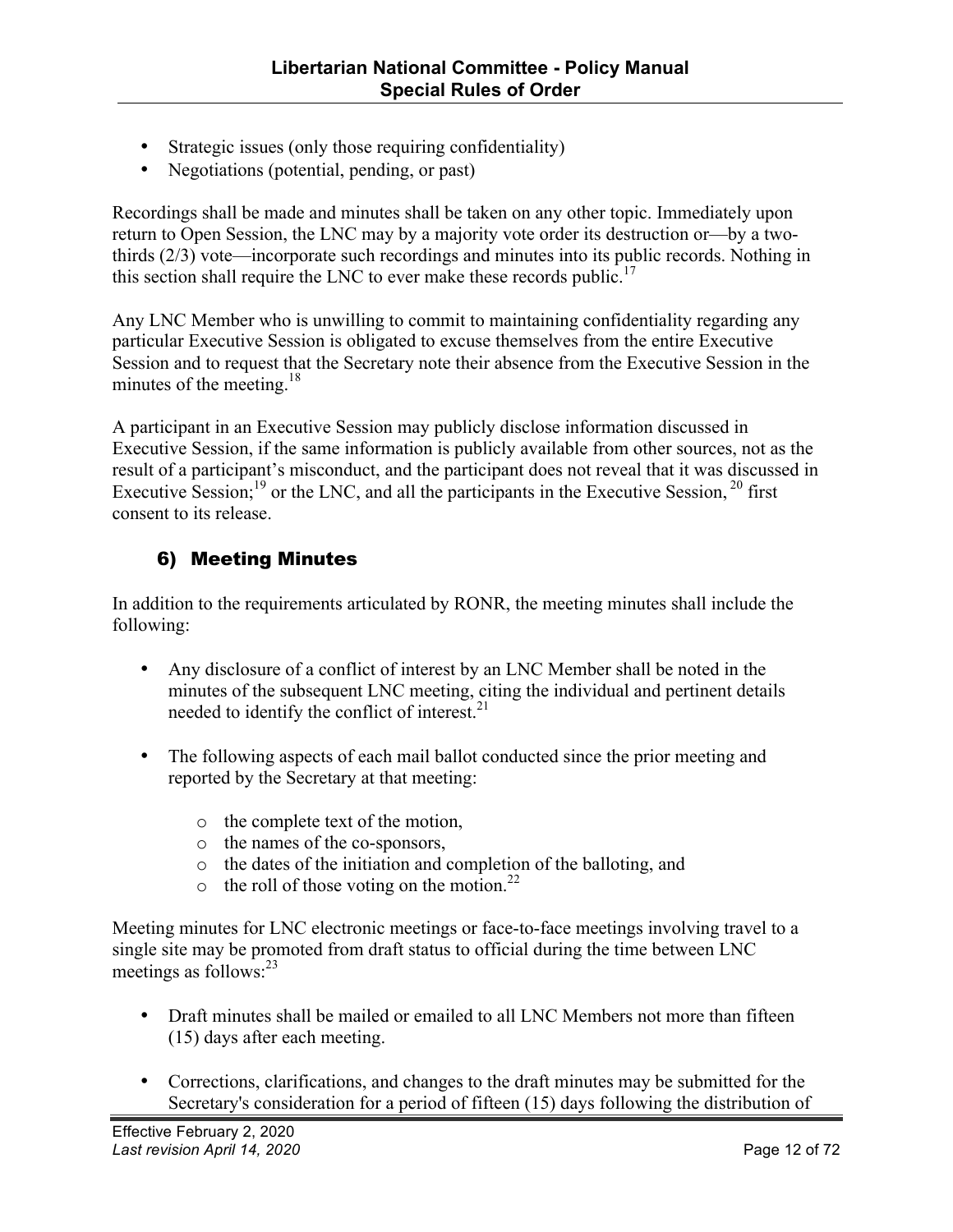#### **Libertarian National Committee - Policy Manual Special Rules of Order**

<span id="page-12-0"></span>the draft minutes. The Secretary shall distribute an updated version of the draft minutes not later than seven (7) days following the end of that submission period.

- The updated version shall be deemed official if no LNC Member challenges the content to the Secretary within seven (7) days of the distribution of the updated version. These provisions are void if the Secretary fails to distribute the draft minutes of a meeting within fifteen (15) days after that meeting or fails to distribute an updated version as described above.
- The Secretary shall send an official copy of meeting minutes to staff within seven (7) days of the promotion of those minutes from draft to official status.

Meeting minutes for Executive Committee meetings may be promoted from draft status to official during the time between Executive Committee meetings as follows:

- Draft minutes for Executive Committee meetings shall be emailed to all LNC Members not more than seven (7) days after each meeting.<sup>24</sup>
- Absent objection from an Executive Committee member who attended the meeting, the minutes shall be deemed to be approved fourteen (14) days after their distribution  $^{25}$
- Executive Committee minutes shall be distributed to all LNC Members and alternates within seven (7) days of such approval.
- The Secretary shall send an official copy of meeting minutes to staff within seven (7) days of the promotion of those minutes from draft to official status.

#### 7) Electronic Meetings

- a) The term "electronic meeting" within these electronic meeting rules shall be construed to include teleconferences and videoconferences.
- b) The term "committee" within these electronic meeting rules shall be construed to include both the LNC (as the board of the Libertarian Party) as well as committees.
- c) All videoconferences will be conducted via the Adobe Connect (Citrix) service or via Zoom (zoom.us). These services are hereinafter referred to as Electronic Meeting Provider(s).
- d) Electronic meetings may be called by either:
	- The committee Chair, or
	- One-third  $(1/3)$  of the committee members or two  $(2)$  committee members, whichever is greater.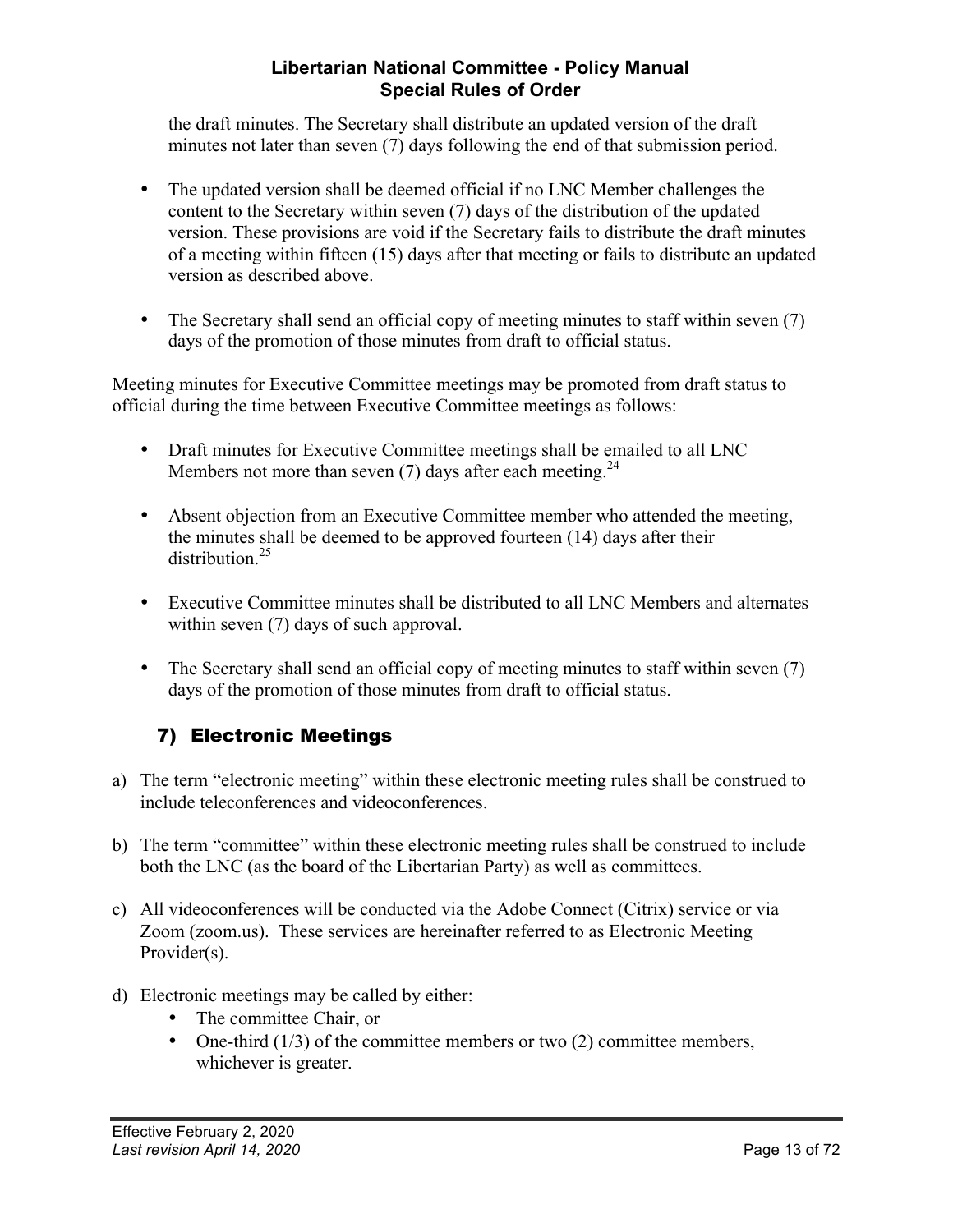However, the call of an electronic meeting can be canceled if a majority of the committee members email a cancellation request to the entire committee prior to the scheduled time of the meeting.

- e) Each committee member calling for an electronic meeting must do so by emailing the entire committee and specifying the date of the meeting, time of the meeting, meeting link including the identity of the Electronic Meeting Provider, and the topic(s) to be addressed. Meetings must be so called no fewer than two (2) days in advance for committees with fewer than ten (10) members, or seven (7) days in advance for committees with ten (10) or more members. These time limits do not apply to the LNC's Executive Committee, the LNC's Advertising and Publications Review Committee, or the Judicial Committee.
- f) For electronic LNC meetings, messages calling or vetoing a meeting must be sent on the LNC-Business email list.
- g) When a sufficient number of people have issued a call for an electronic meeting, the committee Chair or Secretary shall issue a notice of the meeting to each member and alternate of the committee. In addition to the standard notice content, the meeting notice shall describe how to participate in the meeting.
- h) Each participants must provide their own equipment and connectivity, including but not limited to any computer, internet access, web camera, microphone, earphones, or telephone. Members and alternates have the right to participate in an electronic meeting by telephone, however they should use a computer connection if feasible so as to be able to more fully use the Electronic Meeting Provider features. The organization is not responsible for providing a central location for physical attendance of an electronic meeting. For face-to-face meetings, electronic participation is not allowed.
- i) Each participant must accurately identify himself by name when joining the meeting. Videoconference participants other than members or alternates of the committee must precede their sign-in name with "zz" (or the group administrator shall do so) so as to group them at the end of the alphabetical participant list.
- j) Electronic meeting participants must try to eliminate, as much as possible, background noise, echoes, and call waiting interruptions. Participants shall not place their telephone connection on hold if the system has music or messages playing while in that mode.
- k) All participants legally consent to having the meetings recorded, should the committee opt to do so.
- l) Electronic meetings are special meetings such that only the topics listed in the call of the meeting may be considered during the meeting.
- m) For original main motions, the committee Chair or Secretary shall document the time at which the vote tally was announced. A person eligible to vote who was present during the debate of the motion but who lost their connection to the meeting may still reconnect to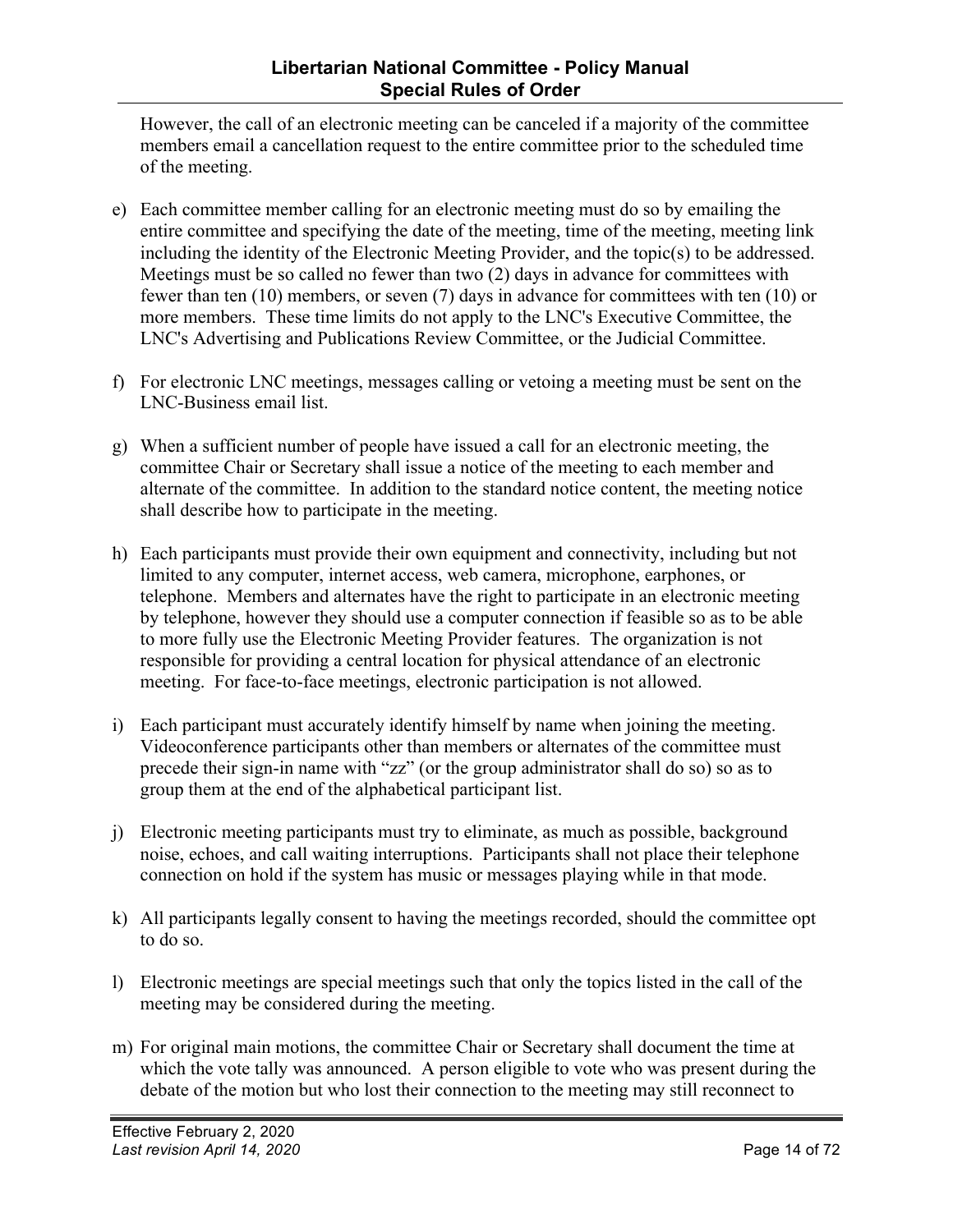#### **Libertarian National Committee - Policy Manual Special Rules of Order**

the meeting and cast their vote on the motion no more than five (5) minutes after the announcement of the vote tally.

- n) If the committee permits, participants other than members or alternates of the committee may observe videoconferences using the Electronic Meeting Provider (and not by a tollfree number) with their web cameras off and their microphones muted.
- o) The LNC Secretary shall promulgate these rules to all members/alternates of each committee upon notice of their election or appointment.
- p) Arrangements for use of the Electronic Meeting Providers must be made through the LNC Secretary who may be required to be present to administer the meeting which might limit available days for use.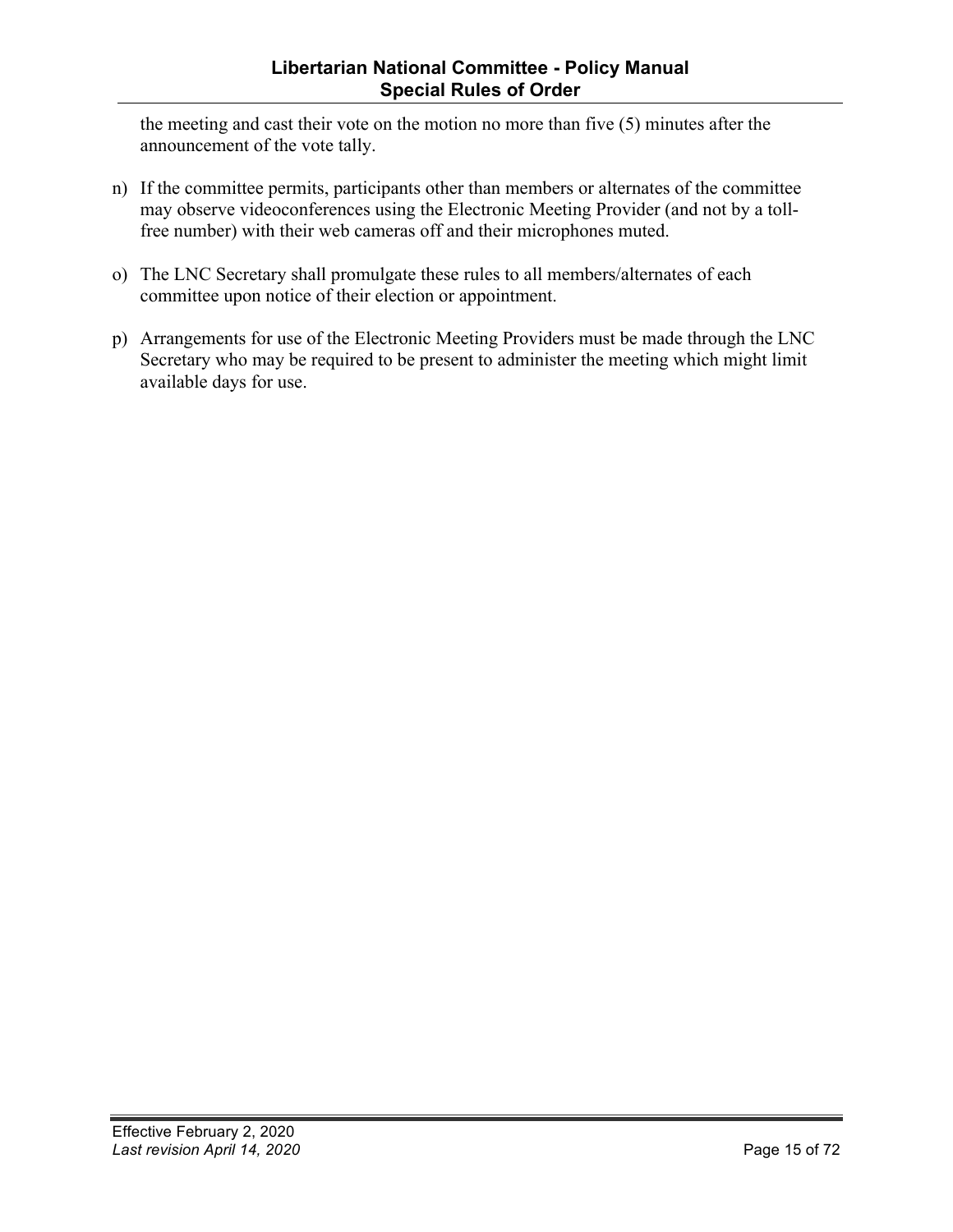#### <span id="page-15-0"></span>*Section 1.03 COMMITTEE APPOINTMENTS AND TERMS OF OFFICE*

#### 1) Committee Appointments<sup>26</sup>

**Committee Name Size Member Selection Chair Selection** Advertising & Publication Review No more than five (5), all LNC **Members** LNC  $*$  Committee selected Affiliate Support Committee Seven (7) members Committee Chair selected by LNC Chair; three (3) LNC Regional Representatives selected by the Committee Chair; three (3) members selected by Libertarian State Leadership Alliance LNC Chair selects from pool of LNC At-Large, LNC Regional Representatives, and the LNC Vice Chair Audit  $27$  One (1) non-officer LNC member and two (2) non-LNC members Non-officer LNC members  $*$  Committee selected Awards Five (5) members, including up to two (2) non-LNC members LNC - Each cycle strive to keep two (2) members of past Awards Committee \* Committee selected Ballot Access Five (5) Party members, no less than three (3) of which shall be LNC members LNC members selected by LNC using approval voting, non-LNC members selected by the LNC Chair LNC Chair Candidate Support **Committee** Five (5) LNC members and two (2) non-LNC members of the LP LNC members elected by the LNC; non-LNC members appointed by the LNC Chair based on recommendations from the LNC members of the committee \* Committee selected Convention Oversight Seven (7) members, with a minimum of four (4) LNC members, plus a minimum of two (2) non-LNC members who are recommended by the Convention Oversight Committee LNC members selected by the LNC, non-LNC members selected by the LNC Chair LNC Chair selected

These committees have special appointment procedures as follows: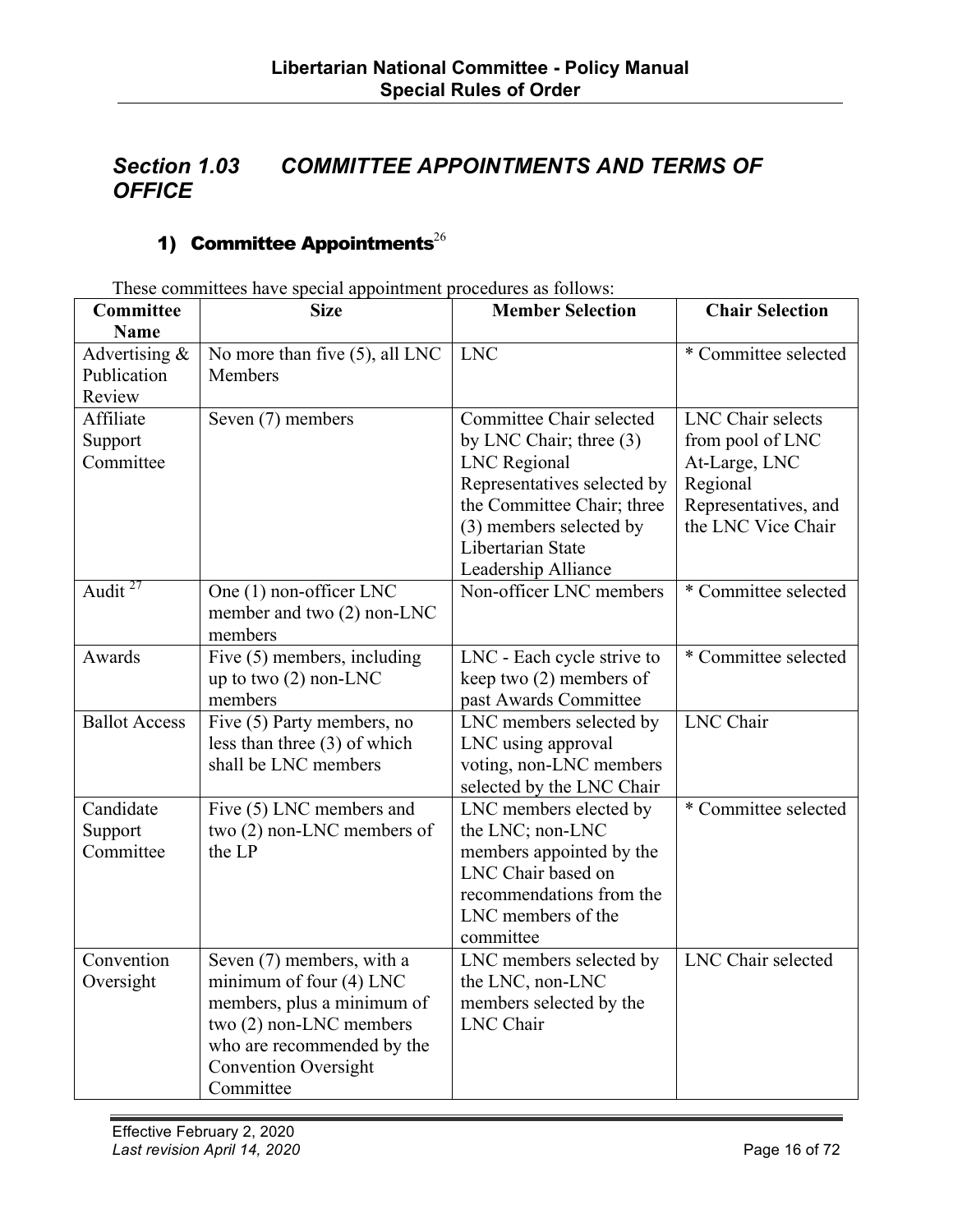#### **Libertarian National Committee - Policy Manual Special Rules of Order**

<span id="page-16-0"></span>

| Employment      | Three $(3)$ LNC members other  | <b>LNC</b>               | * Committee selected |
|-----------------|--------------------------------|--------------------------|----------------------|
| Policy and      | than the LNC Chair             |                          |                      |
| Compensation    |                                |                          |                      |
| Executive       | Four $(4)$ officers plus any   | <b>LNC</b>               | LNC Chair selected   |
|                 | number of LNC members          |                          |                      |
|                 | excluding alternates           |                          |                      |
| Historical      | A minimum of five $(5)$ and up | Committee Chair selected | <b>LNC</b>           |
| Preservation    | to seven $(7)$ members         | by LNC; remaining        |                      |
| Committee       |                                | members selected by the  |                      |
|                 |                                | Committee Chair          |                      |
| Information     | Two (2) LNC members, plus      | <b>LNC</b> Chair         | * Committee selected |
| <b>Services</b> | up to five $(5)$ non-LNC       |                          |                      |
| Committee       | members who are                |                          |                      |
|                 | recommended by the IT          |                          |                      |
|                 | Committee                      |                          |                      |

\* See Section 1.03.4 below regarding interim chairs

#### 2) Committee Terms of Office

With the exception of the Convention Oversight Committee, the terms of office of all project managers, committee chairs, and committee members shall expire with the administration that appoints them, or when their successors are chosen, whichever occurs first. The term of office for the Convention Oversight Committee shall expire ninety (90) days following the close of the convention. <sup>28</sup>

#### 3) Chair as Nonvoting Member of Committees

The Chair shall serve as a nonvoting member of all LNC-created committees, except where specifically appointed to the committee as a voting member.<sup>29</sup>

#### 4) Interim Committee Chairs

The Chair shall have the authority to appoint an interim chair for all non-standing committees of the LNC which select their own permanent chair. The interim chair shall serve until a permanent chair is chosen by the committee.

#### 5) Participation by Alternates

Unless explicitly excluded in this policy manual or the bylaws, an alternate may fill any appointment requiring an LNC member.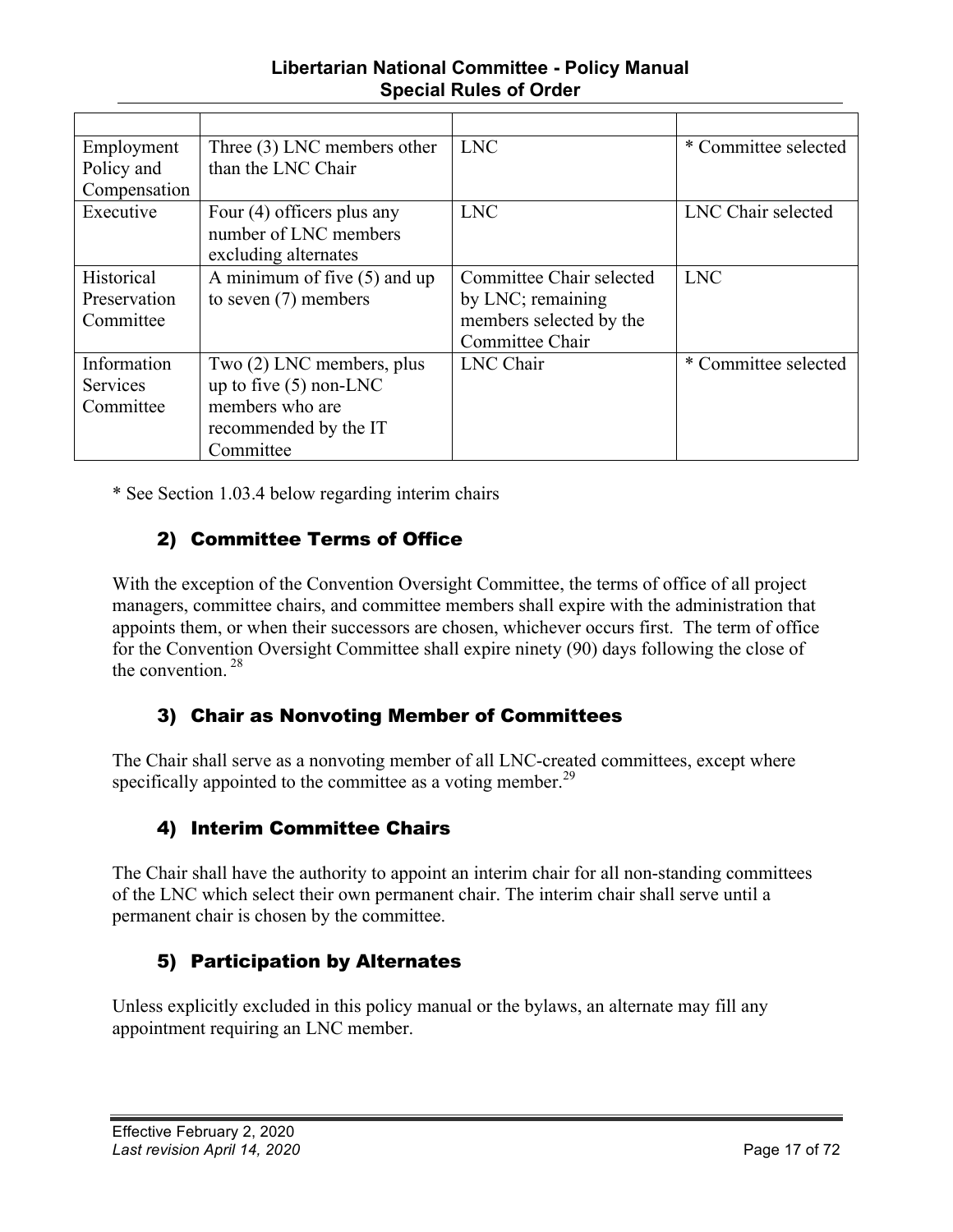#### <span id="page-17-0"></span>*Section 1.04 ELECTRONIC MAIL BALLOT PROCEDURES*

#### 1) Electronic Mail Ballots $30$

Notification of an electronic mail ballot shall be made by the Secretary by electronic mail within three (3) days of the question being submitted by the Chair or cosponsored by a sufficient number of LNC members. This notification shall not include an accompanying argument for or against passage of the motion. An LNC Member may change their vote on an electronic mail ballot, provided that the change is received by the Secretary by the deadline for return of ballots.

In the event that a Regional Representative votes abstain, that Regional Alternate's vote shall not be counted.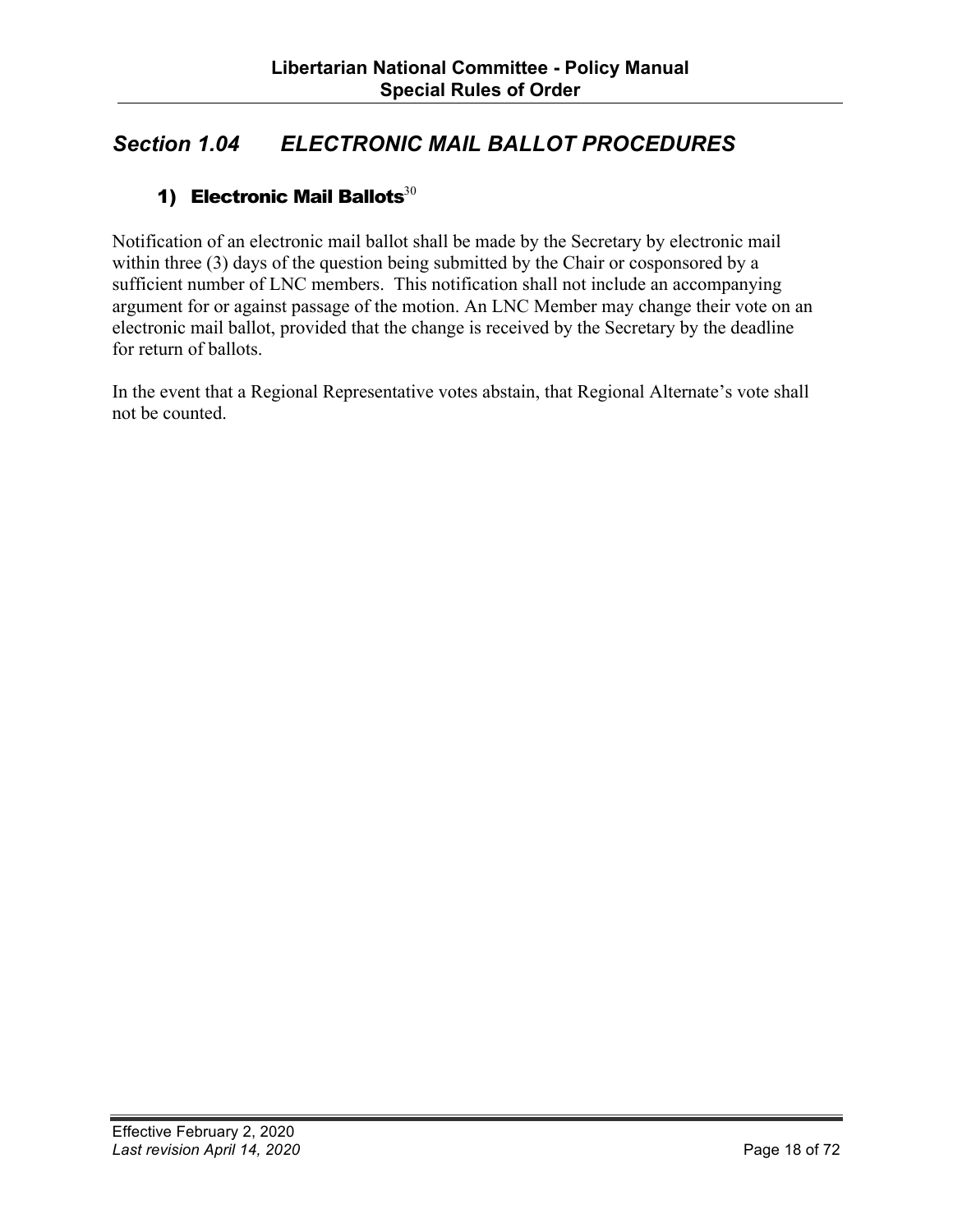#### <span id="page-18-0"></span>*Section 1.05 OTHER SPECIAL APPROVAL PROCEDURES*

#### 1) Budget

The budget may be amended at any time by a majority vote of the  $LNC<sup>31</sup>$  However, the Executive Committee is authorized to amend expense items within one budget area, as long as the total expense for that budget area is not increased.<sup>32</sup>

The Chair, with the consent of the Executive Committee, is authorized to make the following budget adjustments without LNC approval:  $33$ 

- Addition of lines for previously unbudgeted expenses, the total of which shall not exceed one-percent (1%) of budgeted revenues
- An increase in a line for budgeted expense provided there is a corresponding reduction from the contingency fund.

The Chair, without the consent of the Executive Committee, is authorized to expend up to \$1,000 in discretionary funds within any (rolling) three (3) month period, the total of which shall not exceed \$5,000 per term unless those expenditures are later ratified by the LNC.<sup>34</sup>

#### 2) Honorary Life Memberships

Honorary life memberships may be granted by a two-thirds  $(2/3)$  vote of the LNC.<sup>35</sup>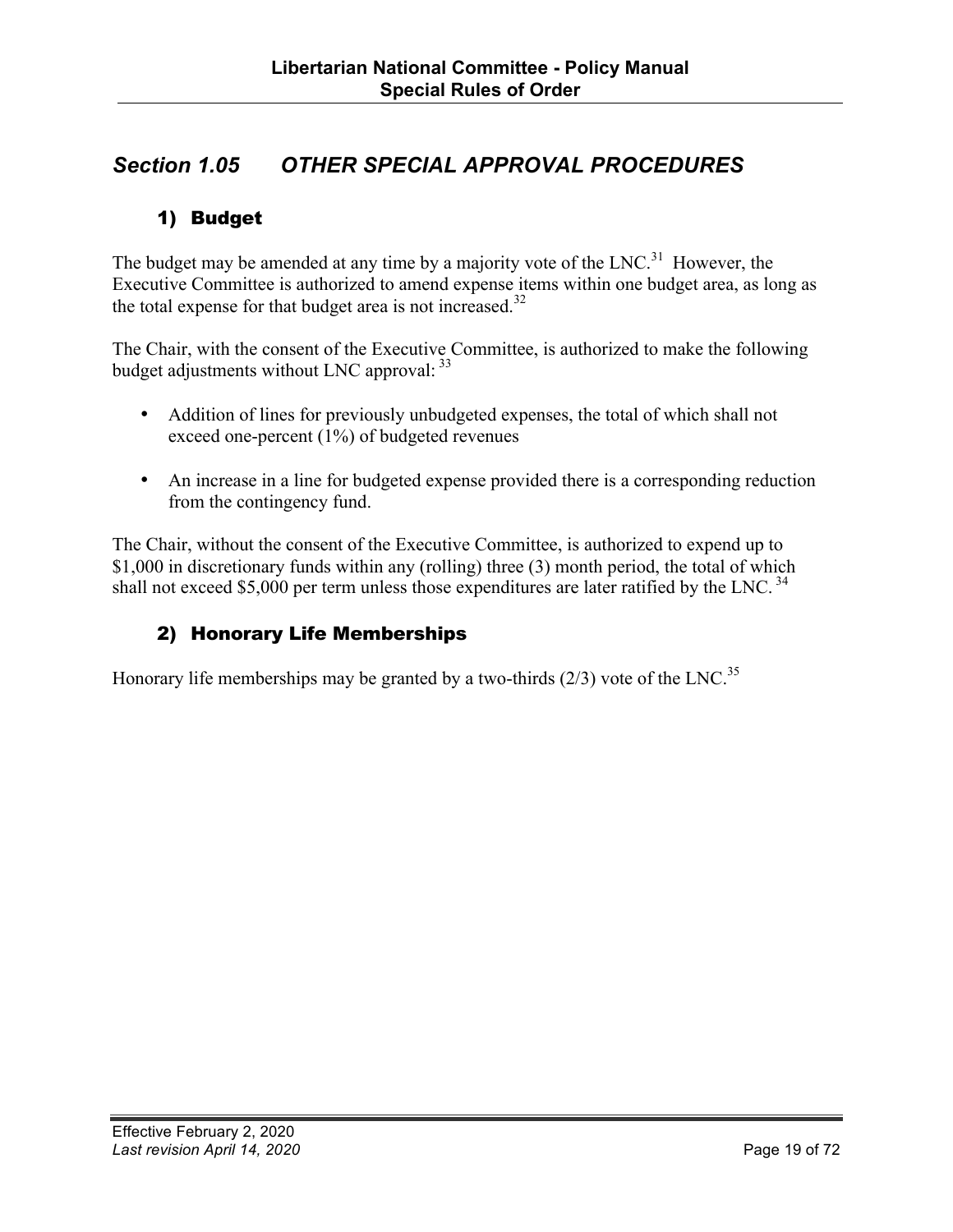## **Article II. STANDING RULES**

<span id="page-19-0"></span>Standing rules relate to details of administration. They are superseded only by the parliamentary authority, special rules of order, bylaws, the corporate charter and any applicable procedural rule prescribed by federal, state, or local law, unless the rules in such documents specifically provide for their own suspension.

A standing rule may be adopted, amended, rescinded, or suspended. Adoption requires a majority vote. Amendment or rescission requires (a) a majority vote with previous notice, (b) without notice a two-thirds (2/3) vote, or (c) a majority of the entire membership of the LNC. Suspension requires a majority vote of the LNC, but rules which have their application outside of the session which is in progress cannot be suspended.<sup>36</sup>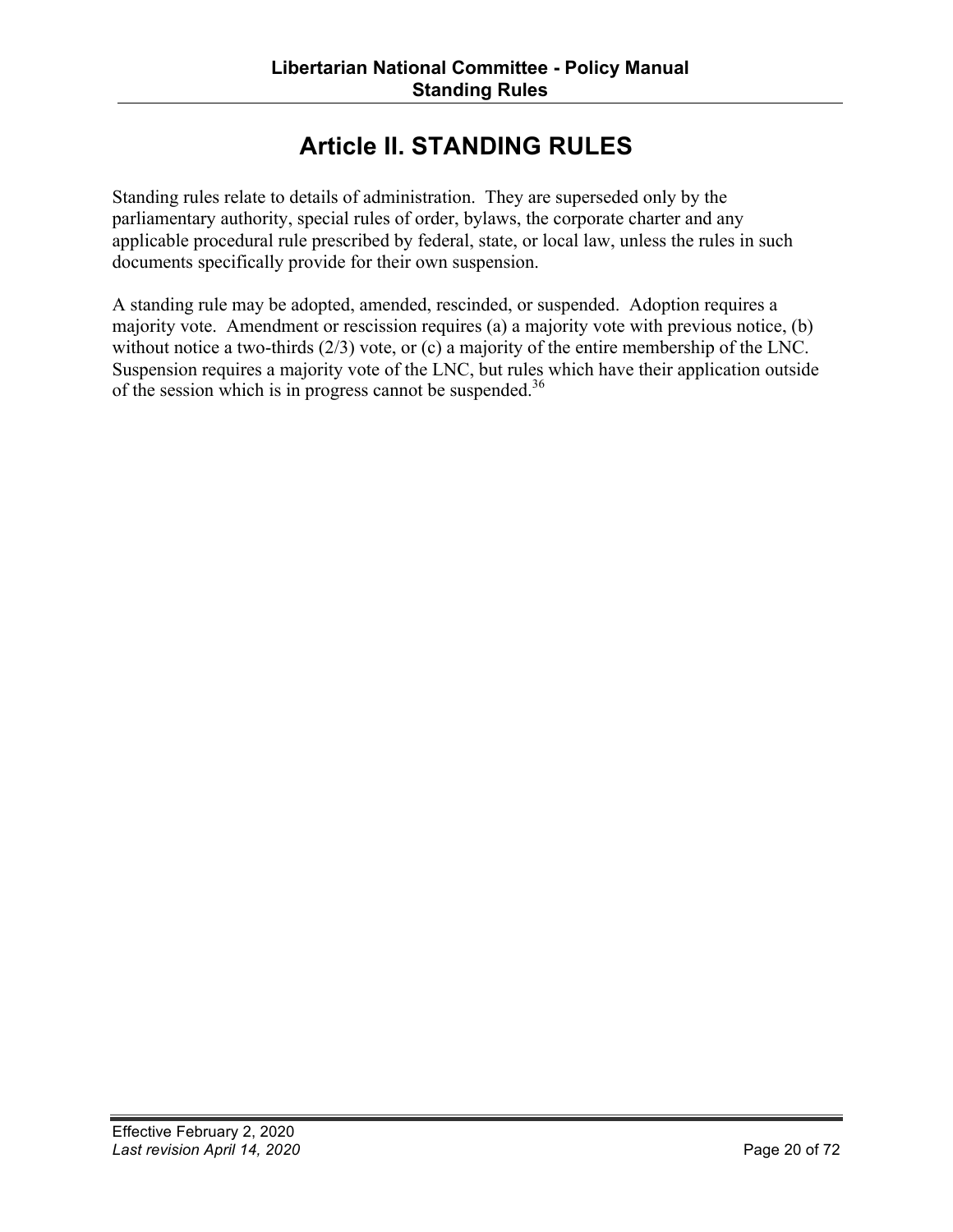#### <span id="page-20-0"></span>*Section 2.01 OBLIGATIONS AMONG BOARD MEMBERS AND STAFF*

#### 1) Confidentiality

The officers, employees, agents, and members of the LNC shall not be personally liable for any debt, liability, or obligation of the Party, unless caused by their breach of confidentiality.

#### 2) Conflict of Interest

Each LNC Member and each Party officer or employee shall disclose to the LNC situations in which such person's own economic or other interests, or duties to others, might conflict with the interests of the Party in the discharge of their duties. Any such disclosure shall be made at the earliest opportune moment, prior to the discharge of such duties and clearly set forth the details of the conflict of interest, in a written disclosure statement provided to the Secretary. No LNC member, Party officer, or employee shall: (a) transact business with the Party unless the transaction is fair and equitable to the Party; or (b) use information gained in the discharge of Party duties to the disadvantage of the Party.

The Secretary shall maintain a register of all declared potential conflicts of interest by LNC members. This register will be presented and distributed to all LNC members at each regular LNC meeting.

#### 3) Employment Terms

Employment agreements shall require adherence to the bylaws and policies adopted by the LNC as a condition of employment.

Employment agreements shall specify in writing that registering as delegate to any national party convention constitutes an immediate resignation of employment.

Employment agreements with bonus provisions must make the bonuses contingent on objectively-measured achievements.

Employment agreements with bonus provisions based on revenues shall exclude convention and bequest revenues.

Employment agreements with bonuses based on achievements during a period of time shall require that the employee be an employee of the Party on every day of that time period to be eligible for the bonus.

Employment agreements shall include information about any obligations by the LNC to pay moving and moving-related expenses. A maximum on the total amount of such expenses to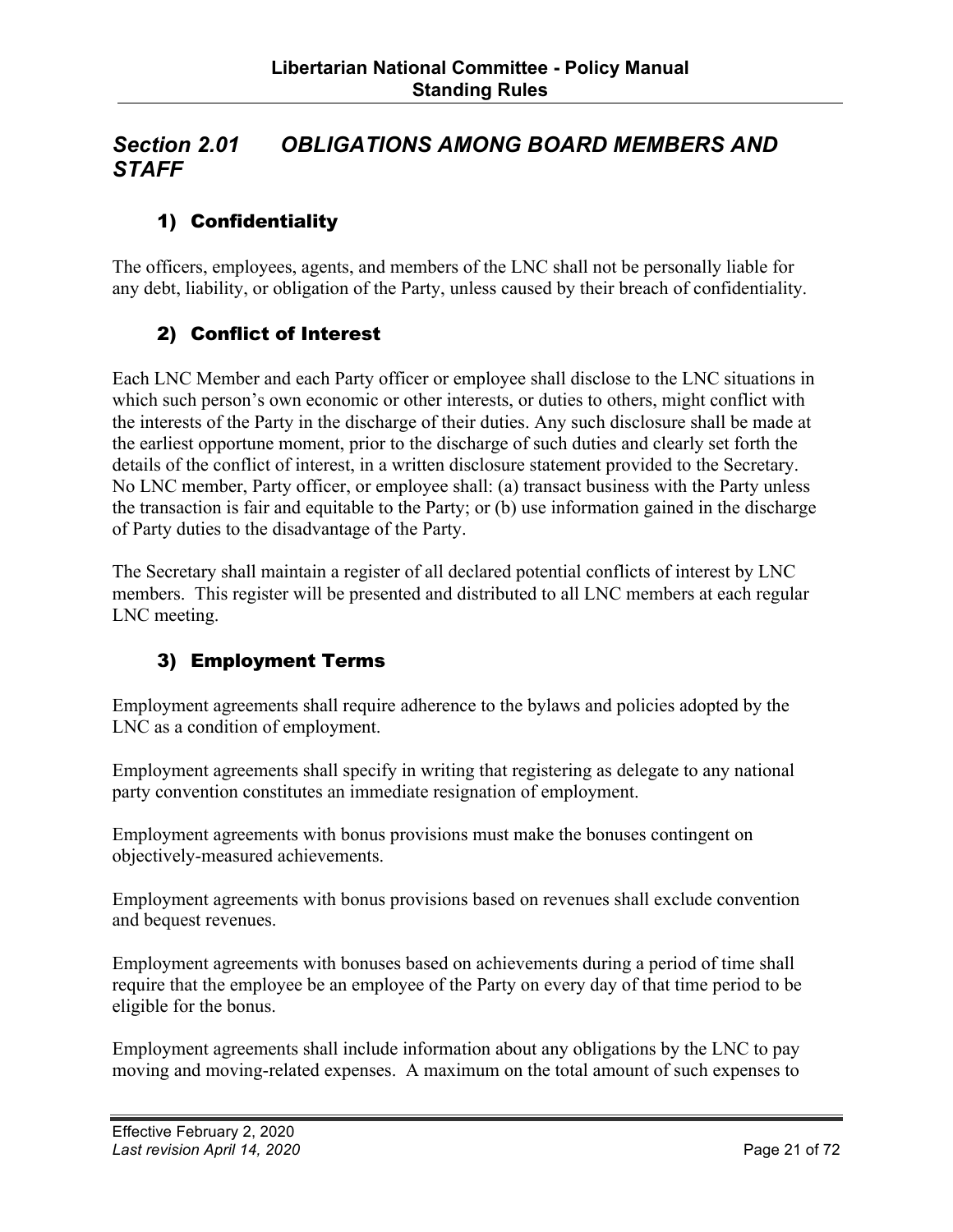<span id="page-21-0"></span>be paid shall be specified. In addition, the specific expenses must be approved by the LNC chair.

No employee of the Party shall be a member or alternate of the LNC or any bylaws-specified committee.<sup>37</sup> Any person employed by the Party shall be terminated immediately upon their acceptance of election or appointment to the LNC or any bylaws-specified committee.

Except as otherwise authorized in this policy manual, no employee of the Party shall endorse, support, or contribute any money, use their title or position, or work as a volunteer, employee, or contractor to aid:

- any candidate for public office prior to nomination, or
- any candidate for Party office

This shall not preclude any Party employee from being a candidate for public office.

#### 4) Harassment and Offensive Behavior Prohibition

The Libertarian Party is founded on the key principles of liberty, responsibility, and respect. With that foundation, it is to be expected that libertarians treat each other with professional respect, thoughtful consideration, and fundamental decency. Violation of this expectation by members of the Party not only risks substantial legal penalties, it also undermines the very legitimacy of the Party and the honor of its members. Violation of this expectation by members of the LNC, whether towards other LNC Members or LPHQ staff, is therefore especially egregious. To prevent such inappropriate behavior, the following standards must be observed:

- All collective deprecation, whether alluding to sex, race, color, national origin, disability, age, religion, or any other protected category, must be avoided. Every person is a unique individual, and as the Libertarian Party is the Party of Individual Liberty, this injunction should doubly apply.
- Sexual harassment, like other forms of harassment, is prohibited. Sexual harassment includes unwelcome sexual advances, requests for sexual favors or any other conduct of a sexual nature when: (1) submission to the conduct is made either implicitly or explicitly a condition of employment; (2) submission to or rejection of the conduct is used as the basis for an employment decision affecting the harassed employee; or (3) the harassment has the purpose or effect of unreasonably interfering with the employee's work performance or creating an environment that is intimidating, hostile or offensive to the employee.
- Any behavior, whether verbal or physical, that clearly offends a reasonable person libertarian or not— must be avoided. Libertarianism is a philosophy of respect for the individual, and it must not be presented as being in harmony with behavior generally regarded as offensive.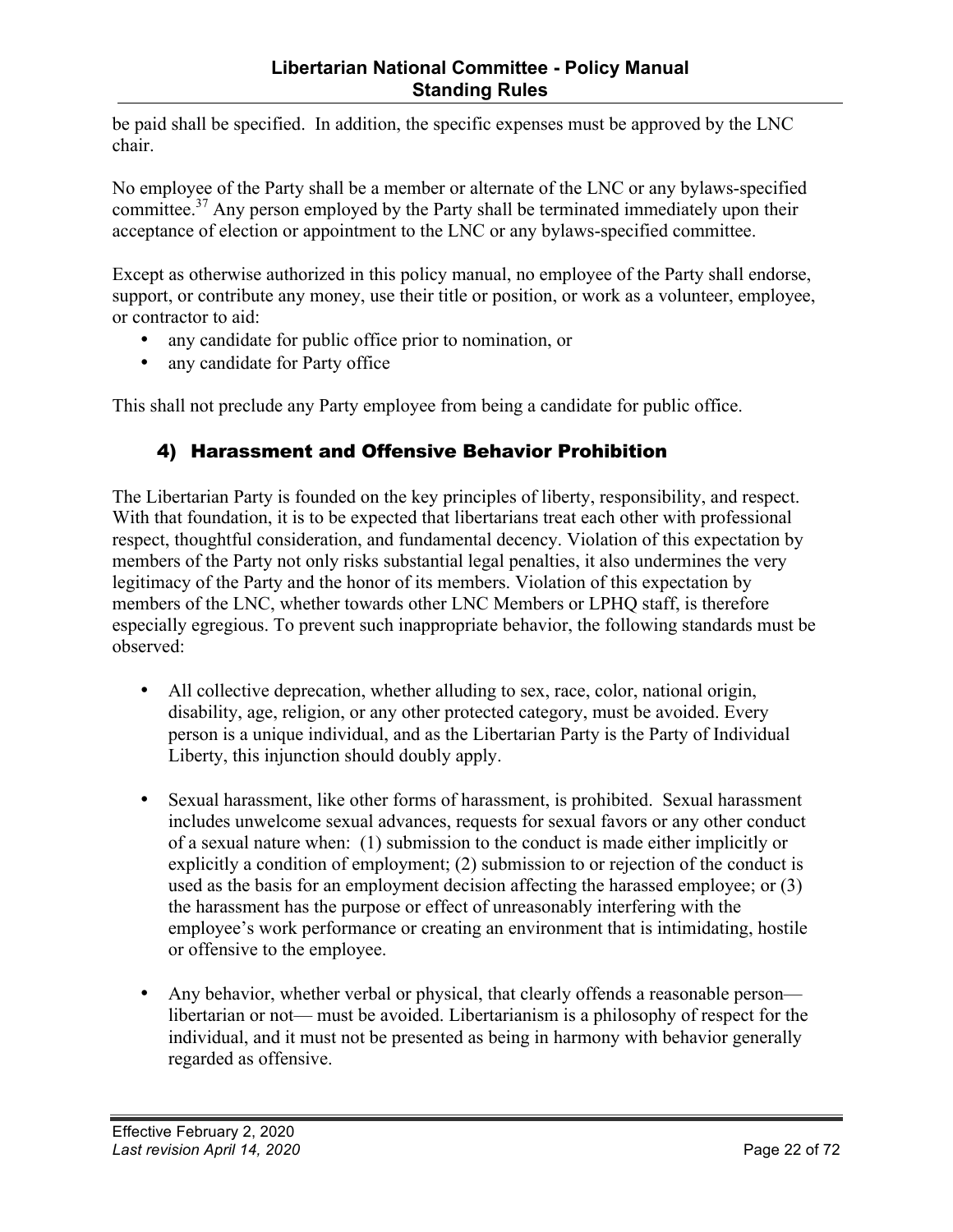• Any interaction which might be interpreted as abusing the apparent employeremployee relationship must be avoided. This applies to interactions of LNC members with staff and is to be extended to interactions with any consultant hired by the LNC.

LNC members and staff members must exercise their own good judgment to avoid any conduct that may be perceived by others as harassment. The following conduct could constitute harassment:

- unwanted physical contact
- racial or sexual epithets
- derogatory slurs
- off-color jokes
- sexual innuendoes
- unwelcome comments about a person's body
- propositions
- leering
- unwanted prying into a person's private life
- graphic discussions about sexual matters
- suggestive behavior, sounds, gestures, or objects
- threats
- derogatory posters, pictures, cartoons, or drawings

As a rule of thumb, if you think it might be offensive, it probably is.

Toward ensuring that all LNC members are thoroughly familiar not only with this policy but also the ramifications of it, they must participate in a standard program of exposure to the issues raised by these concerns. The Chair is responsible to select the content of this training program, in consultation with Counsel, and participation should be arranged at the earliest practicable opportunity after the person becomes an LNC member.

Any agreement that the LNC enters into with an affiliate must stipulate that the affiliate incorporate the principles set forth in the policy.

Any violation of this policy should be brought to the attention of the Chair or the Vice Chair. In response to every complaint, the LNC will take prompt and necessary steps to investigate the matter and will protect the individual's confidentiality, as much as possible, recognizing the need to thoroughly investigate all complaints. The LNC will take corrective and preventative actions where necessary. The LNC will not retaliate against any individual who in good faith brings a complaint to the attention of the LNC or participates in an investigation regarding a complaint. Any employee who violates this policy is subject to discipline, up to, and including discharge.

Violations of this policy may result in disciplinary action against the perpetrator.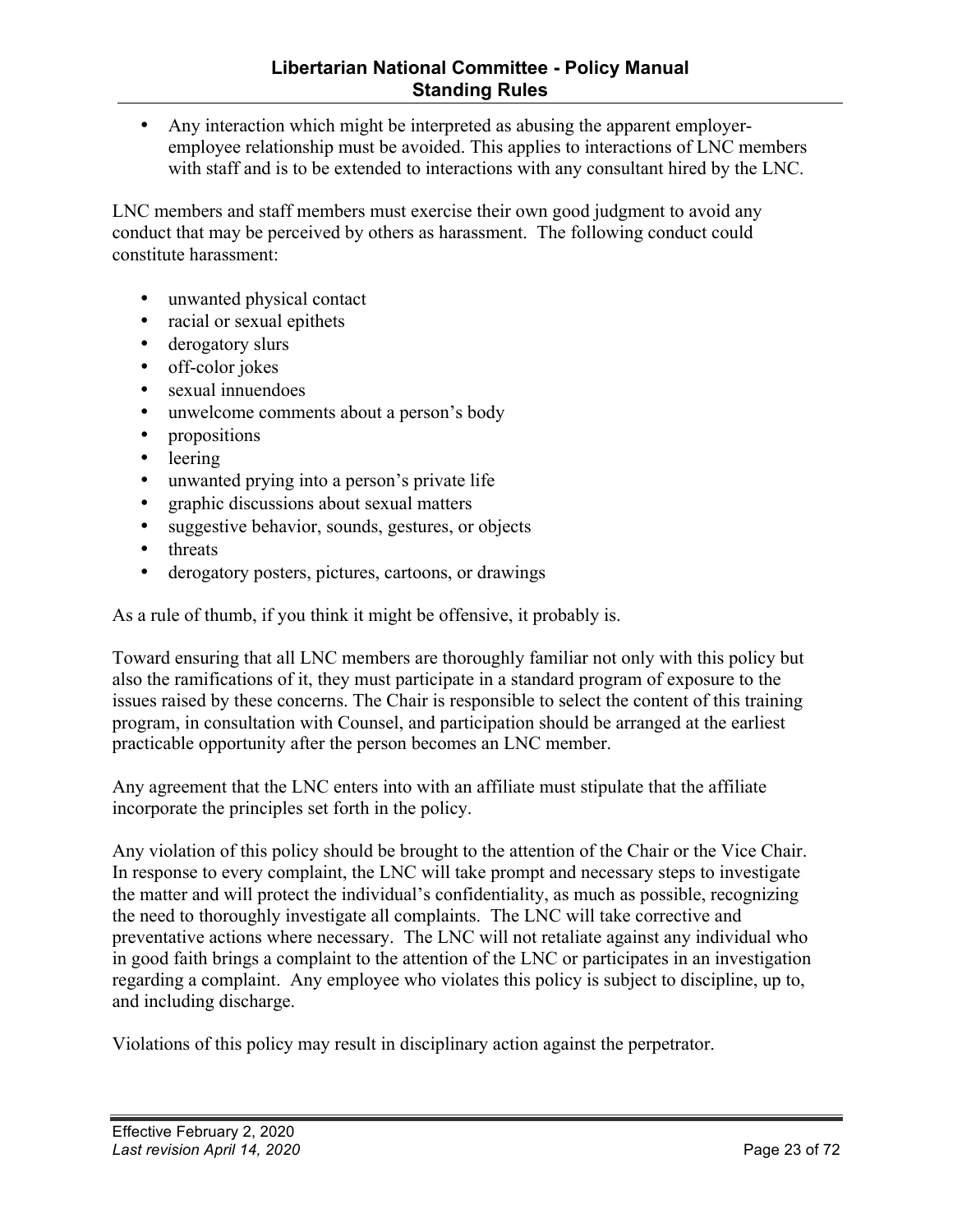#### <span id="page-23-0"></span>*Section 2.02 COMMITTEE SCOPE AND RESPONSIBILITIES*

#### 1) Committee Reports

At each regular LNC meeting, each committee created by the LNC will at minimum provide a written report at least seven (7) days prior to the session noting the dates and attendance rosters for each of their meetings since the previous regular LNC meeting.

#### 2) Advertising & Publication Review Committee

The Advertising & Publication Review Committee (APRC) shall review and advise whether public communications of the Party violate our bylaws, policy manual, or advocate moving public policy in a different direction other than a libertarian direction, as delineated by the Party platform.

Public communications may be defined in either of two (2) categories: time-sensitive or enduring.

- Public communications that are of a time-sensitive nature, namely mass e-mails, news releases, twitter posts, and blog entries, shall be made available to the APRC upon their publication.
- Public communications that are of a more enduring nature, such as *LP News*, *Liberty Pledge News*, self-published Party literature, and fundraising letters, shall be made available to the APRC before the final proof is approved for printing and distribution.

Staff may seek advance advice from the APRC on any proposed communication.

Staff may reasonably conclude that the failure of the APRC to provide advice in a timely manner is tantamount to the committee's approval.

- In the case of public communications that are of a time-sensitive nature, a response is considered timely if made within six (6) hours of staff's submission of the subject matter to the committee, if submitted prior to its publication; and within forty-eight (48) hours, if submitted after its publication.
- In the case of public communications that are of a more enduring nature, a response is considered timely if made within twenty-four (24) hours of staff's submission of the subject matter to the committee.

If a majority of the committee concludes that a public communication violates the bylaws, policy manual, or advocates moving public policy in a different direction other than a libertarian direction, as delineated by the Party platform, the committee chair shall report such to the Executive Director and the LNC Chair, citing the specific platform plank, bylaw or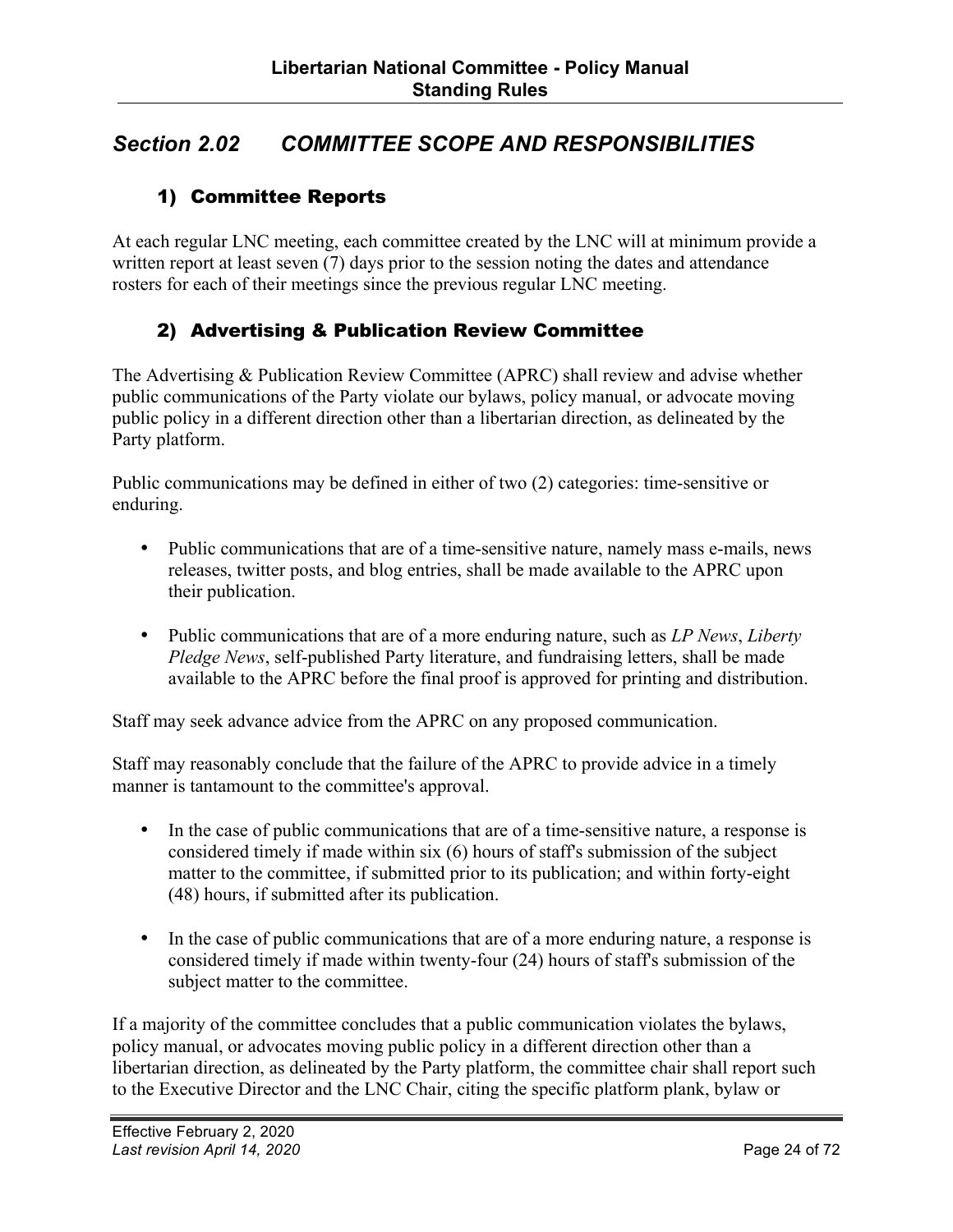#### **Libertarian National Committee - Policy Manual Standing Rules**

<span id="page-24-0"></span>policy manual section. Official decisions of the APRC which are overridden shall be promptly reported to the LNC without revealing confidential employer-employee matters.

Communications between the APRC, staff, and the LNC Chair are in the nature of confidential employer-employee communications. However, the APRC may by majority vote agree to consult with other relevant individuals about matters which come before it, conditioned upon the prior agreement by such individuals to maintain confidentiality of the discussions. The LNC Chair in their bylaws-defined role as Chief Executive Officer of the Party retains the sole right to discipline and discharge employees who repeatedly contravene official Party positions.

#### 3) Affiliate Support Committee

For any affiliate not in a region, the Vice Chair will serve the same intermediary role that Regional Representatives serve for the affiliates in their respective regions.

The Affiliate Support Committee (ASC) shall identify the needs and interests of the various affiliates. In addition, the ASC shall identify those affiliates that are in particular need of assistance that the LNC can provide.

The ASC shall deliver a report to the LNC for the last LNC meeting of each calendar year, identifying and prioritizing those needs and interests of the various affiliates. This ranked list shall be taken into consideration when drawing up the following year's budget, and throughout the year as needed. This list will also assist the Executive Director in deciding how to assign tasks to staff, by identifying those services that staff provides to the affiliates that are the most desired.

The ASC shall also, when needed, recommend to the LNC measures that will address the particular affiliates that need assistance from the LNC.

The ASC will also establish a process for tracking the progress in meeting those needs.

#### 4) Audit Committee<sup>38</sup>

The Audit Committee's tasks are to select an independent audit company and to direct the scale and scope of standard annual audits of the Party's accounting records and processes. Following receipt of the audit company's report, the Committee shall help the LNC interpret the audit results and assist the latter in preparing any action plans that might be needed to alleviate deficiencies.

#### 5) Awards Committee

For the convention awards described below, the Awards Committee shall set the budget, manage the nomination process, select the award winners by committee vote, secure the awards, and present the awards at the convention.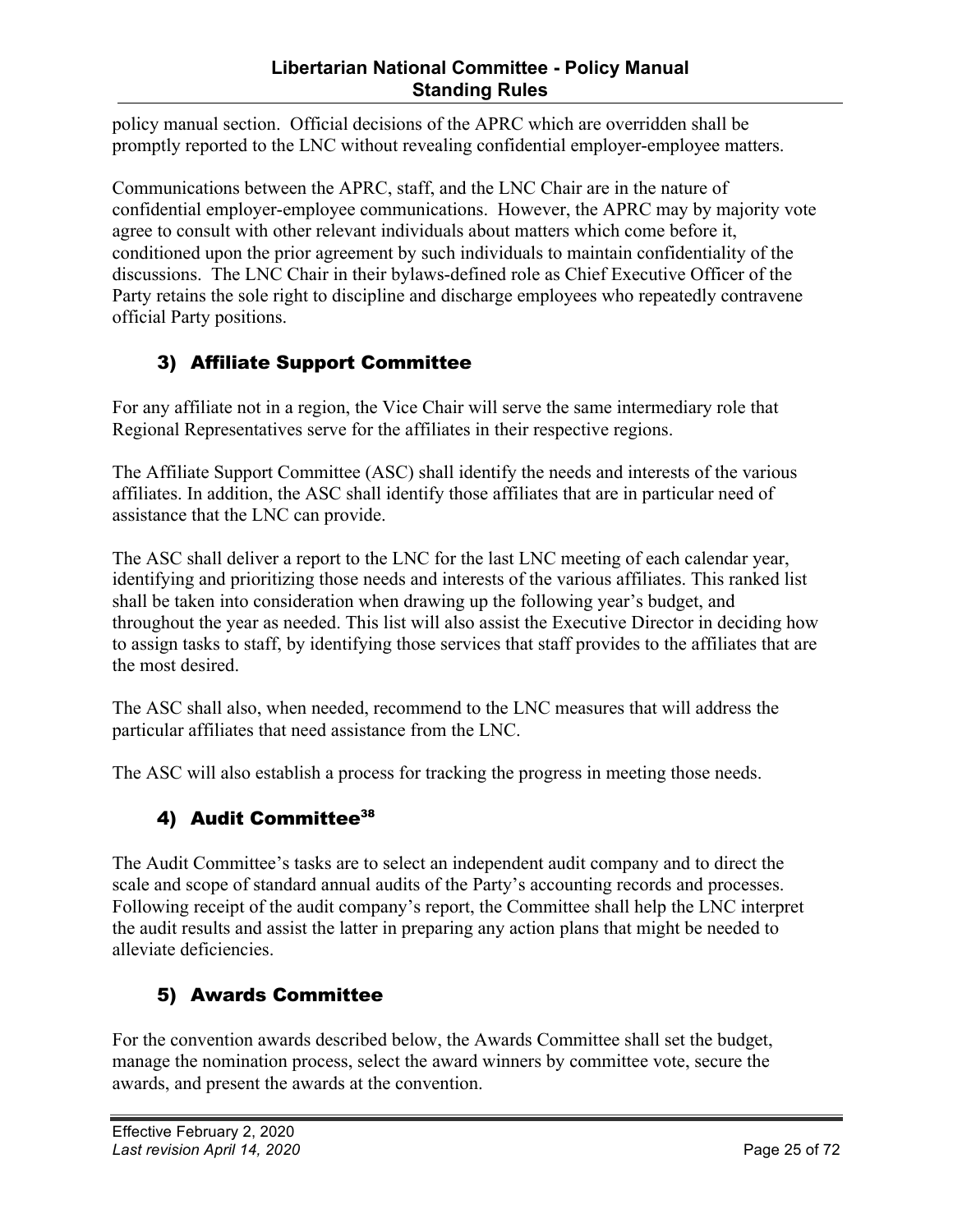<span id="page-25-0"></span>The award descriptions are:

*Thomas Jefferson Leadership Award* with recognition of outstanding leadership, high character, and dedication to the principles and goals of the Party.

*Patrick Henry Candidate Award* with recognition of a very effective campaign for public office at the state or federal level, while communicating Libertarian ideas, principles, and values.

*Benjamin Franklin Candidate Award* with recognition of a very effective campaign for public office at the local level, while communicating Libertarian ideas, principles, and values.

*Thomas Paine Communication Award* with recognition of outstanding communication of Libertarian ideas, principles, and values through written, published, or spoken communication.

*Samuel Adams Activism Award* with recognition of effective activism by building Party membership, organizing community outreach, or communicating Libertarian principles.

*The Hall of Liberty* induction is to honor lifetime or significant achievement that has made a lasting impact on the Libertarian Party and/or libertarian movement.

With a majority vote the committee may select recipients of the Thomas Jefferson, Samuel Adams, Benjamin Franklin, Thomas Paine, and Patrick Henry awards. While the committee has discretion as to the frequency of such convention awards, it is hoped that at least one (1) recipient will be found worthy for each award at each regular convention.

With a unanimous vote the committee may select recipients of the Hall of Liberty award, with up to three (3) inductees per convention. While the committee has discretion as to the frequency of this convention award, it is hoped that at least one recipient will be found worthy for each presidential nominating convention.

#### 6) Candidate Support Committee

The Candidate Support Committee will develop and make available to Libertarian Party candidates for public office an application for LNC financial support based on current standards approved by the LNC. The Committee will also review applications and make recommendations to the LNC on their merits.

The Committee will review the standards within the first three (3) months of a new LNC term and report any needed changes to the LNC for approval no later than the second  $(2<sup>nd</sup>)$  LNC meeting of the term.

The Candidate Support Committee will develop, with support of LNC staff, training for candidates and their staff to be presented both online and in LP training workshops. The Committee will also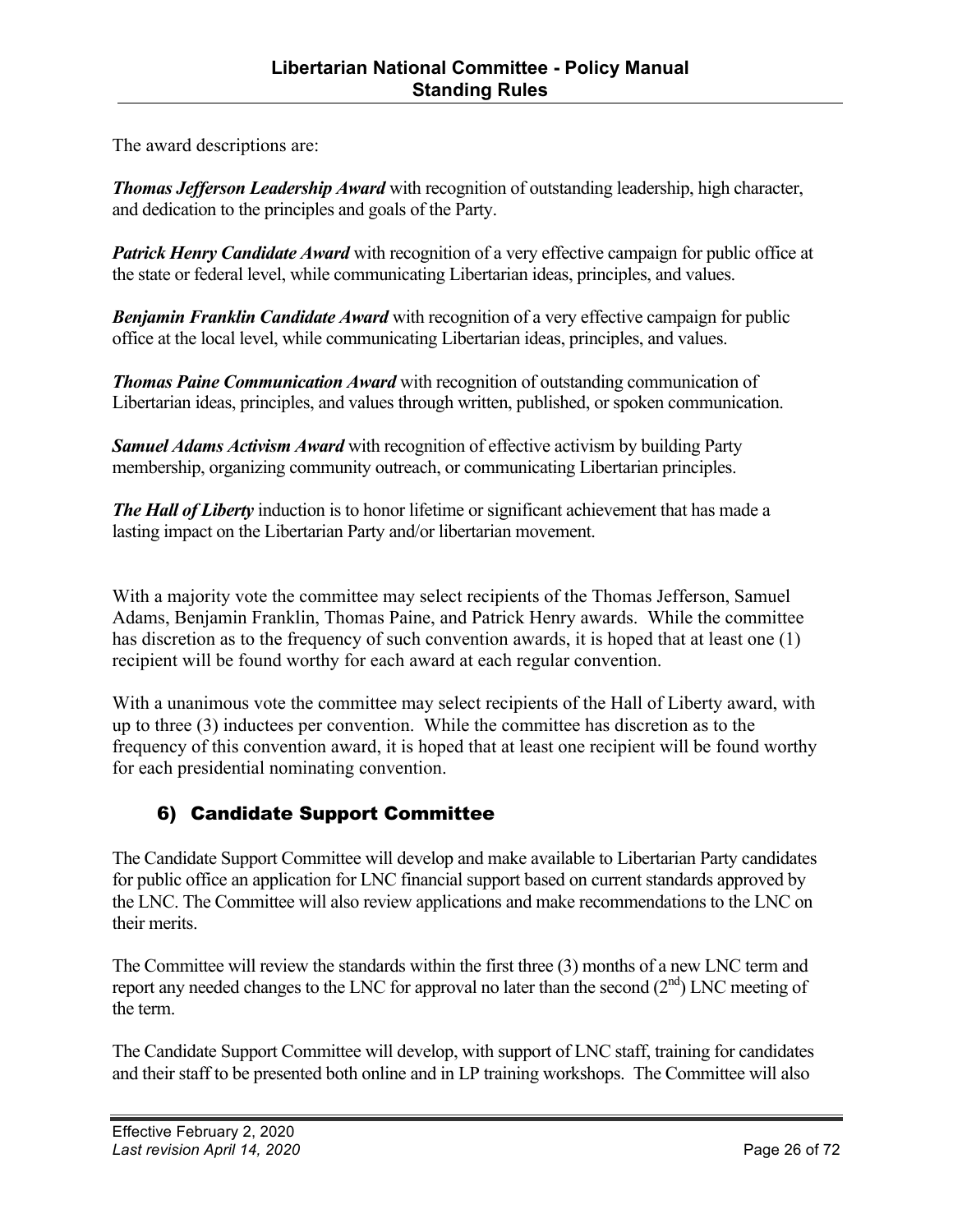<span id="page-26-0"></span>aid LNC staff in the development of various campaign templates for websites, printed materials, etc. that will be made available to LP candidates at little or no cost.

#### 7) Convention Oversight Committee

The Convention Oversight Committee shall make recommendations for convention sites to the LNC, but the LNC shall choose the site. On other matters concerning the Party's conventions, the committee shall act on behalf of the LNC, including:

- conveying requirements to convention planners;
- ensuring the convention meets the Party's needs; and
- reviewing and approving in a timely manner major elements, such as contracts, the convention budget and the convention program.

The committee shall periodically report its decisions and actions to the LNC. The committee may begin its work as soon as its members from the LNC are appointed.<sup>39</sup>

During the ninety (90) days following a convention, the committee shall make a final report to the LNC of actual versus expected convention performance, and the committee shall update the online convention archive with information comparable to what the archive contains for past conventions.

#### 8) Employment Policy and Compensation Committee

The Employment Policy and Compensation Committee (EPCC) shall develop documents, procedures, and guidelines for the effective administration, supervision, and development of staff, including but not limited to job descriptions, compensation ranges, hiring, training, performance reviews, promotion, progressive discipline, and termination. The LNC may supersede any such documents, procedures, and guidelines by adopting a replacement.

The EPCC shall also be available to staff to discuss on a confidential basis the working environment or observed violations of the policy manual.

Following General Counsel's review of a director-level employment contract or a contract with a contractor for a director-level position, the Chair or the Executive Director shall submit to the EPCC the proposed contract and any related advice from General Counsel. No such contract may be signed by the Chair without having first obtained either EPCC approval of the contract at least ten  $(10)$  days prior, or an affirmative vote from a majority of the fixed membership<sup>40</sup> of the LNC.

#### 9) Information Services Committee

The IS Committee shall:

• Work with staff and state chairs to identify the Information Technology (IT) needs of the LP;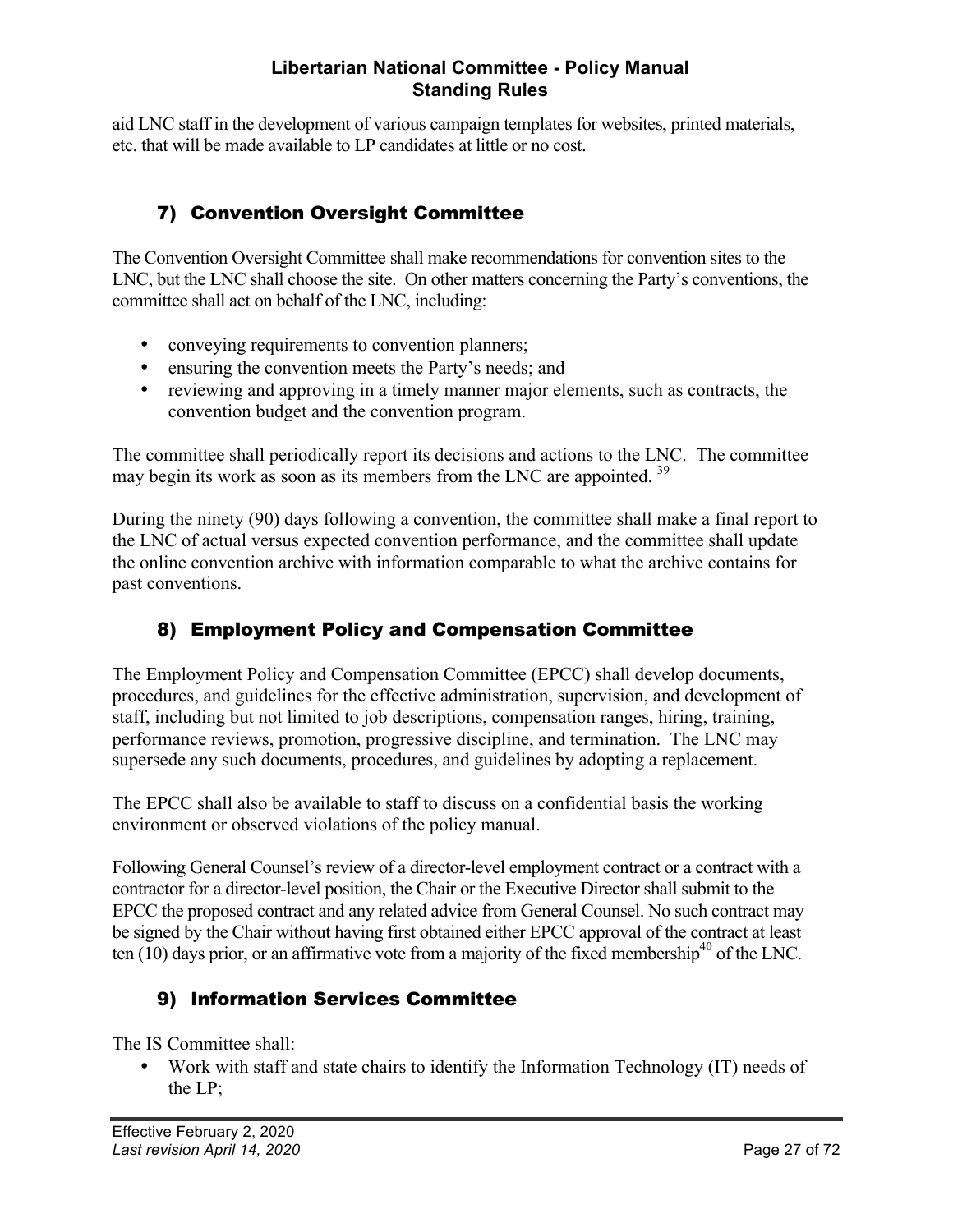- Discuss with staff and state chairs the anticipated IT needs and how to meet those needs;
- Survey the list of possible vendors and solutions to those needs and reduce the list to a small number;
- Recommend, by the LNC meeting following the convention, an implementation of the IT tools that will best satisfy those needs within the budgetary constraints of the Party;
- Monitor progress in the transition and implementation of any IT solutions pertaining to LPHQ;
- Monitor progress in the transition and implementation of any IT solutions pertaining to relations with the various affiliates; and
- Propose standards for transfer of data between LPHQ and the affiliates.

Nothing in this policy should be construed as requiring staff to consult with this committee for routine changes or any changes that are not expected to have an effect on the way LPHQ deals with any affiliate. Any change to the IT systems at LPHQ that will affect the way finances are handled or the way FEC reports are generated must be approved by the Treasurer.

#### 10)Ballot Access Committee

The Ballot Access Committee (BAC) shall:

- 1. With the assistance of staff, collect and analyze information of all affiliates concerning ballot access needs.
- 2. Recommend to the LNC the implementation of specific strategies and projects consistent with current budget allocations for ballot access.
- 3. Propose strategies and/or projects representing the best use of budgeted funds allocated among the various acceptable ballot access techniques such as, but not limited to, petitioning, lobbying, litigation, public awareness, and collaboration with other organizations which are pursuing the goal of liberalizing ballot access laws.
- 4. With the assistance of staff, prepare and present ballot access reports at each general LNC meeting in a spreadsheet form which will include:
	- a. The specific affiliate(s) which is intended to benefit from the effort
	- b. Funds allocated to the effort
	- c. Expenses already incurred
	- d. Brief description of the progress of the effort in terms of specific statistics related to the effort
	- e. The specific individual(s) or organization(s) to which any funds were disbursed and/or which use of the any LP trademark, service mark, or logo were approved.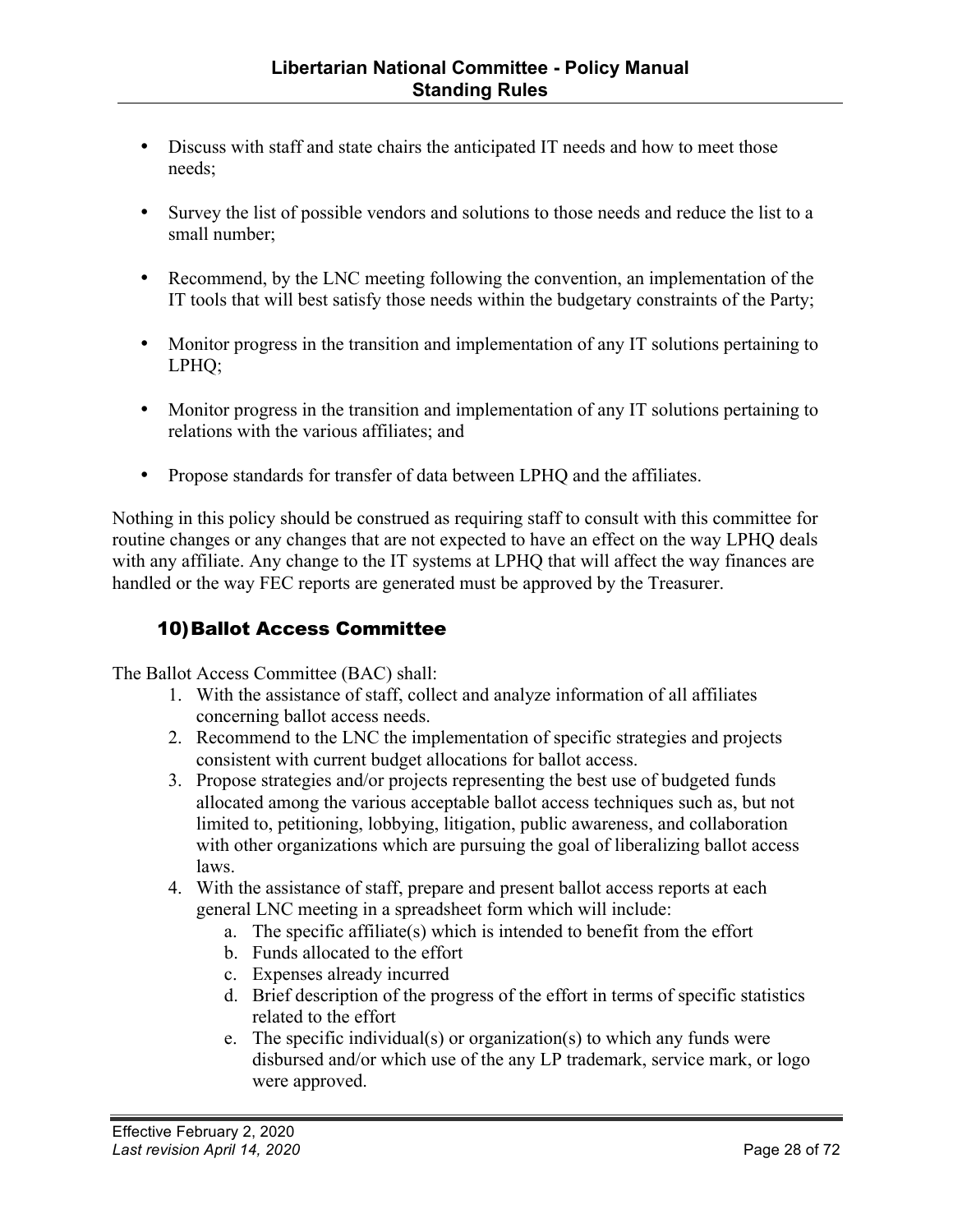- <span id="page-28-0"></span>5. With the assistance of staff, and prior to the second  $(2<sup>nd</sup>)$  general LNC meeting following the completion of the bi-annual election cycle ending in November of even numbered years, prepare and present a report which supplies the details of the entire election cycle ballot access effort with regard to:
	- a. Initial estimated expenses
	- b. Expenses actually incurred
	- c. Actual ballot access results
	- d. If appropriate, ballot access retention results
	- e. Significant problems encountered in the effort
	- f. Significant unexpected successes of the effort
	- g. FEC regulation issues encountered
	- h. Evaluation of the individual(s) and/or organization(s) which were directly contracted/interacted with.
- 6. Develop procedures and policies as reasonably appropriate to spread institutional knowledge of ballot access issues within the committee, LNC staff, officers of LNC affiliates, and future holders of these positions.

#### 11)Historical Preservation Committee

The Historical Preservation Committee (HPC) shall be responsible for directing the preservation and publication of Party historical documents and the administration of LPedia.org. A report of its decisions and activities shall be delivered at each LNC meeting.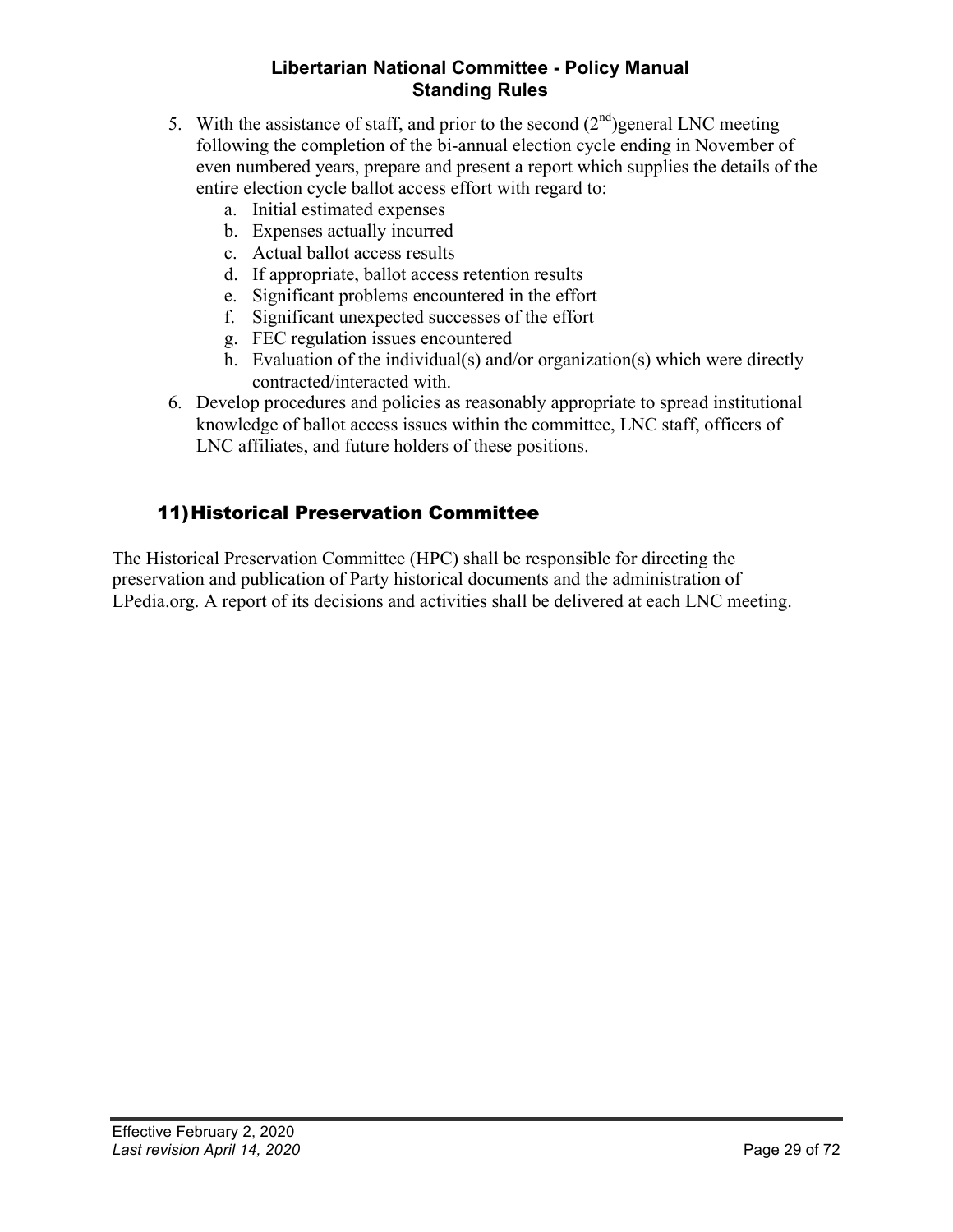#### <span id="page-29-0"></span>*Section 2.03 FINANCIAL MATTERS*

#### 1) Bad Debt Write-Off

A receivable shall be eligible for write-off if documentation of timely and reasonable efforts to collect the debt consistent with existing accounts receivable policy is presented, and there is no likelihood of collecting the debt through a collection process.

Writing off any amount less than \$1,000 requires approval of the Chair; greater amounts require approval of the LNC.

Any debtor with a written-off balance shall be denied any trade relationship with the LP.

#### 2) Banking Relationships

The Treasurer shall develop and maintain appropriate banking relationships. The Treasurer is authorized to set up checking accounts, with the approval of the Chair, in order to carry out the business of the LNC.<sup>41</sup> Persons permitted to sign will include only the officers, the Executive Director, and those LPHQ staff members to be agreed upon by the joint decision of the Chair and the Treasurer.<sup>42</sup>

#### 3) Budget

The Executive Committee, in consultation with the Executive Director, shall develop an annual operating budget and present it to the LNC for approval prior to the start of each fiscal year. This budget shall include a statement of anticipated revenue and expenditures in sufficient detail to adequately outline specific activities and plans, including those for raising funds, and to outline the major categories of expense required to implement each activity or  $plan.<sup>43</sup>$ 

Sufficient details shall be provided that (at a minimum) include underlying assumptions and amounts for the following major categories:

- Support and Revenue
	- o Membership Dues
	- o Donations
	- o Recurring Gifts
	- o Board Member Solicitations
	- o Executive Director/Chair Solicitations
	- o Conventions and Events
	- o Publications, Materials, and Other Sales
	- o Donor Restricted Funds (e.g., Ballot Access and Campus Outreach)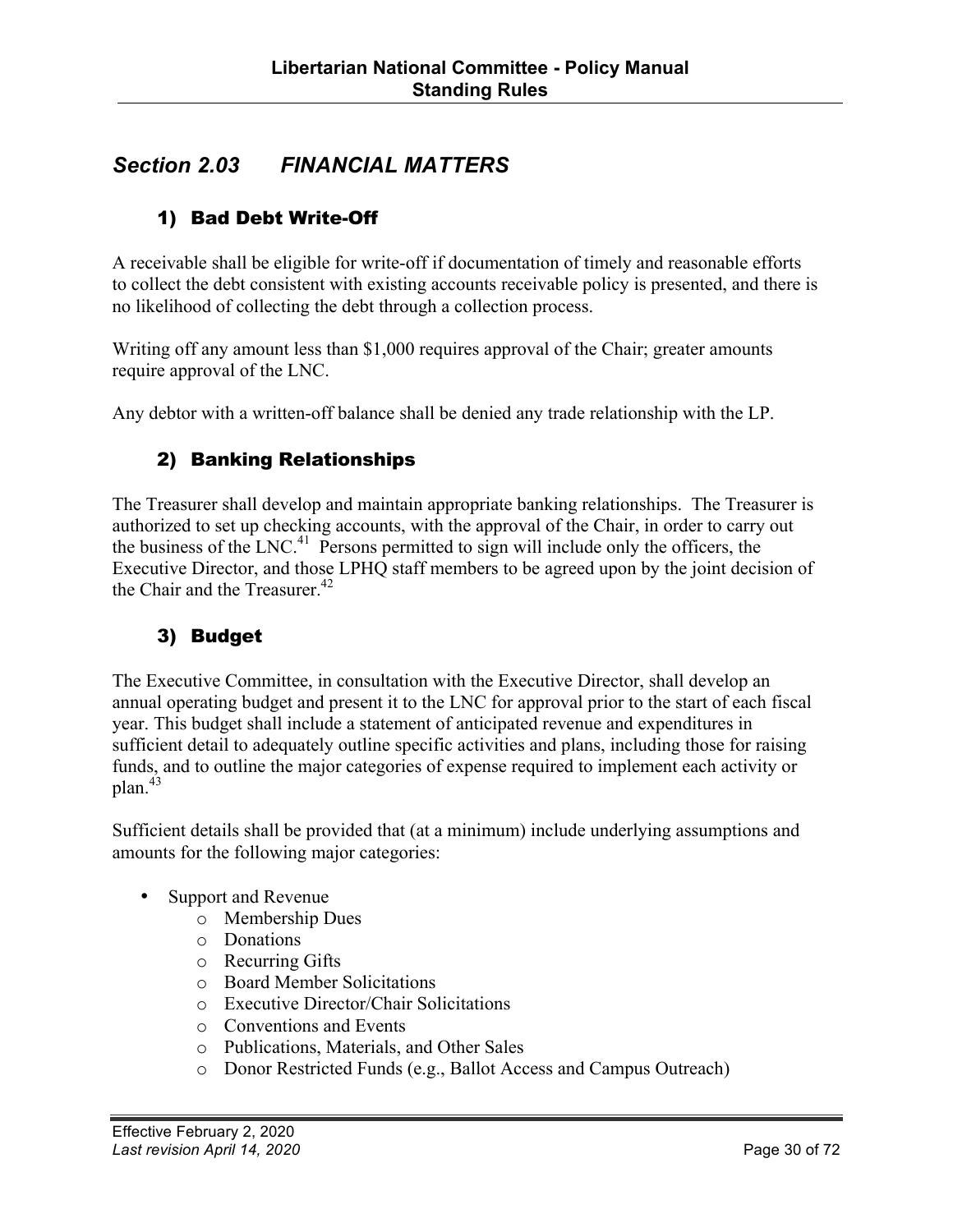- <span id="page-30-0"></span>• Cost of Support and Revenue
	- o General Fundraising Costs
	- o Membership Fundraising Costs
	- o Convention and Event Costs
	- o Direct Costs Related to Other Sales
- Compensation and Administration
	- o Compensation Salaries, wages, benefits, taxes, and related expenses
	- o Administration Rent and utilities, accounting, bad debts, bank charges, depreciation, equipment leases & maintenance, insurance, legal, office supplies, postage & shipping, printing, software & other information technology, telephone, travel, and other administrative expenses
- Program Expenses
	- o Affiliate Support Developing and supporting state and county affiliate parties
	- o Ballot Access Getting candidates on ballots, including required lawsuits
	- o Branding Developing and maintaining a positive image in the minds of voters
	- o Campus Outreach Recruiting and supporting on campus groups
	- o Candidate Support Recruiting and supporting candidates
	- o Litigation Lawsuits to change public policy, excluding ballot access
	- o Lobbying Efforts to change laws, including ballot access laws
	- $\circ$  Media Relations Direct communication with the media
	- o Member Communications *LP News* and other member communications
	- o Outreach Initiatives to reach the general public and outside groups
	- o Voter Registration Voter registration campaign efforts
- Capital Expenditures

No budget shall be submitted to the LNC for approval that exceeds one hundred and twentypercent (120%) of the actual revenue of the year four (4) years prior.

Year-end closing positive or negative fund balances for restricted funds shall be reflected in the next year's budget as incremental budgeted expenses or revenues.

Funds shall not be disbursed for any budget line that exceeds the total budgeted expense amount by ten-percent (10%) or \$100, whichever is more. Funds shall not be disbursed for any expense which is not in the budget, unless otherwise authorized in this policy manual.

The exact levels of financial support provided by the Party for *LP News* shall be established annually in the approved budget for the Party or in other LNC resolutions.

The Treasurer shall report any unauthorized expenses to the LNC.

#### 4) Conventions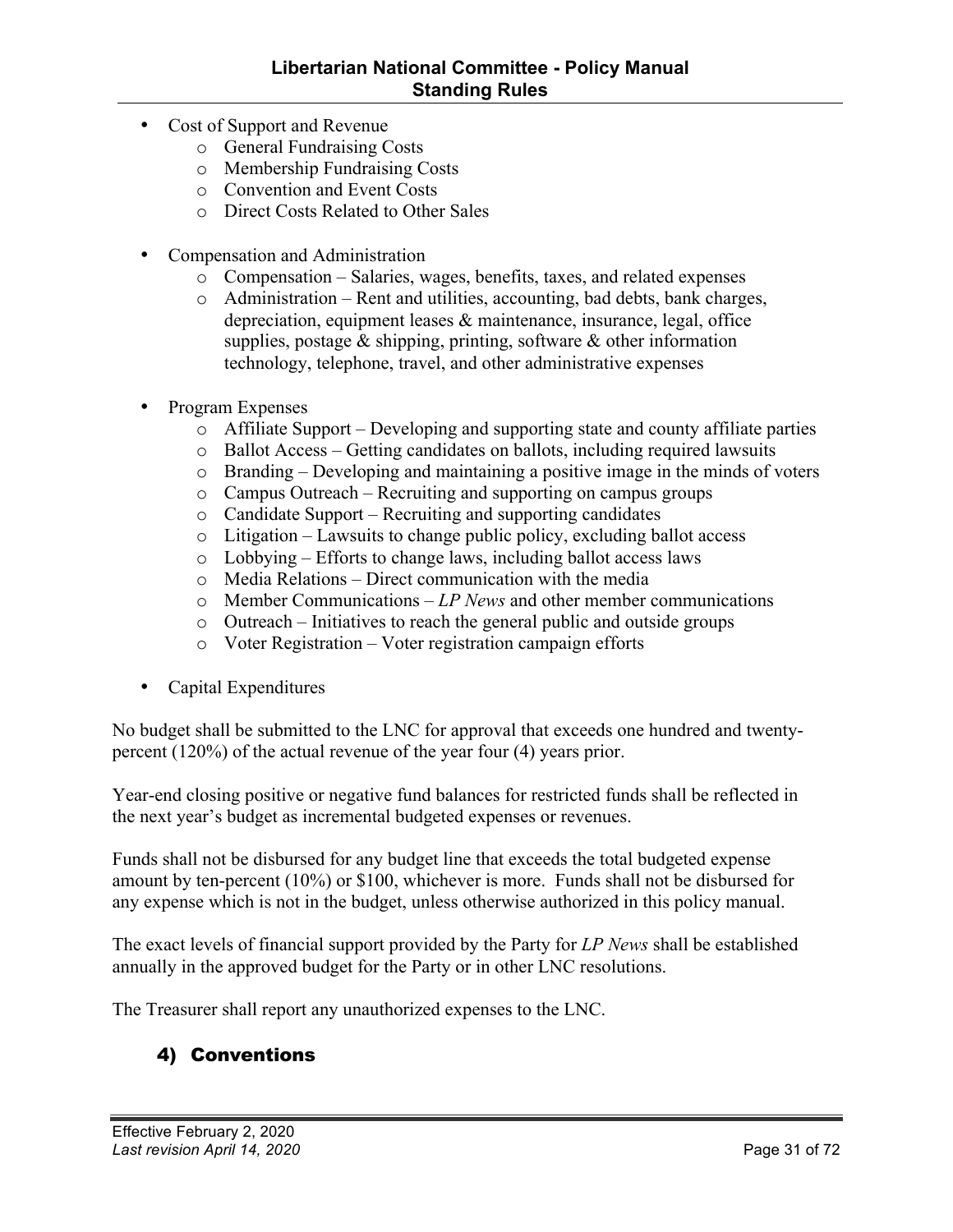#### **Libertarian National Committee - Policy Manual Standing Rules**

<span id="page-31-0"></span>The Party shall not directly or indirectly compensate or otherwise underwrite or subsidize the convention travel, lodging (excepting room upgrades which the Party received at no cost), entertainment costs, or speaker fees/honorariums of any Convention delegates. This policy shall not prohibit the Party from underwriting organized convention events offered to all donors of a particular level. Nor shall it prohibit delegates from receiving complementary meals or access to convention events in rough proportion to their level of volunteer work. All volunteer compensation must be approved by the Convention Oversight Committee, and contemporaneously published when actual compensation is received.

#### 5) Credit Cards and Expense Reimbursements

All expenditures shall be evidenced by receipts. The Chair or Treasurer shall be required to approve (and evidence by signing or initialing) all expenses and expense account reimbursements in excess of \$200 made to the Executive Director or LNC members prior to payment or within thirty (30) days of payment if the expenditure is incurred with a Partyissued credit card. No advances shall be made. No officer shall approve their own expenses.

Travel expenses incurred by officers for the explicit purpose of conducting Party business (excluding those incurred for the purpose of attending LNC meetings) may be reimbursed. Business travel expenses not pre-authorized by the LNC must be deemed necessary and approved in writing by the Chair to qualify for reimbursement. All travel expense reports are to be audited by the Treasurer and approved by the Treasurer and the Chair.

#### 6) Fixed Assets

A fixed asset is defined as a unit of property or equipment that: (1) has an economic useful life that extends beyond twelve (12) months, and (2) was acquired or produced for a cost of \$2,500 or more. Fixed assets must be capitalized and depreciated for financial statement purposes.

The threshold amount for minimum capitalization is \$2,500. Any items costing below this amount should be expensed in the financial statements.

Staff shall maintain a listing of fixed assets and update it monthly to record any additions or disposals. Depreciation shall be recorded monthly on a straight-line basis over the estimated useful lives of the related assets.

#### 7) Time Sheets and Expense Allocation

Each employee shall submit a timesheet at least once per pay period to reflect the number of hours worked, allocating such time to corresponding categories specified in the annual budget. Time sheets shall be reviewed and approved prior to employee time being entered in the payroll system. Payroll costs for each employee shall be allocated to expense categories in proportion with approved time. Separate general ledger accounts shall be used for allocated payroll costs.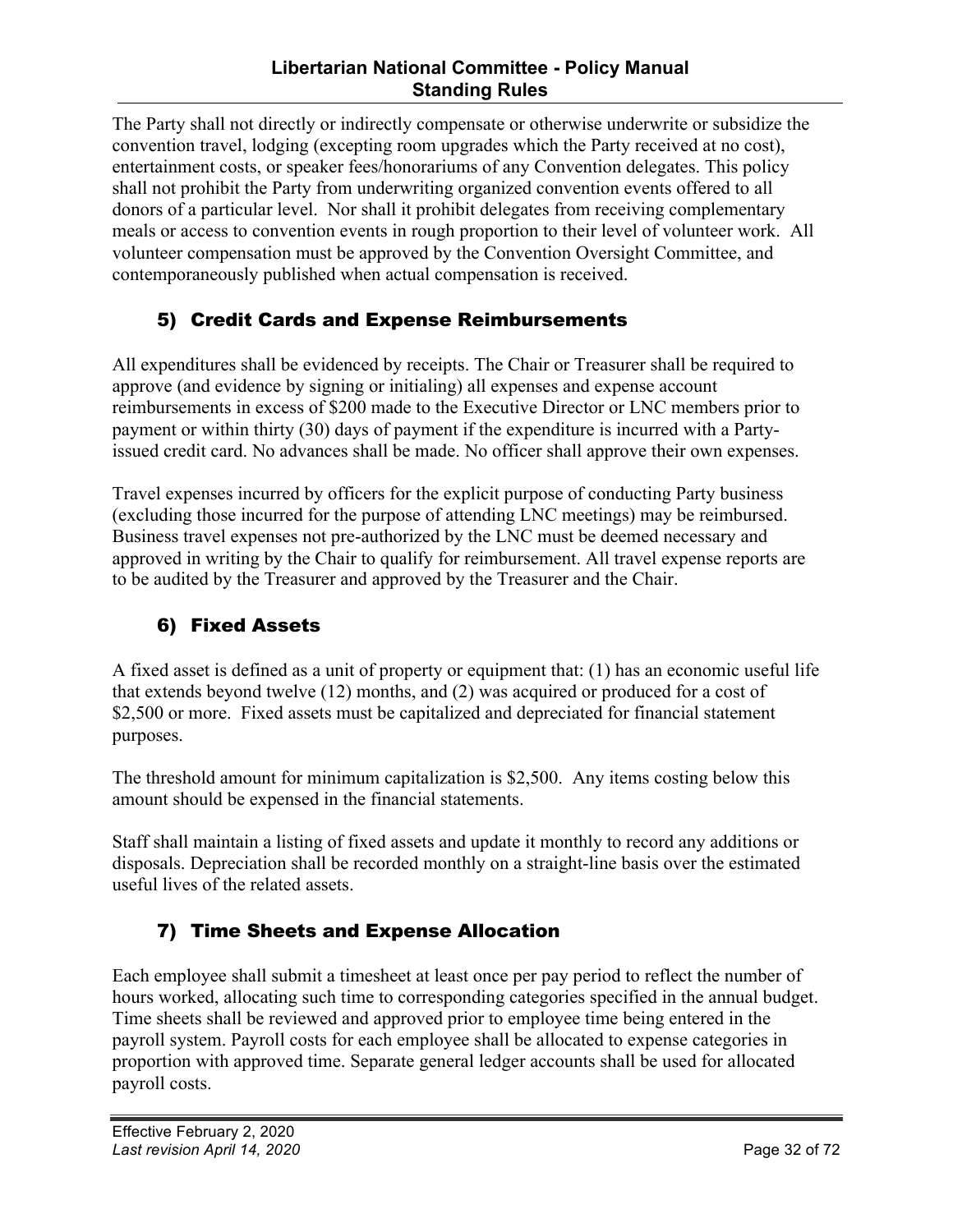<span id="page-32-0"></span>Where appropriate, an expense shall be allocated to one (1) category. Expenses that benefit more than one (1) category or that are general administrative in nature shall be allocated to a general administrative account in the general ledger. Those expenses shall then be allocated on a monthly basis to expense categories in proportion to the allocation of payroll costs. Separate general ledger accounts shall be used for allocated general administrative costs.

Monthly financial statements shall separately report allocations of payroll and overhead to corresponding categories.

#### 8) Inventories

Staff shall maintain an inventory listing of promotional and other inventoried items, costing units on a first-in, first-out basis. The list shall be updated periodically and an inventory count shall at a minimum be conducted annually at year-end. The results of each count shall be reconciled to the general ledger and accounting entries shall be made to ensure accurate presentation of ending inventory on the financial statements.

#### 9) Related Party Reporting

For each related party engaging in one (1) or more financial transactions with the Party, all interim financial statements shall include a report of the status, nature, and current and yearto-date amounts with respect to such transactions, including contributions, expenses, loans, commitments, guarantees, or any other transaction.

#### 10)Financial Exigency

The Chair or Treasurer is authorized to execute up to \$100,000 in promissory notes while the LNC has specifically declared that a state of financial exigency exists, and the only reasonable method of forestalling legal action is to execute promissory notes.

The Chair must approve all negotiated terms with the goal being a schedule that the Party can successfully meet to extinguish its debts within six (6) months. Such promissory notes shall only be executed with the following terms:

- Only for a legitimate trade payable in an amount not to exceed \$25,000 per vendor, and then only to each specific creditor or vendor involved.
- Vendor agrees in writing not to assign the note to any third party.
- A rate of interest no greater than twelve-percent  $(12%)$  per annum from date of note execution.
- A duration not exceeding six (6) months from note execution. If debt extinguishment is not possible in that time frame, no note shall be executed.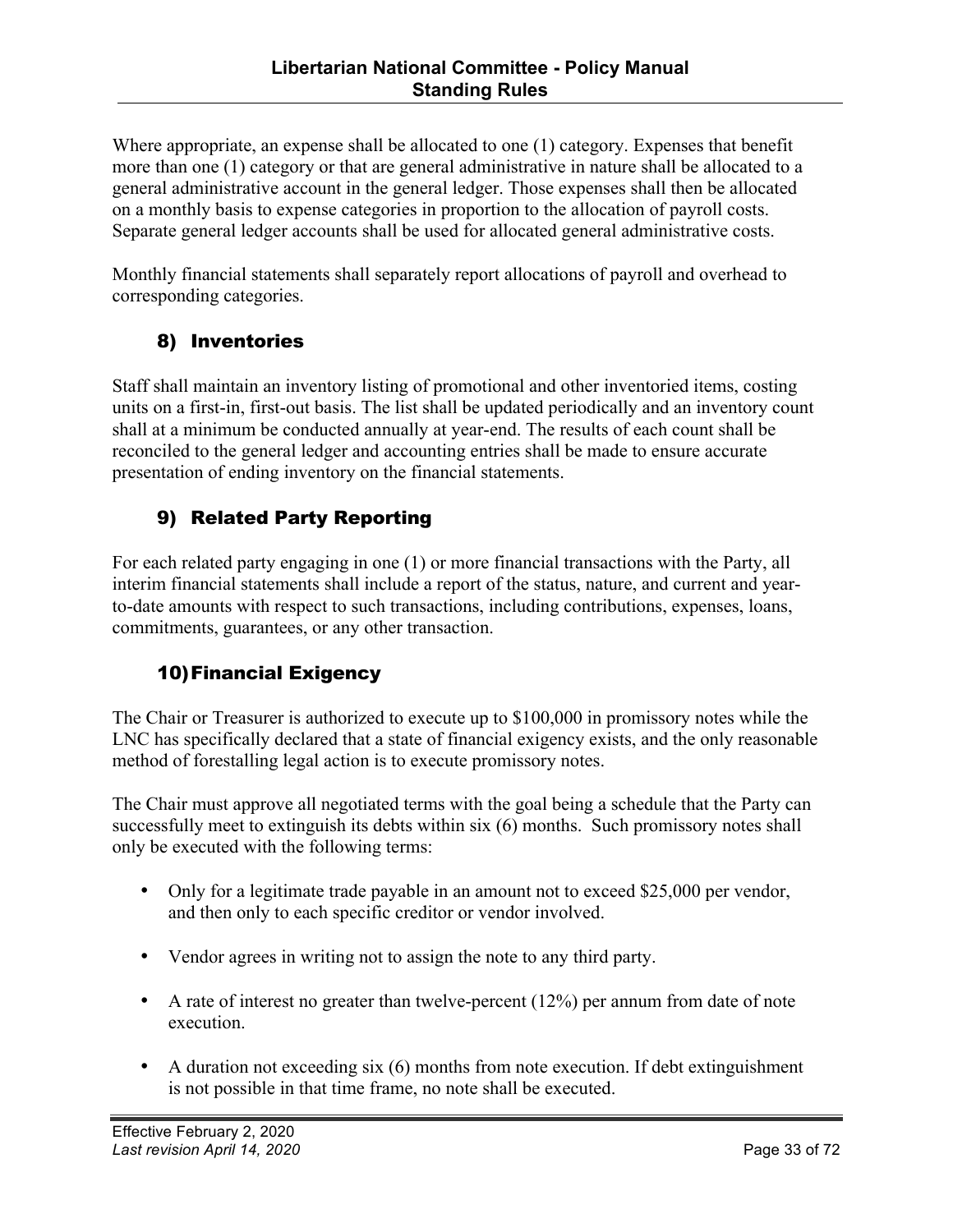#### 11)Fundraising and Contributor Relationships

The Treasurer shall develop and maintain appropriate contributor relationships. The Chair shall approve all fundraising letters.

#### 12)Special Events

The LNC or the Executive Committee may designate certain Party efforts as "special events." All revenues for special events must be promptly deposited into "special events" accounts dedicated for that purpose. All disbursements for special events must be made from these same accounts to the extent their balances permit. Other Party funds shall not be dispensed for these events without prior approval of the Chair, nor shall special events funds be used for other purposes until all obligations relating to that event have been discharged. National conventions are special events.

The Executive Committee may, by a two-thirds  $(2/3)$  vote, redirect funds from these funds as it seems necessary for the good of the Party.

#### 13)Project Funding

Projects shall be self-funding and shall expend or obligate only money that has been received unless such expenditures or obligations are approved in advance by the LNC.

#### 14)Targeted Reserve

The targeted Reserve shall be equal to the sum of all monthly occupancy, labor and governance expenses.

#### 15)Treasurer's Reports

No later than forty-five (45) days after each calendar quarter, the Treasurer shall prepare a quarterly Treasurer's Report to be mailed to any sustaining member who either was a delegate at the most recent regular convention or requests such report.<sup>44</sup> The monthly Treasurer's Report shall include a listing of the year-to-date expenditures of the Chair's discretionary funds.

No later than the end of each calendar month, the Treasurer shall prepare a monthly Treasurer's Report to the LNC reflecting the Party's financial position and the results of its operations through the previous calendar month. $45$ 

#### 16)Presidential Campaign Support Fund

There is established a Libertarian Party Presidential Campaign Support Fund. This fund shall consist of dedicated contributions and optional allocations by the LNC for the express purpose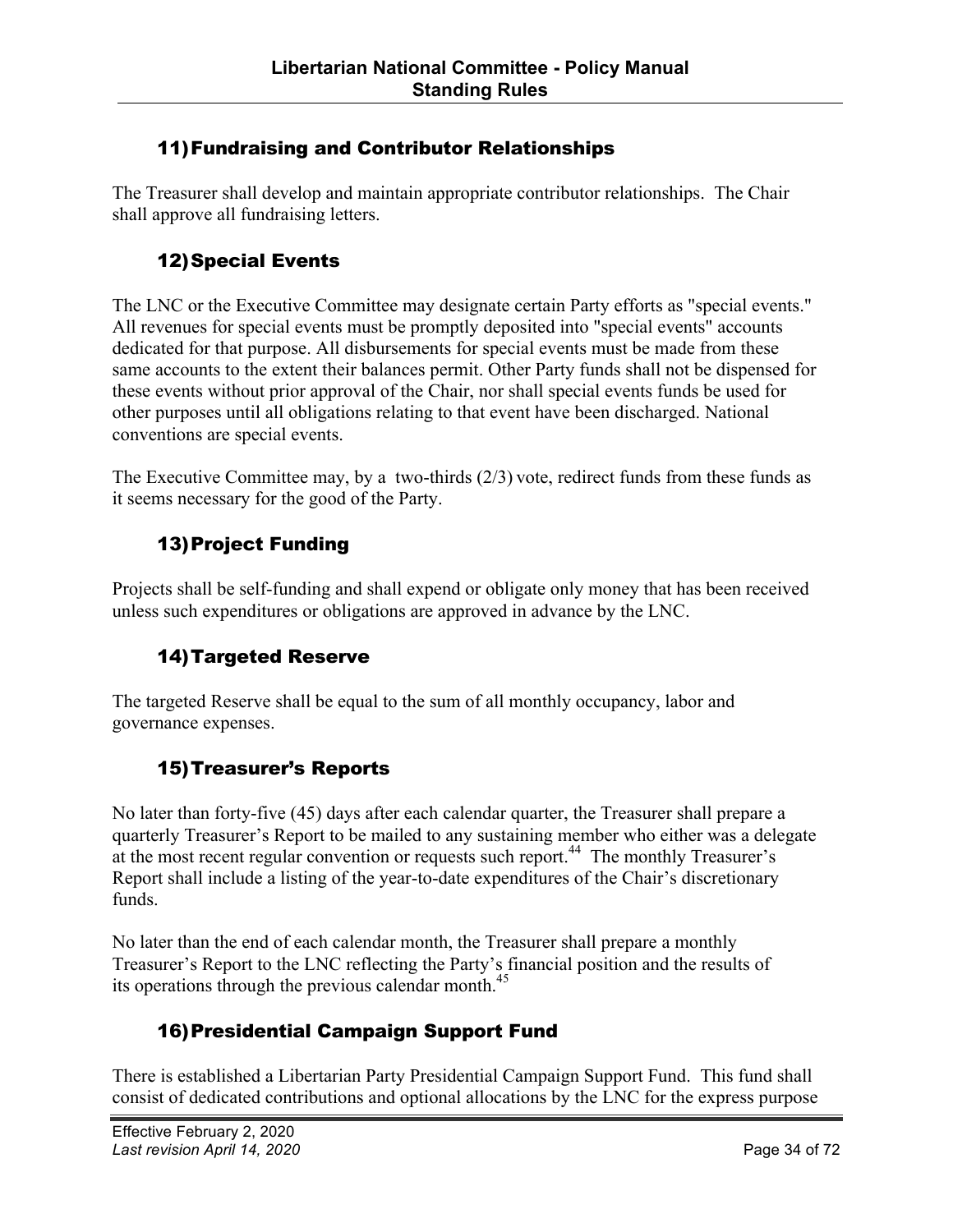#### **Libertarian National Committee - Policy Manual Standing Rules**

<span id="page-34-0"></span>of supporting the LP presidential ticket. Fundraising appeals for these encumbered funds may be made at any time. Money from this fund may only be spent after the adjournment of a presidential nominating convention and before December 1st of the year of the following general election. Any money unspent by the general election shall remain in the fund. Funds may be spent on any lawful activity that directly benefits the LP presidential campaign, including but not limited to: advertising, press releases, LP support staff expenses, printed materials, signs, websites, direct mail, email, events, get out the vote efforts, and legal matters.

#### 17)Office Mortgage

It shall be the goal of the LNC to completely pay off the office mortgage as quickly as possible, and in any case prior to the due date of the ten-year (10-year) balloon payment. Towards that end the LNC shall budget a minimum of \$20,000 in each odd-numbered year to pay down the principal until the mortgage balance is zero. Fundraising for this specific purpose shall be made a high priority. This provision does not preclude additional fundraising and pre-payments in even-numbered years.

#### 18)Debt and Capital Leases

The LNC and its staff may not incur debt, with the exception of trade payables, in excess of \$2,000, except with a two-thirds  $(2/3)$  vote of the LNC.<sup>46</sup> This includes entering into binding lease agreements with aggregate payments totaling more than \$2,000.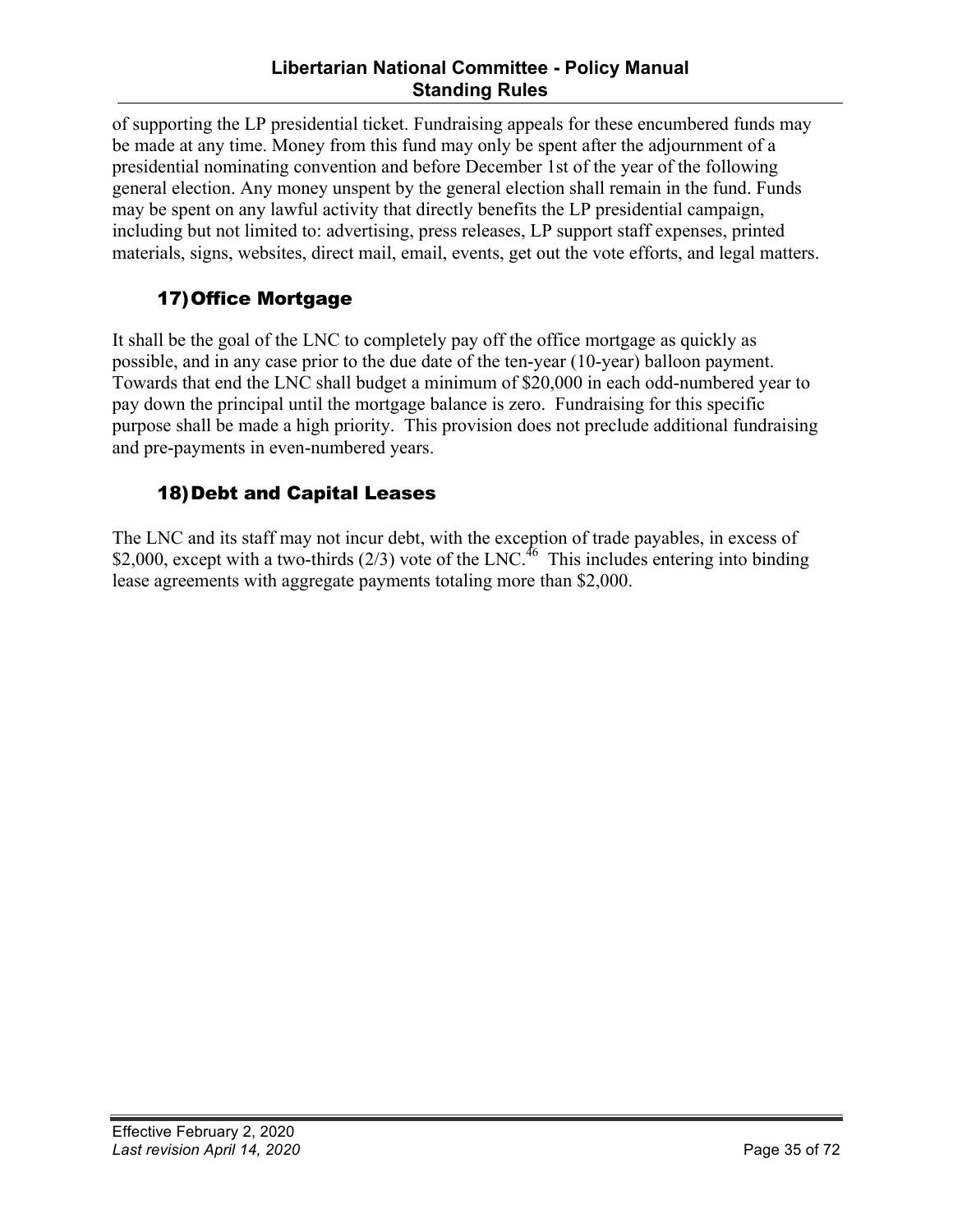#### <span id="page-35-0"></span>*Section 2.04 LEGAL MATTERS*

#### 1) General Counsel

The LNC shall appoint an attorney to serve as the Party's General Counsel.

#### 2) Authorization of Lawsuits

Prior to the filing of a lawsuit, or the joining of a lawsuit filed in any court, in which the LNC or the national Libertarian Party is proposed to be a named plaintiff, to the preparation and filing of a friend of the court brief, or to providing material (costing in excess of \$1,000) financial support for the litigation, the Chair shall:

- Advise all LNC members (including alternates) of the proposed lawsuit, its purpose, and its estimated cost;
- Confirm, or seek and obtain approval for, the budgetary authority for the expenses of the lawsuit as provided elsewhere in this policy manual; and
- Seek and obtain approval with a two-thirds (2/3) vote of the Executive Committee for participation in the lawsuit.

#### 3) Contracts and Contract Approval

All contracts or modifications thereto shall be in writing and shall document the nature of the products or services to be provided and the terms and conditions with respect to the amount of compensation/reimbursement or other consideration to be paid.

The Chair shall approve any contract in excess of \$7,500.

All contracts of more than one (1) year in duration or for more than \$25,000 shall be reviewed and approved by General Counsel prior to signing by the Chair.

No agreement involving a financial transaction with a related party shall be executed unless first approved by the LNC. Any such agreement shall be disclosed in a conflict of interest statement.

Independent contractors doing business with the LNC are required to sign formal contracts that clearly set forth the parties' intention that they be treated as independent contractors. Each contract for director-level employment and each contract for a contractor at directorlevel along with any related advice from General Counsel must be circulated to the LNC on a strictly confidential basis following EPCC approval.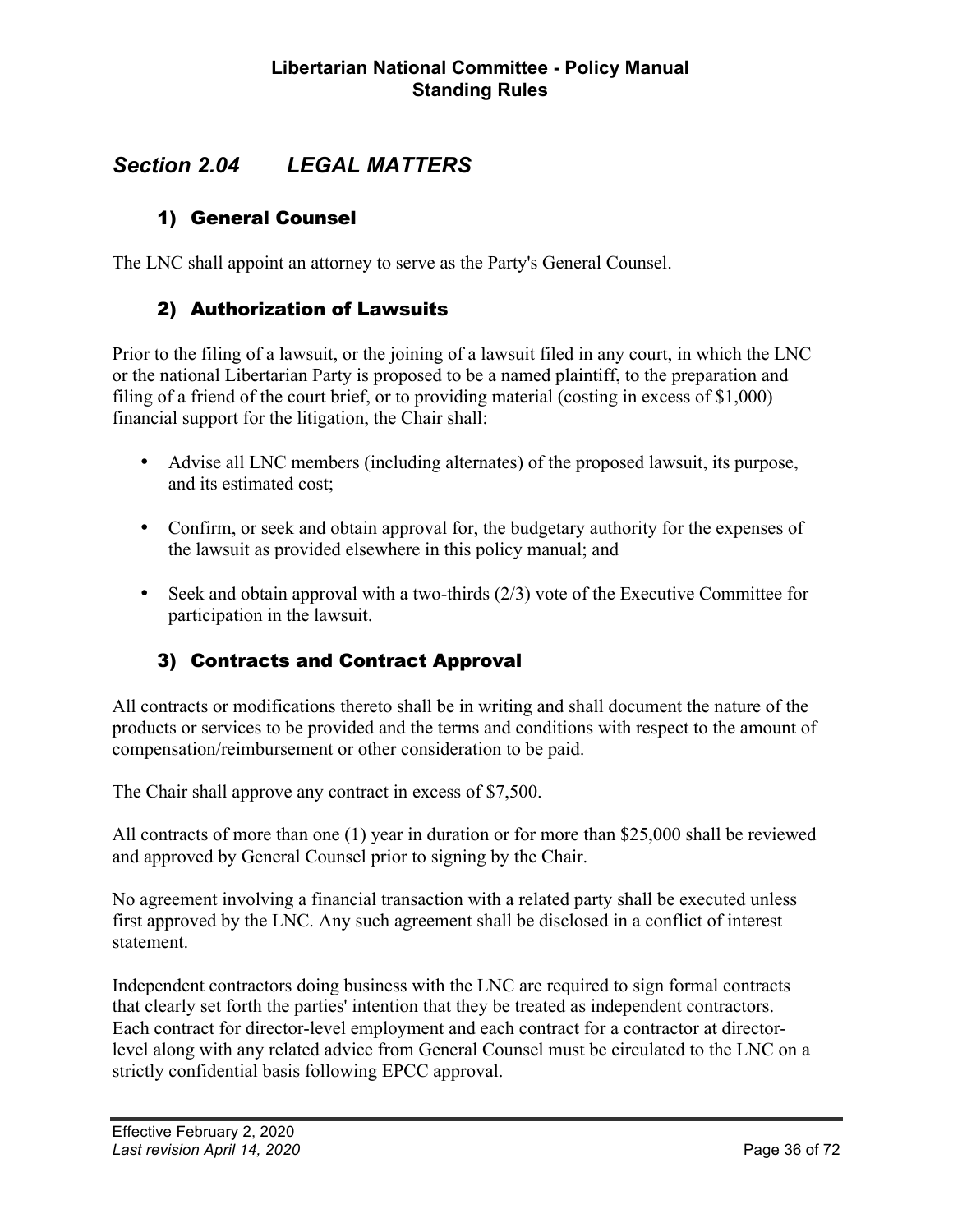## 4) Indemnification

The LNC shall retain sufficient Director's and Officer's liability coverage for board members and employees.

Any officer, employee, or agent of the Libertarian Party who, acting on behalf of or as an authorized representative of the Libertarian Party, was or is a party to or has notice of becoming a party to any contemplated, pending, or seemingly completed legal proceedings, may be defended and shall be indemnified for all expenses and liabilities actually and reasonably incurred by such individual in connection therewith to the extent permitted by applicable law of the jurisdiction in which the Libertarian National Committee is incorporated.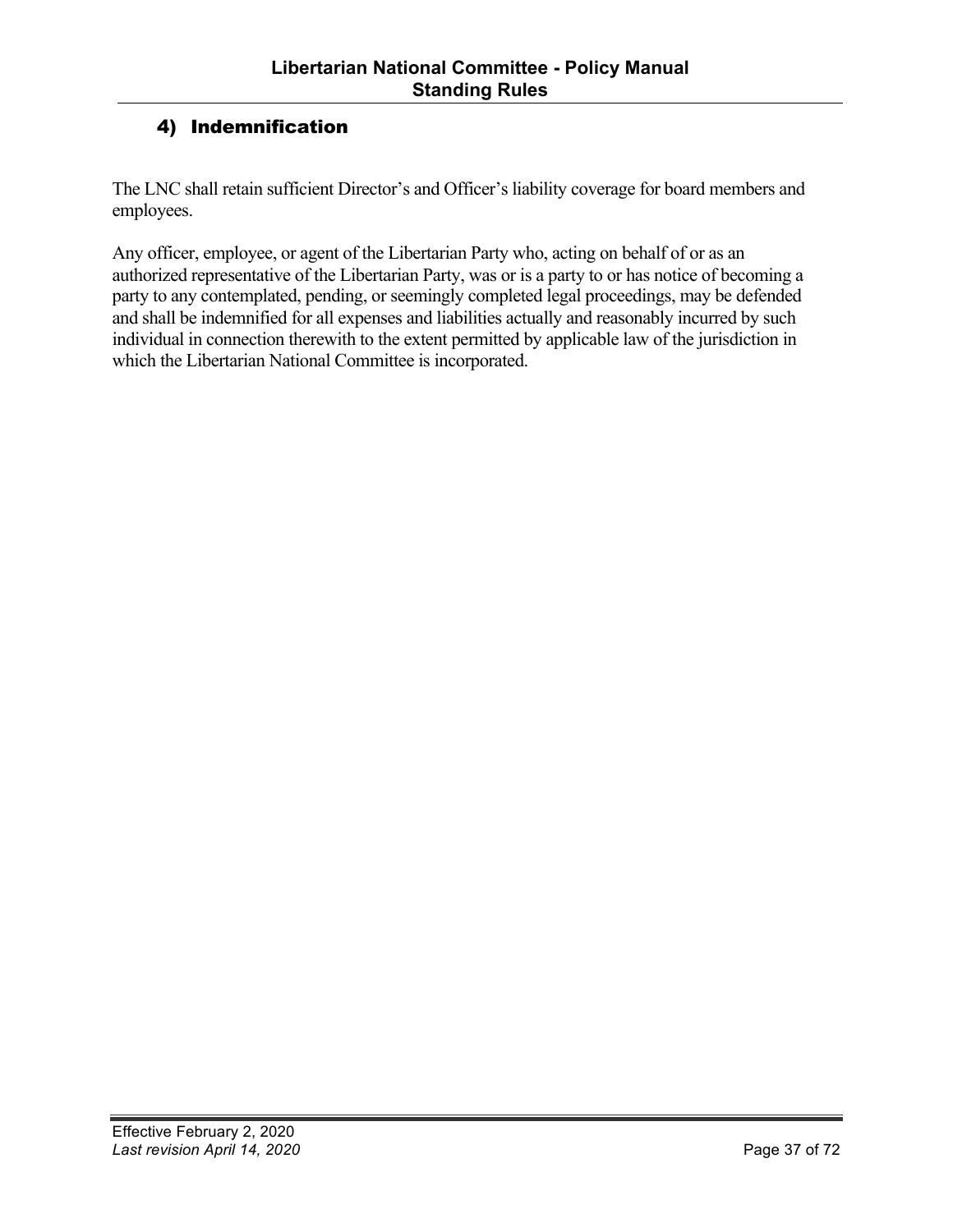## *Section 2.05 MEMBERSHIP POLICIES*

### 1) Membership Forms

Membership forms produced by the LNC shall include a membership statement that meets the requirements of Article 4, Section 1 of the bylaws. Any new wording for the membership statement shall be subject to the same review process as all other Party literature.

### 2) Association Levels

The following levels of association are recognized by the Party:

- Chairman's Circle\* \$25,000 annually or \$2500 monthly in dues or contributions
- Select Benefactor\* \$15,000 annually or \$1500 monthly in dues or contributions
- Beacon of Liberty\* \$5,000 annually or \$500 monthly in dues or contributions
- Pioneer of Freedom<sup>\*</sup> \$2,500 annually or \$250 monthly in dues or contributions
- Lifetime Founder\*  $$1,500$  annually or \$150 monthly in dues or contributions
- Platinum \$500 annually or \$50 monthly
- Gold \$250 annually or \$25 monthly
- Silver \$150 annually or \$15 monthly
- Bronze \$50 annually
- Basic \$25 annually

Contribution levels are based upon transfers of cash (or its equivalent), where there is no exchange of goods, services, or quid pro quo, such as in the case of convention package sales.

Staff shall have discretion as to when to list any or all membership/donation levels and/or benefits online, in print, or elsewhere, based on practical considerations such as layout, and with their priority being to maximize both membership and donations.

## 3) Life Membership Status

A member who contributes at least \$1,500 during any twelve-month period shall be granted life membership in the Party. $47$ 

## 4) Benefits

Non-member contributors shall be provided all benefits provided to member contributors, except for those rights specifically granted only to members or sustaining members by the Party bylaws or this policy manual.

A contributor (member or non-member) shall be entitled to the following basic benefit: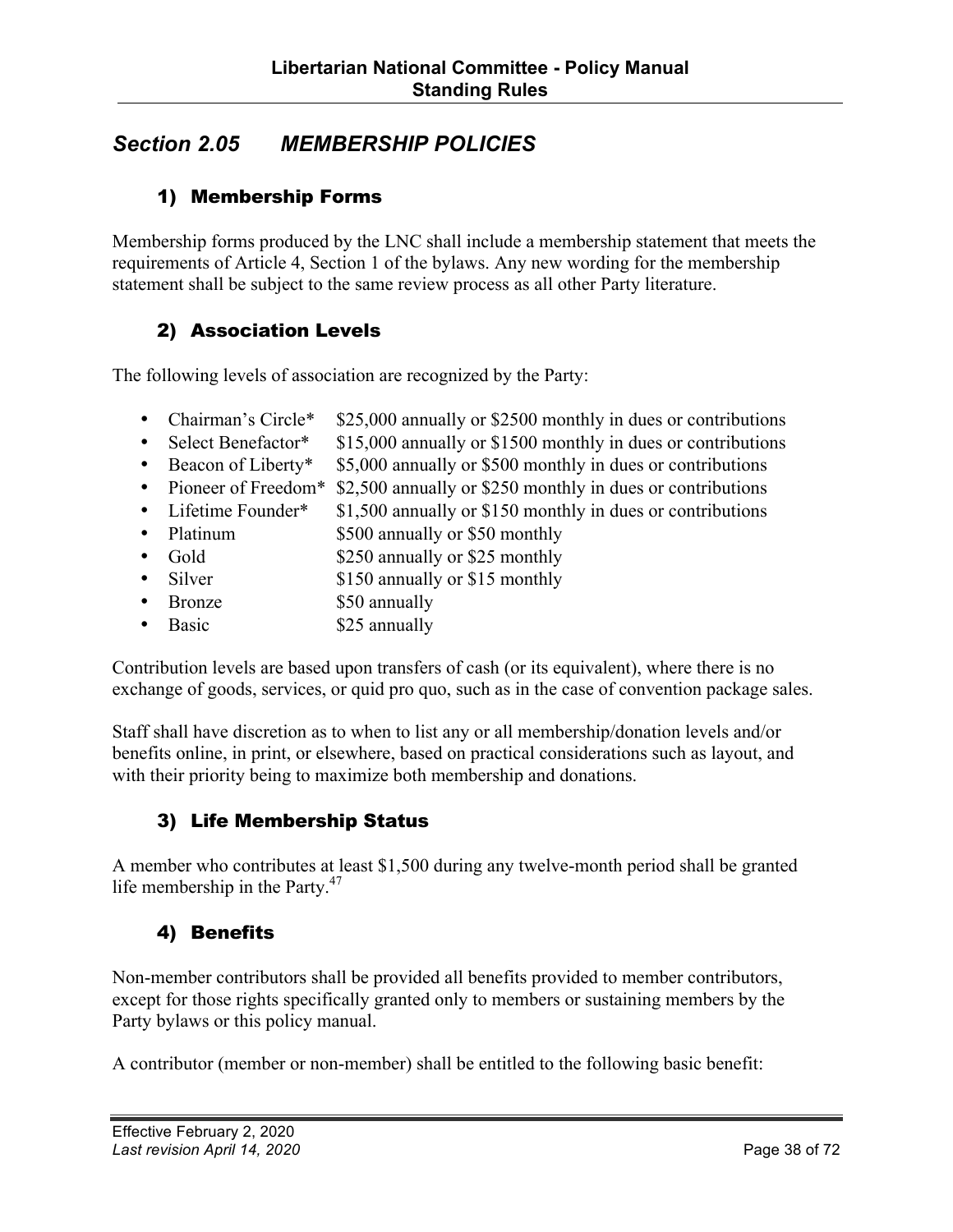• One-year (1-year) subscription to *LP News.*

A member with a future benefits lapse date shall also be entitled to the following basic benefit:

• Customized Party membership card, updated annually, identifying the individual's level of association and lapse date.

A Lifetime Founder shall be entitled to the following benefits: **\$1,500 level** 

- Special convention name badge with Life Ribbon (Torch Club)
- Lifetime pin
- Mention in program at national convention

A Pioneer of Freedom shall be entitled to the following benefits: **\$2,500 level**

- Special convention name badge with Life Ribbon (Torch Club)
- Lifetime pin
- Special mention on signage and programs at national convention
- VIP seating at national convention banquet\*\*

A Beacon of Liberty shall be entitled to the following benefits: **\$5,000 level**

- Special convention name badge with Life Ribbon (Torch Club)
- Lifetime pin
- Special mention on signage and programs at national convention
- VIP seating at national convention banquet\*\*

A Select Benefactor shall be entitled to the following benefits: **\$15,000 level** 

- Special convention name badge with Life Ribbon (Torch Club)
- Lifetime pin
- Special mention on signage and programs at national convention
- VIP seating at national convention banquet or other events\*\*

A Chairman's Circle member shall be entitled to the following benefits: **\$25,000 level** 

- Special convention name badge with Life Ribbon (Torch Club)
- Lifetime pin
- Special mention on signage and programs at national convention
- VIP seating at national convention banquet or other events\*\*

Convention benefits mentioned above are based on giving at least one (1) annual contribution or equivalent pledges, from the start of the previous convention and prior to the next convention.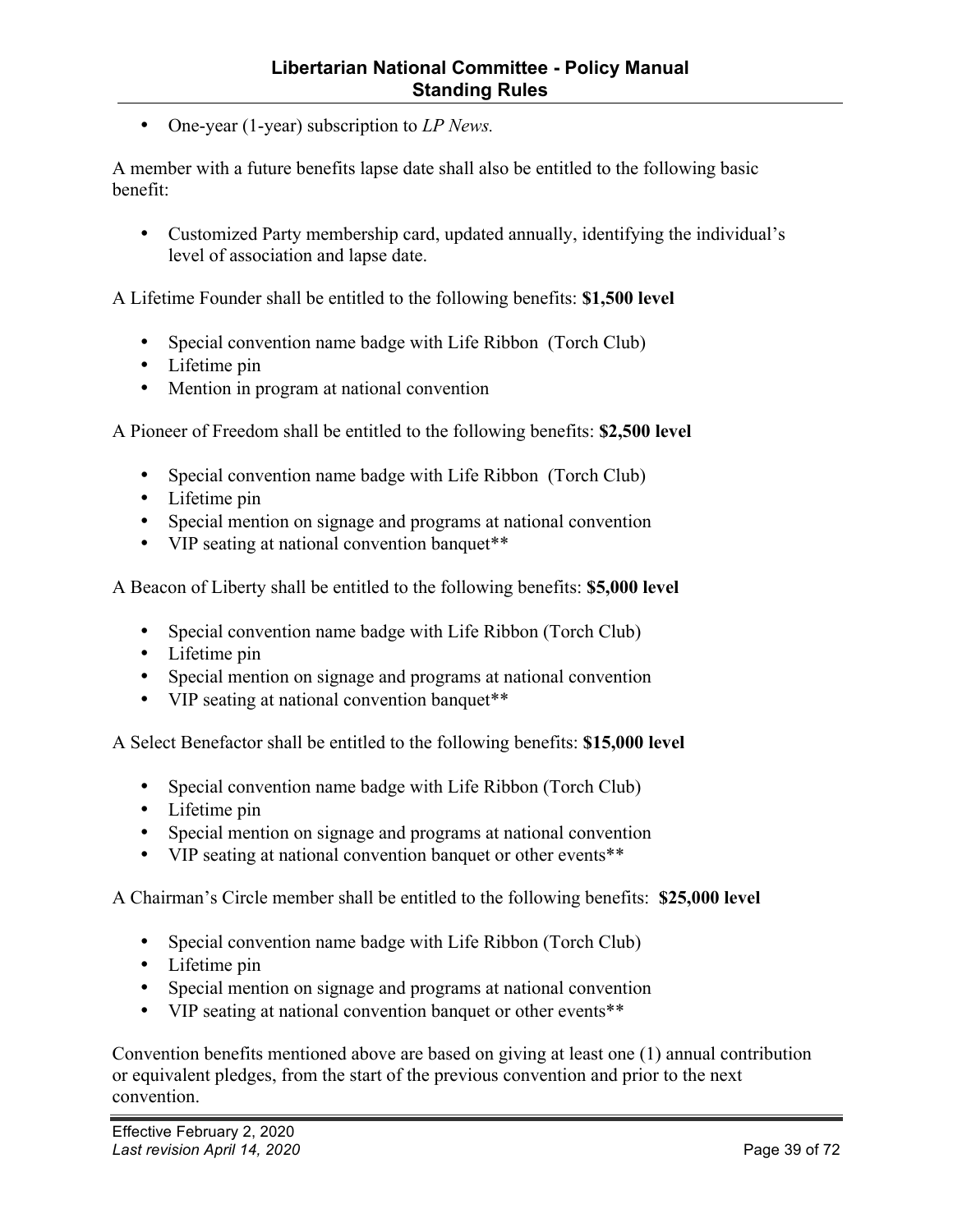Maintaining the Torch Club membership is based on contributions from the start of the previous national convention to the END of the next national convention and shall consist of all those in the highest five (5) levels (denoted by \*). For monthly pledges at the Lifetime Founder and higher levels, membership at that level begins at the beginning of the fourth  $(4<sup>th</sup>)$ month of the pledge.

Those benefits designated with \*\* will be subject to availability on a first-come basis, to address the HIGHLY WELCOMED possibility that there will be too many qualifying people for a single table.

National Convention VIP seating, signage, and programs will be determined prior to the start of the event.

Staff shall have the discretion to create and bestow additional benefits.

## 5) Benefits Lapse Date

An individual's benefits lapse date is independent of the sustaining membership lapse date defined by the Party's bylaws.<sup>48</sup>

Individuals making a first contribution shall have a benefits lapse date established one (1) year from the date of receipt. Individuals who remit the required amount of dues in response to a membership renewal request shall have the benefits lapse date extended by one (1) year from the existing lapse date or one (1) year from the date of receipt, whichever is later.

Individuals who remit the required amount other than dues during the Renewal Period shall have the benefits lapse date extended by one (1) year from the existing lapse date or one (1) year from the date of receipt, whichever is later.

Individuals pledging at least \$10 per month using an automated recurring payment method, such as a valid credit card or ACH debit, shall have their benefits lapse dates extended to the last day of the following December.

Other contributions in response to other than a membership renewal appeal shall not as a policy extend the benefits lapse date, however staff shall have the discretion on a case-by-case basis to extend a contributor's benefits lapse date up to one (1) year from the last contribution date, if failure to do so would damage donor relations.

Notwithstanding the above, an individual who has contributed an amount sufficient to have qualified for life membership status shall be entitled to lifetime basic benefits.

## 6) Auxiliary Memberships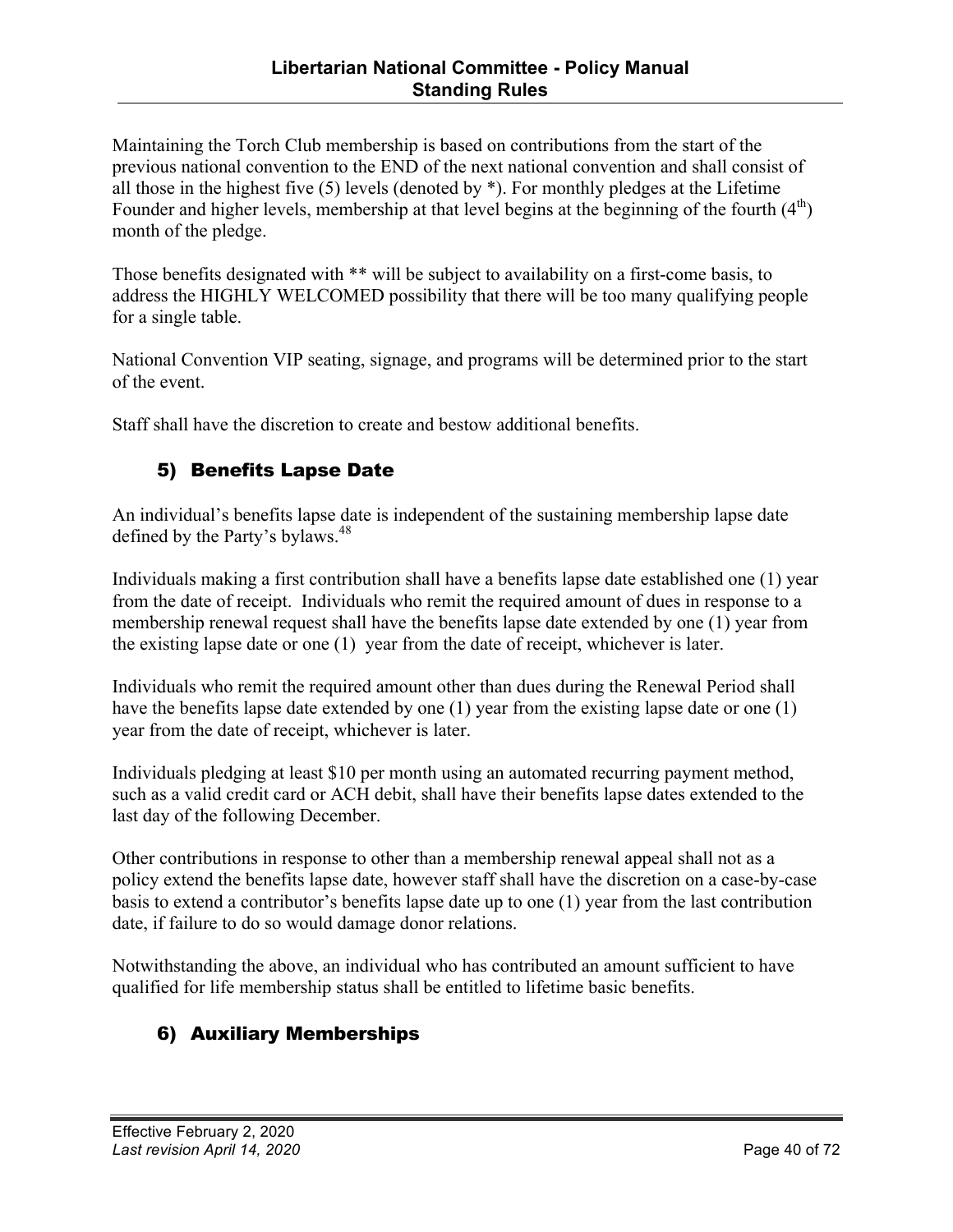### **Libertarian National Committee - Policy Manual Standing Rules**

People may purchase an Auxiliary Membership for young children or pets for \$15.00. This program is designed for those incapable of signing the membership certification. Auxiliary members are entitled to no rights nor benefits other than receiving a membership card.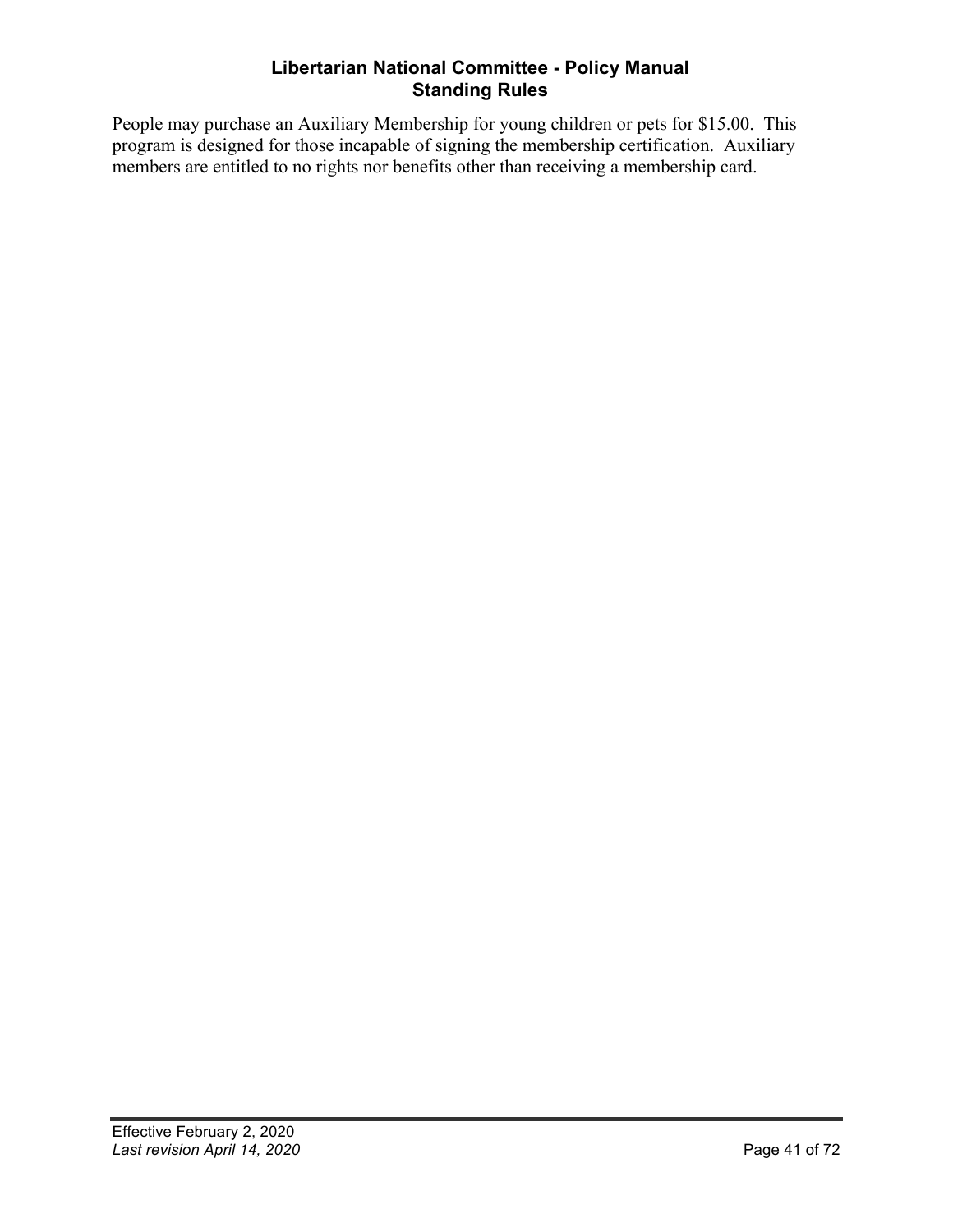## *Section 2.06 PARTY COMMUNICATIONS*

## 1) Official Spokesperson

The Chair represents and serves as the chief spokesperson of the Party as appropriate, including:

- representing the Party to the public, including the business community, media, other political and educational organizations, government agencies, and elected officials;
- planning and directing all investigations and negotiations pertaining to cooperative efforts of the Party with non-libertarian political organizations and the acquisition or sale of major assets;
- maintaining systems of internal and external communication, including providing a quarterly chair's report to all LNC members.

### 2) Graphic Symbols and Colors

The Statue of Liberty graphic and the Torch Eagle graphic are considered the appropriate graphic symbols to be used on Party materials. Yellow, black, and grey are the appropriate primary colors to be used on Party materials.

### 3) Literature

All reprints of Party literature shall be required to show credit to the author if such credit is given on the original. All wording on material produced by the Party shall be regarded as integral to the piece, and no wording shall be added to materials after approval of their form and content by the LNC. This requirement shall not apply to copyrights, addresses, etc. All materials for public distribution will carry the designation "Libertarian Party."

### 4) LP News

*LP News* is the name of the Party's newsletter and as such is the principal regularly issued publication of the Party. It is the major communications medium of the party. It conveys the Party's message and self-image to all who receive it. It serves as the one (1) unifying publication for the political views within the Party.

The *LP News* shall be published in a tabloid format. The frequency of publication shall be at least bimonthly unless the Chair decides that frequency is inconsistent with the approved budget or the Party's current financial condition. The number of pages per issue and the circulation per issue shall be the responsibility of the Chair consistent with the approved budget and the Party's current financial condition.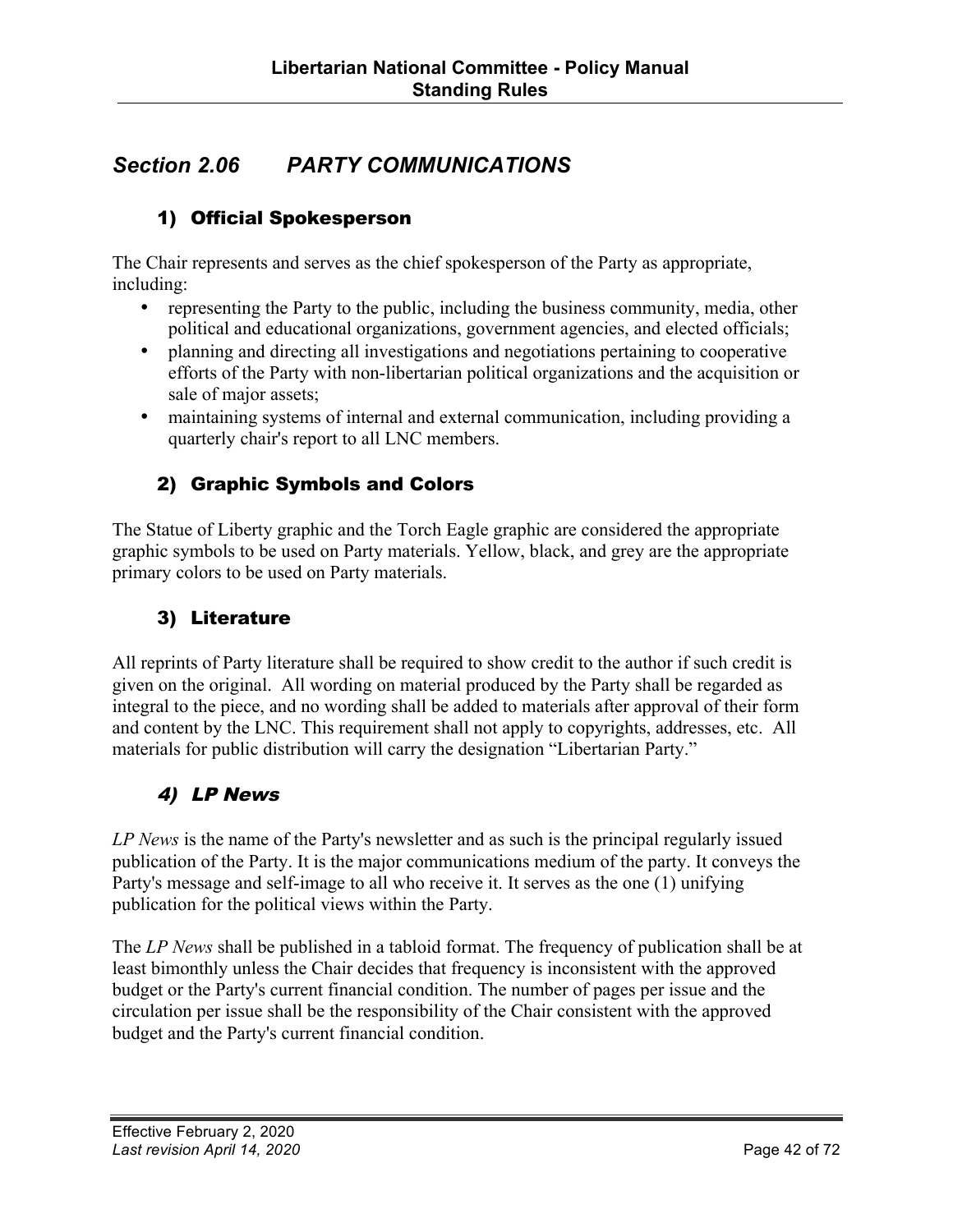The selection of articles, their layout and the graphics for *LP News*, the relative amount of space assigned to articles, advertisements, Party announcements, and regular features shall be the responsibility of the Chair except as detailed in this policy manual.

The *LP News* is distributed to three (3) major groups: Party members and contributors, media representatives, and prospective members. The *LP News* shall address itself primarily to Party members, and its role shall be complementary to other publications within the libertarian movement.

The *LP News* shall focus on three (3) types of articles:

- those providing a libertarian perspective on current issues along with how and why this perspective differs from that of other political parties;
- those providing information on libertarian, libertarian-oriented, and Party activities around the U.S. and the world; and
- those discussing the tactics and strategy of the Party's political activities.

This leaves to other publications the areas of scholarly articles, in-depth analysis of current issues, regular coverage of the arts (book and film reviews), analysis of libertarian movement (as opposed to Party) tactics and strategy, in-depth debate of questions on which there is no libertarian consensus, critique of individuals within the libertarian movement, and reporting of routine state and local activities and personalities.

The proper tone for all articles is factual and even-handed. "Mainstream" political rhetoric shall be used to present "radical" libertarian ideas. "Buzz words" and "libertarian jargon" shall be avoided in order to make the *LP News* appealing to the broadest possible readership. Personal attacks on persons and institutions within the libertarian movement are to be avoided.

The articles in *LP News* shall, on the whole, represent the core ideas of agreement in the Party. No articles shall be published which contradict the Party platform. Articles that address areas where the platform is silent may be published provided that they are noted as representing the opinions of the author only and not those of the Party.

Recommendations appearing in the *LP News* for the study of internal education material not produced by the Party shall be accompanied by a disclaimer to the effect that they may contain material inconsistent with the platform. The only authoritative statement of Party positions is contained in the platform.

No classified advertising shall be accepted. All advertisements will be clearly labeled as such.

A directory of state and Party contacts shall be included at least once each year. Information on where to find a directory of contacts online shall be published monthly.

## 5) Assuring Quality Communications

If a majority of all LNC members notify the Secretary of their belief that a proposed or actual public communication is detrimental to the image of the Party, such notification to occur no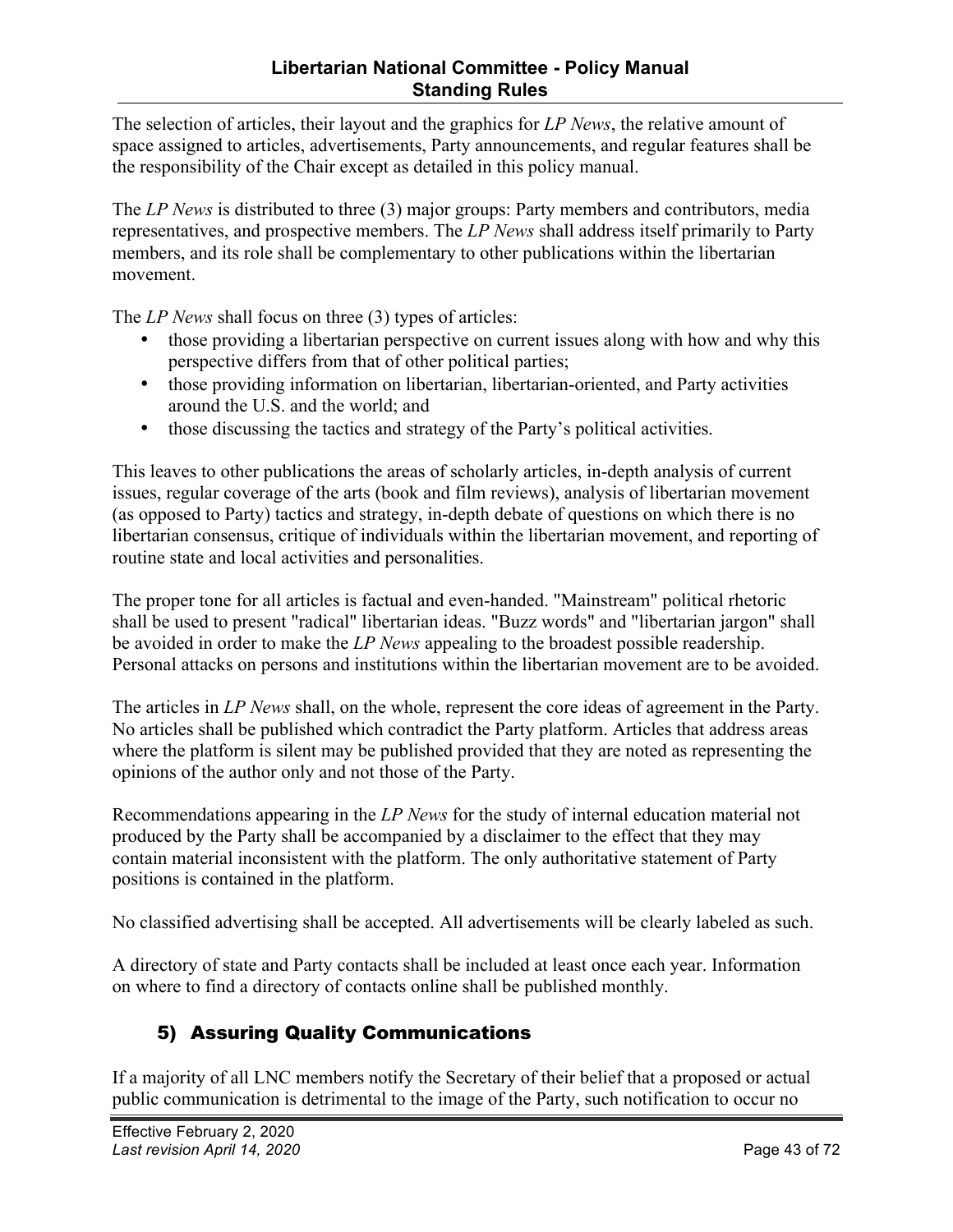### **Libertarian National Committee - Policy Manual Standing Rules**

later than seventy-two (72) hours after the public communication is published, the Secretary shall inform the Executive Director and Chair of this finding, and such communication shall not be further disseminated, and to the extent possible, already-disseminated material shall be promptly removed from the public sphere.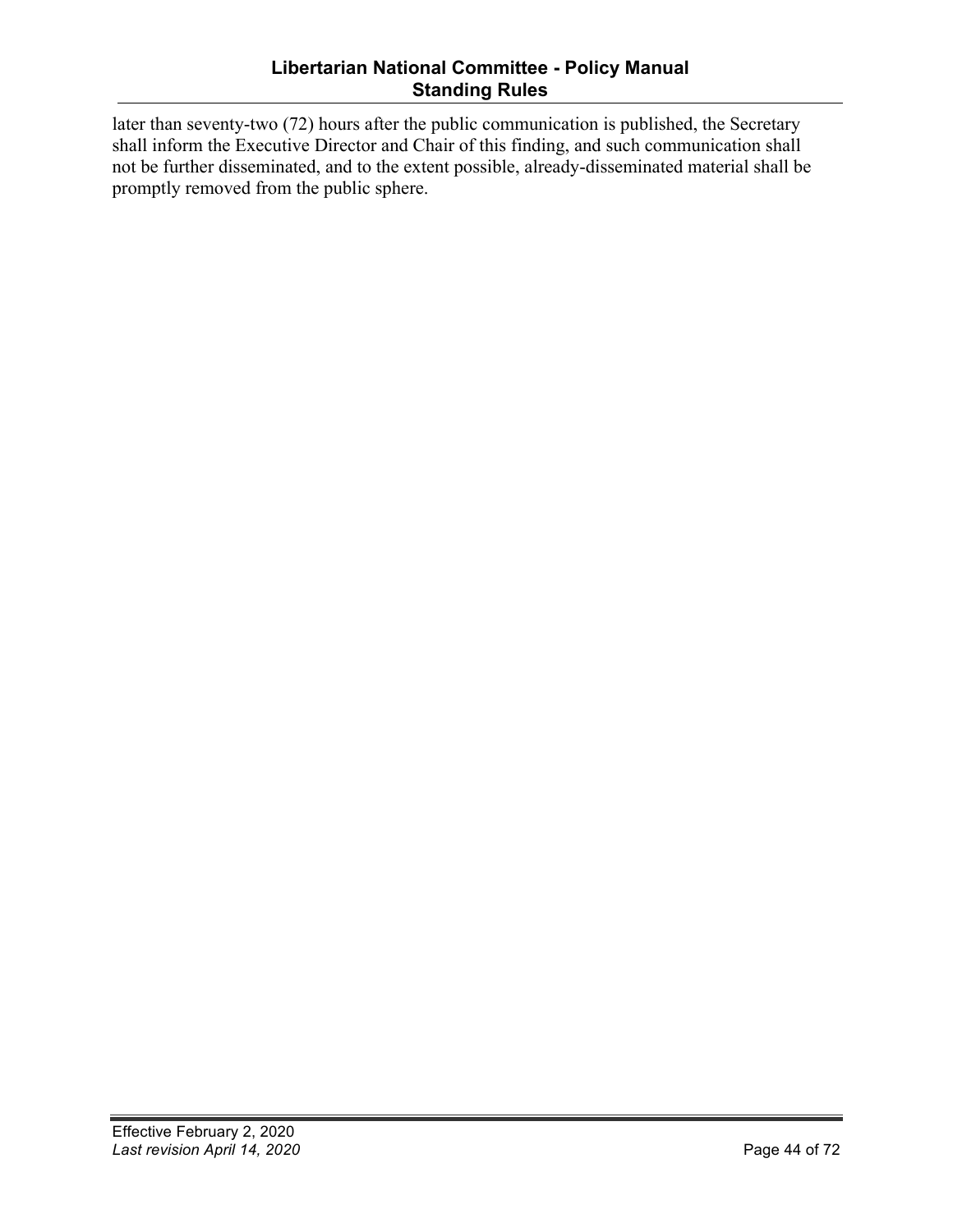## *Section 2.07 PARTY RECORDS*

## 1) Proposed Agenda and Reports

The proposed agenda and all reports shall be distributed to the LNC at least seven (7) days prior to the session. 49

### 2) Delegate Allocation Based on Presidential Votes

The Secretary shall distribute to each affiliate party the presidential vote totals which the Secretary proposes to use for purposes of delegate allocation for national conventions as provided for in the bylaws, no later than the last day of April in the year following a presidential election. If any Party member seeks a modification of the vote totals proposed by the Secretary, the member shall file with the Secretary a written request to modify the totals along with any documentation supporting the request no later than the last day of May of the same year. The Secretary shall review all such requests to modify the presidential vote totals and distribute a final allocation of delegates based on presidential vote totals no later than the last day of July of the same year.

## 3) Document Distribution

The Secretary shall assure that LNC members, alternates, and state chairs shall receive copies of the bylaws and latform after each convention. The Secretary shall assure that LNC agendas, minutes, mail ballots, resolution updates, and other supporting material shall be sent without charge to all LNC members, alternates, and committee chairs, as well as to any state chair that requests them. Any Party member may obtain these materials at their own cost.

### 4) Electronic Mail Ballot Results

The Secretary shall report the results of electronic mail ballots at each LNC meeting immediately following those ballots.<sup>50</sup>

## 5) Access to Corporate Records

Members of the LNC and the Audit Committee are entitled to inspect and copy books, records (including electronic records) and documents of the Libertarian National Committee, Inc. to the extent reasonably related to the performance of the member's duties to the corporation, including those duties as a member of a committee, but not for any other purpose or in any manner that would violate any duty to the corporation. Prior to obtaining copies the member shall execute a standard nondisclosure agreement. If the member requires an outside professional to assist in reviewing and analyzing the materials, that individual shall also execute a standard nondisclosure agreement prior to receiving the materials.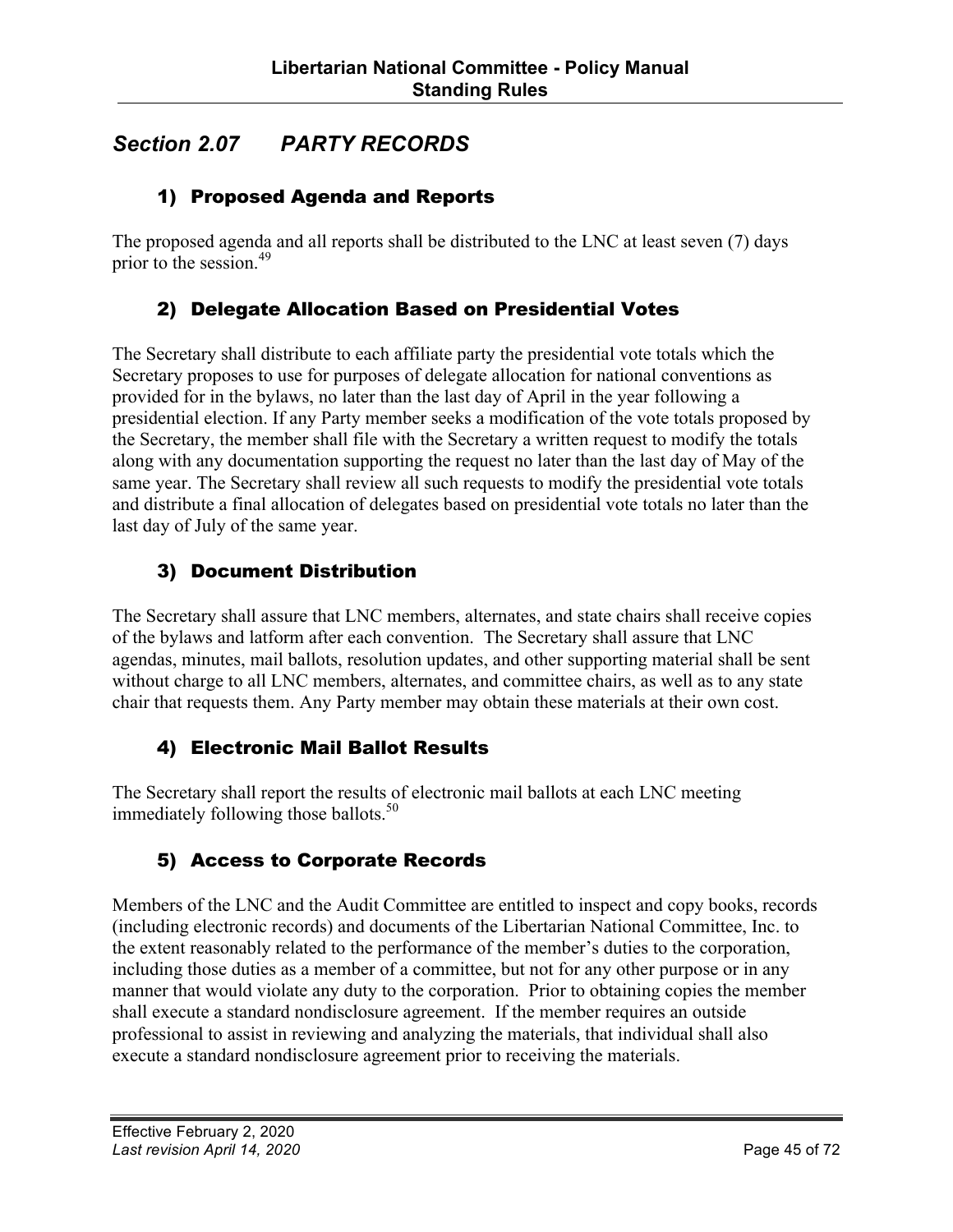## *Section 2.08 POLITICAL CAMPAIGNS*

### 1) Qualifications for Party Support

The Party may financially support the candidacies of persons who meet the following requirements:

- 1. The requested contribution from the LNC is legal;
- 2. The candidate is a sustaining member of the national LP and a member in good standing of the state affiliate;
- 3. The candidate is legally qualified to hold the office and if partisan party registration is available, must be registered as Libertarian, and not registered with any other Party;
- 4. The candidate must have a professional quality website and email address under a campaign-related domain name;
- 5. The candidate has professional quality photos, especially a headshot and at least a oneminute video with audio of the candidate speaking;
- 6. The candidate must have a dedicated campaign manager and a dedicated campaign treasurer;
- 7. The candidate must use the word "Libertarian" in their campaign in partisan elections, if allowed by law;
- 8. The candidate must have already raised more contributions than requested of the LNC
- 9. The candidate has a written campaign plan with justifiable and quantifiable expected results (votes, recruits, money, media, etc.); and
- 10. The candidate will follow the national Party platform or clearly distinguish where their views differ.

## 2) Limitations on Party Support for Public Office

Party resources shall not be used to provide information or services for any candidate for public office prior to the nomination unless:

- Such information or services are available and announced on an equal basis to all Libertarians who have declared they are seeking that nomination;
- Such information or services are generally available and announced to all Party members; or
- The service or candidate has been approved by the state chair.

## 3) Liability for Political Campaigns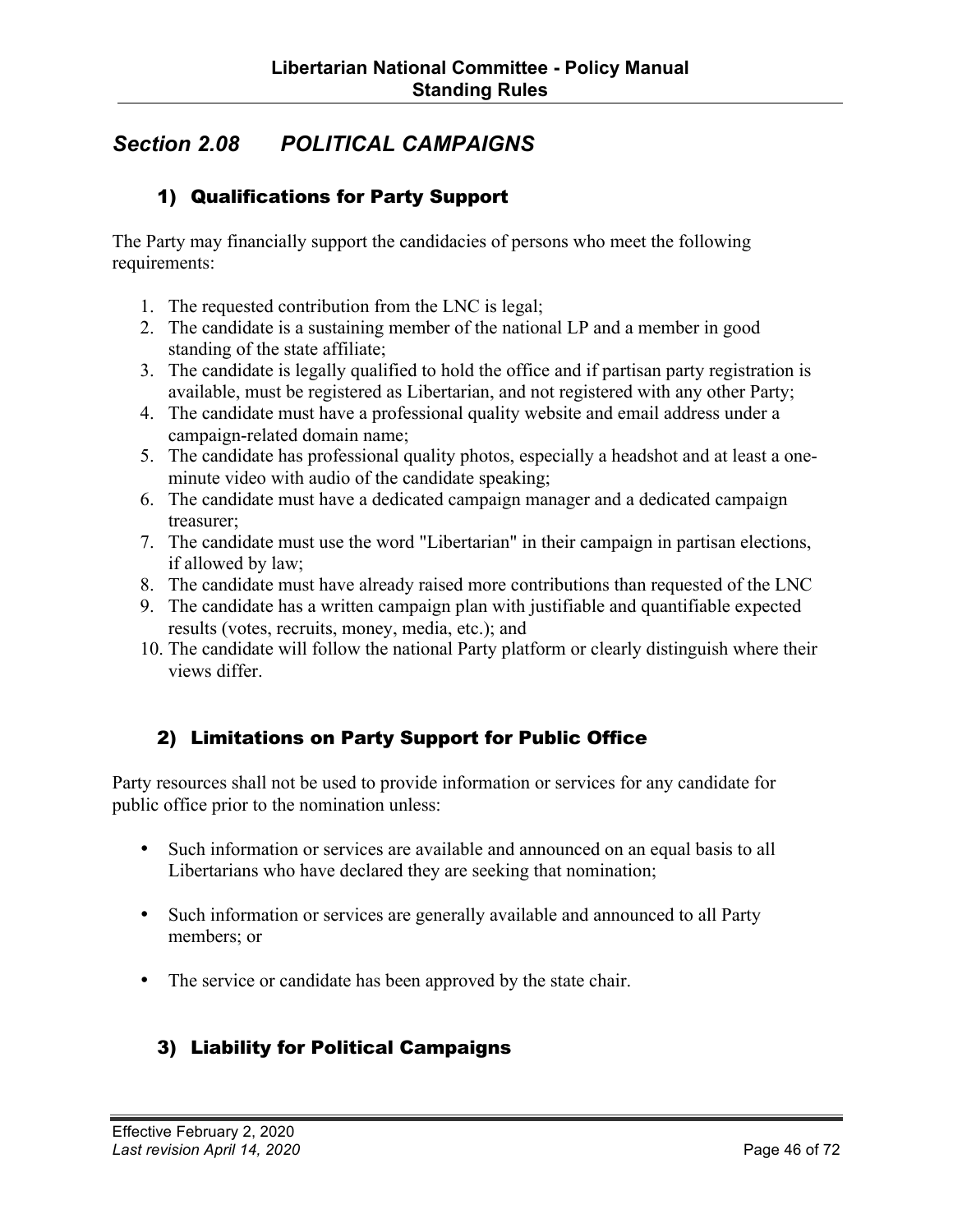### **Libertarian National Committee - Policy Manual Standing Rules**

The LNC will not be responsible for the debts incurred by future presidential campaigns or any other campaign. However, the LNC may vote to make monetary and non-monetary contributions to such campaigns under the limits prescribed by law. If such contributions are made, they shall be made only after such candidate or campaign has agreed to meet the reasonable financial and budgetary controls set by the LNC. No candidate or staff member of a campaign is permitted to place orders, make purchases, or sign contracts in any manner that would lead a person to assume that the LNC is liable for the debt.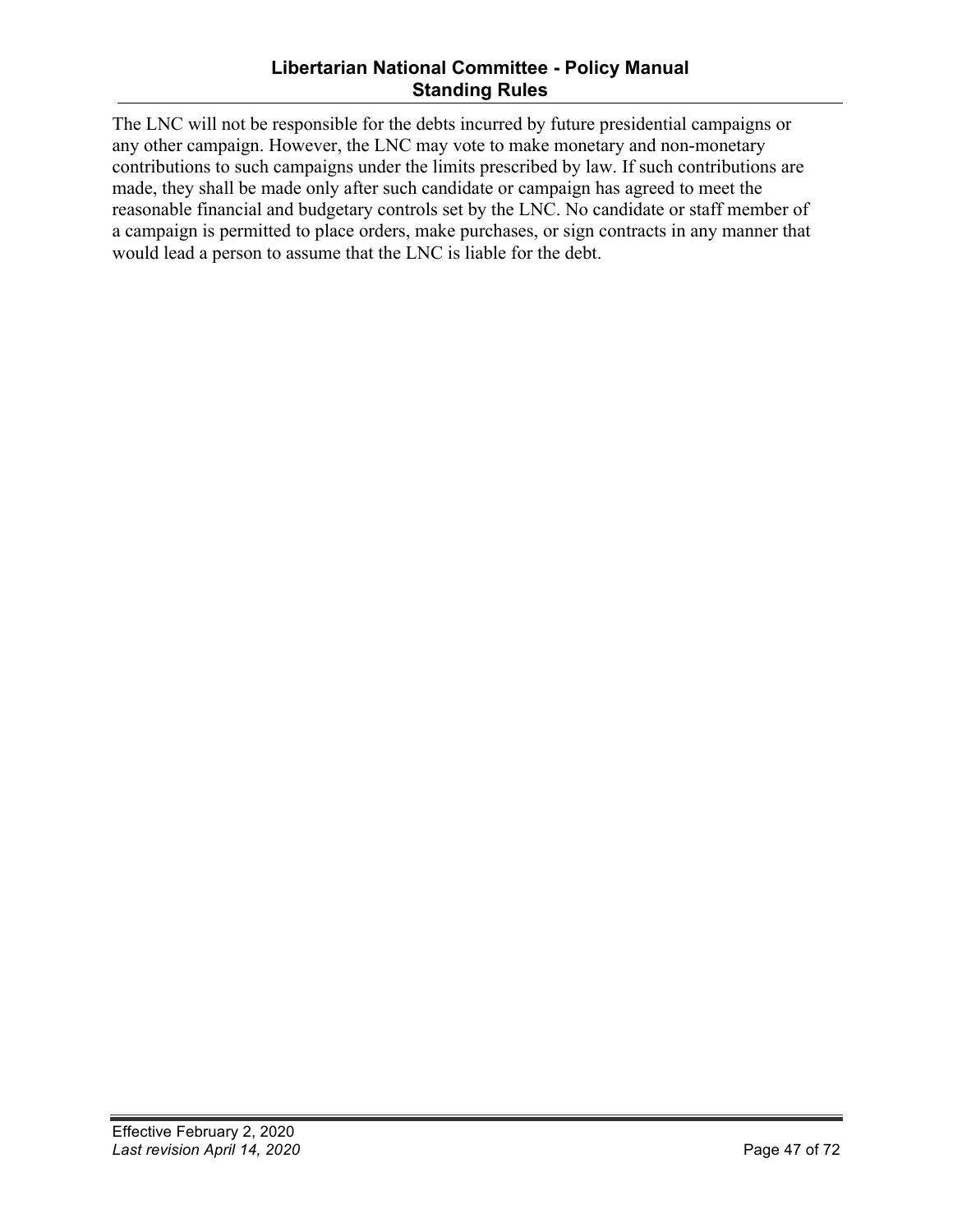## *Section 2.09 OTHER MATTERS*

## 1) Libertarian National Congressional Committee

The Party shall act in good faith with the Libertarian National Congressional Committee, and the Chair and staff are directed to encourage and develop a symbiotic relationship by fully cooperating in activities and coordinating efforts, including the sharing of constituent information, so as to achieve our mutual goal of supporting Libertarian candidates.

## 2) Affiliation with Other Organizations

The Party shall maintain membership in the Coalition for Free and Open Elections (COFOE).

### 3) International Representatives

The LNC may appoint one (1) or more individuals to serve as International Representatives, subject to the following:

- The title is honorary, and does not convey any binding authority, unless specifically delegated by the LNC;
- The International Representative serves at will and may be terminated by either party at will without cause;
- The terms of service are from appointment until termination and will not be tied to LNC terms of office;
- Expenditures for this position may not be made without advance approval by the LNC; and
- The purpose of this position is to establish and maintain mutually beneficial relationships between the LP and its international counterparts.

### 4) Hiring and Termination

The Chair shall appoint and employ the Executive Director with the approval of a two-thirds (2/3) vote of the LNC, subject to the right of the LNC to discharge the Executive Director at any time by majority vote. The Chair shall provide advice and consent to the Executive Director on the appointment, employment, and termination of all LPHQ personnel.

The office of the LNC shall conduct a credit and criminal background check prior to offering employment to any prospective employee.

Employees and candidates for employment shall be obligated to notify the Chair, Executive Director and EPCC of the full details of any arrest or conviction of crimes punishable by imprisonment, or of any personal financial problem, including involuntary liens or any filing for personal bankruptcy.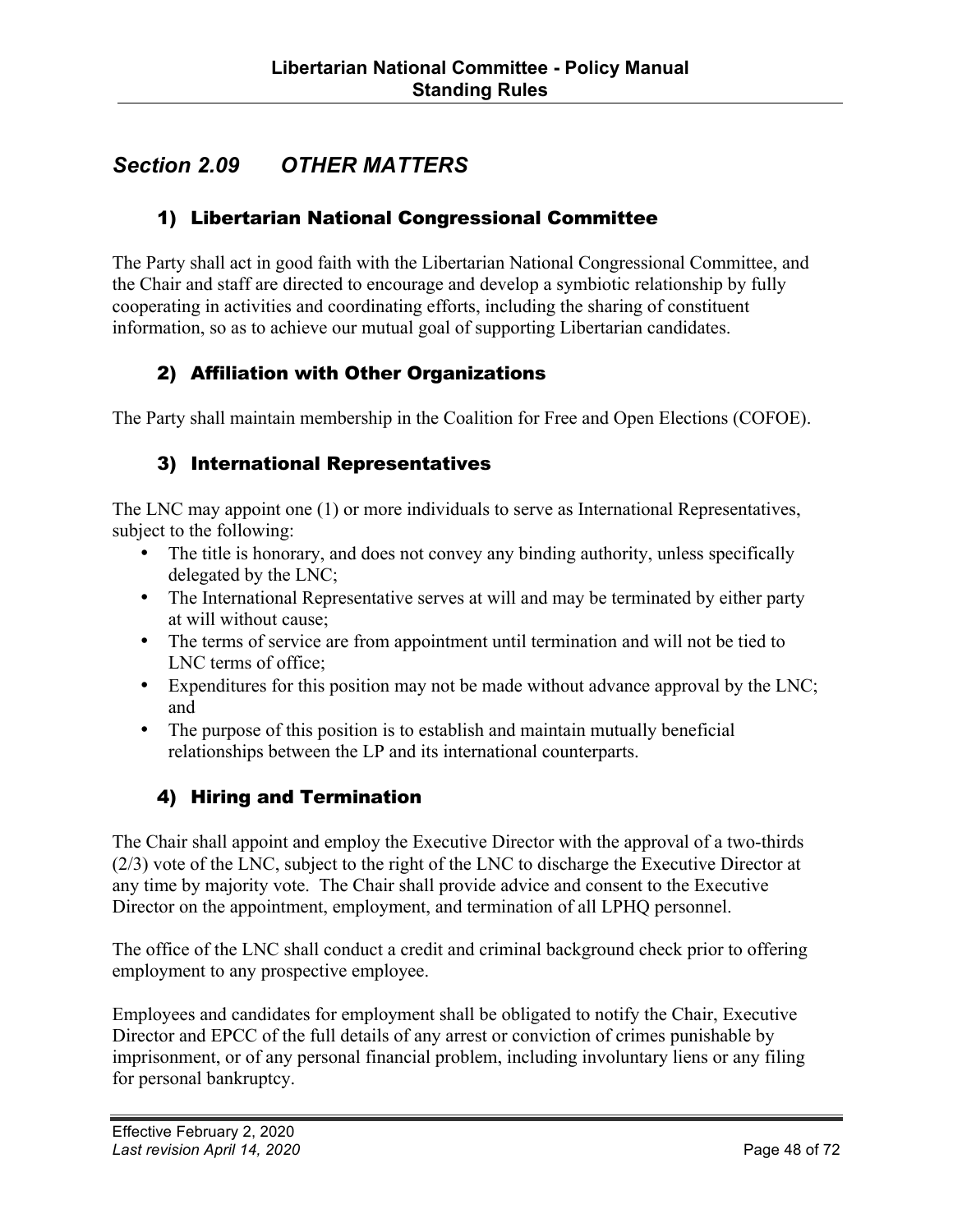### **Libertarian National Committee - Policy Manual Standing Rules**

The office of the LNC shall not employ any person who has been convicted of a crime against property or person, unless with the approval of the EPCC. The Chair shall promptly disclose to the LNC as a confidential employer-employee matter that such approval has been given. The LNC may override such approval, but the motion shall not reveal confidential details.

The office of the LNC shall not allow any employee with a history of financial problems, including involuntary liens or who has filed for personal bankruptcy, to handle money or negotiable instruments, access donor information, approve or negotiate purchases with contractors or suppliers, or prepare accounting records, unless with the approval of the Chair and the EPCC. The Chair shall promptly disclose to the LNC as a confidential employeremployee matter that such approval has been given. The LNC may override such approval, but the motion shall not reveal confidential details.

## 5) Employee Performance Standards

The following applies to all employees who report directly or indirectly to the Executive Director.

The office of the LNC shall promote a positive work environment by establishing clear standards for work performance.

Annual reviews shall be conducted during the fourth  $(4<sup>th</sup>)$  quarter of each year for all employees using procedures and guidelines developed by the EPCC.

If an employee's job-related behavior does not meet expected and communicated performance standards, a process of progressive discipline shall be employed, using procedures and guidelines developed by the EPCC.

## 6) Limitations on Party Support for Party Office

Party resources shall not be used to provide information or services for any candidate for Party office unless:

- Such information or services are available and announced on an equal basis to all Libertarians who have declared they are seeking that office, or
- Such information or services are generally available and announced to all Party members.

## 7) Convention Speakers

No person shall be scheduled as a convention speaker unless that person has signed this statement: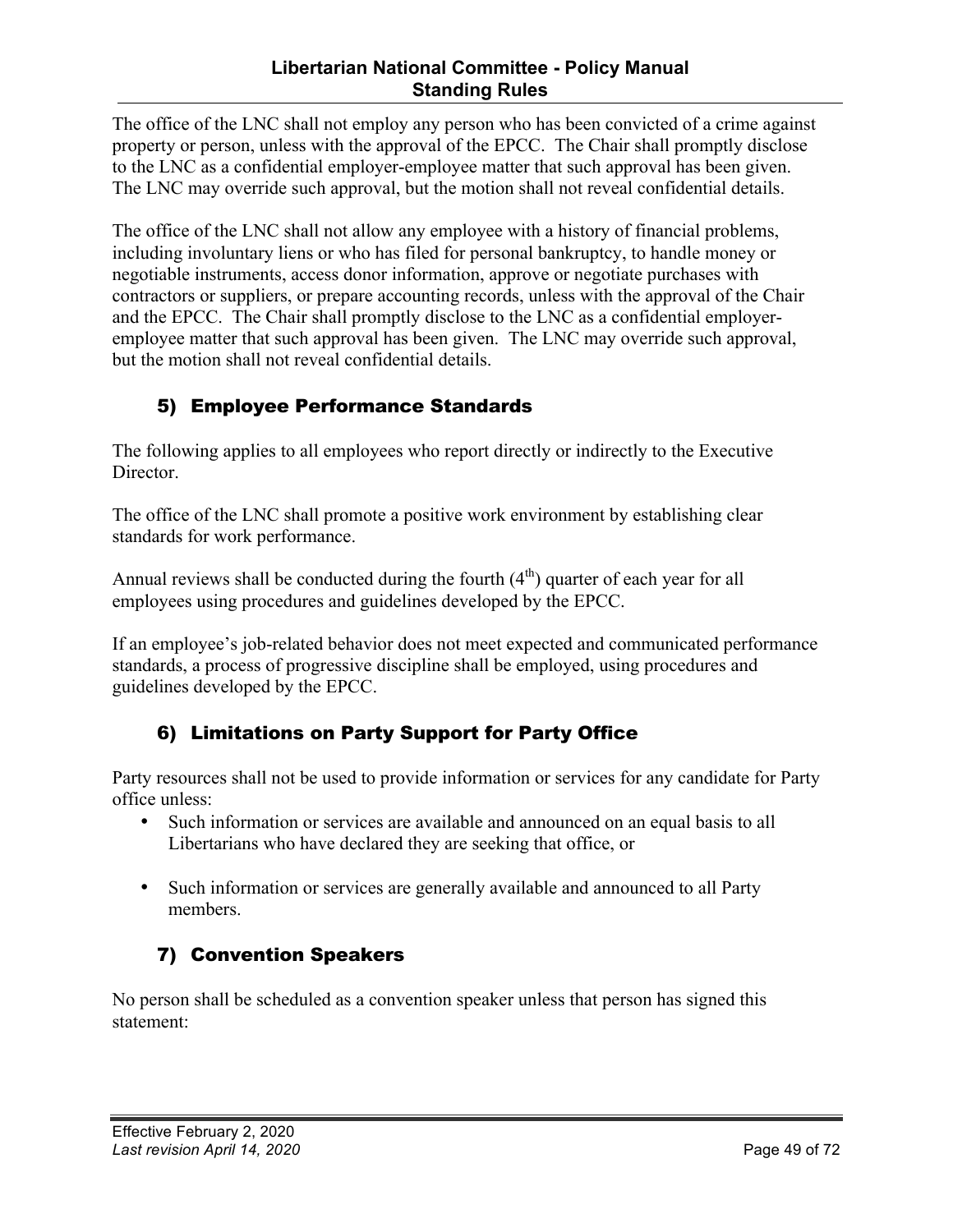"As a condition of my being scheduled to speak, I agree to neither seek nor accept nomination for any office to be selected by delegates at the upcoming Libertarian Party convention if the voting for that office occurs after my speech."

This policy shall not apply to participation in a scheduled candidate debate or breakout session or panel discussion or similar non-major event. This policy shall not apply in the case where someone is exercising official duties (e.g., such as when the Treasurer presents their official report).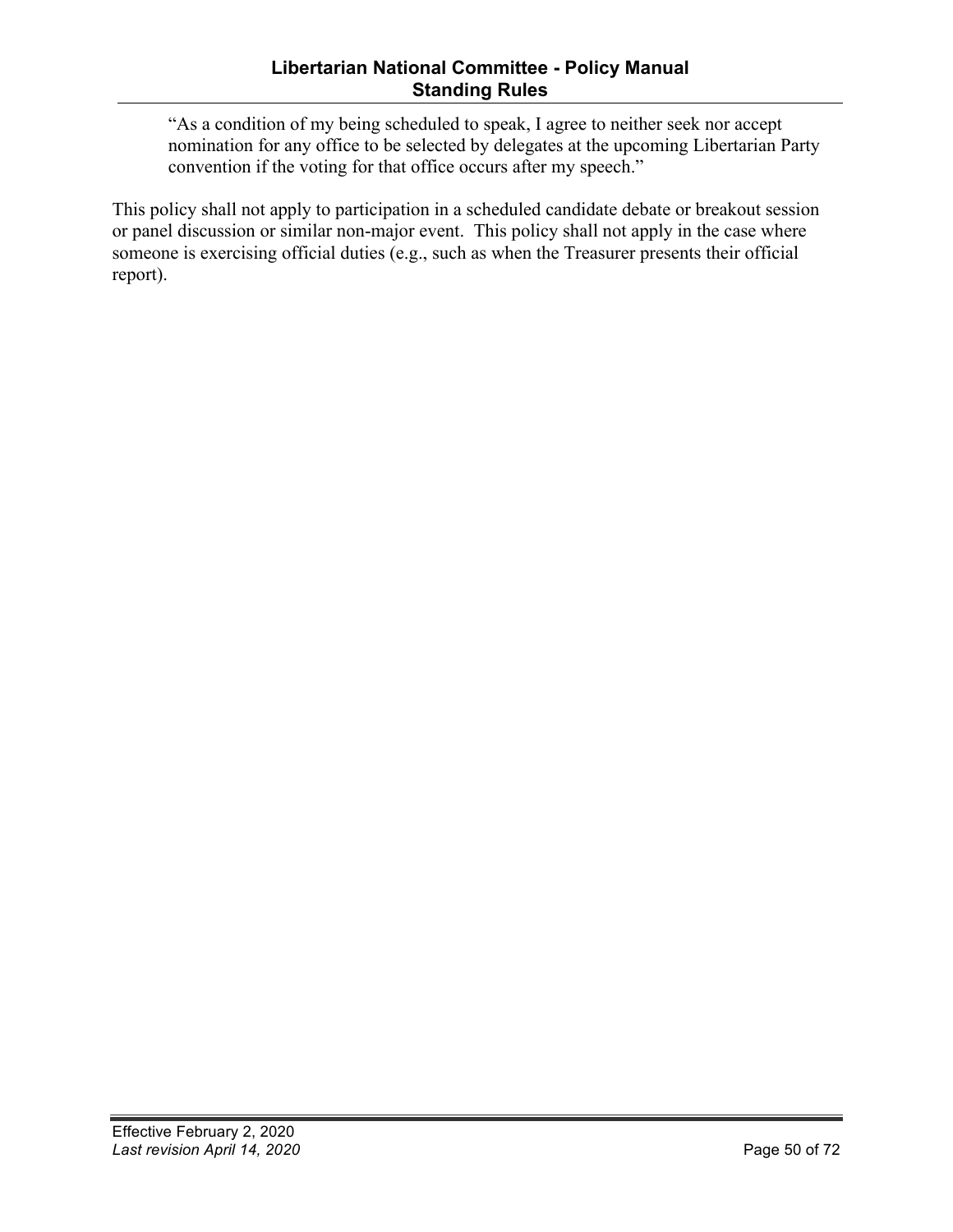# **Article III. ENDURING STAFF ORDERS**

Staff orders are orders to staff by the LNC. They are a special category of standing rules, which relate to details of administration. They are superseded only by the parliamentary authority, special rules of order, bylaws, the corporate charter, and any applicable procedural rule prescribed by federal, state or local law, unless the rules in such documents specifically provide for their own suspension.

Members of staff are responsible for reading, understanding, and complying with the articles of this policy manual entitled Standing Rules, Enduring Staff Orders, and Enduring Executive Orders. Special rules of order are generally not applicable to staff.

A staff order, just like any other standing rule, may be adopted, amended, rescinded, or suspended. Adoption requires a majority vote. Amendment or rescission requires (a) a majority vote with previous notice, or (b) without notice a two-thirds (2/3) vote, or (c) a majority of the entire membership of the LNC. Suspension requires a majority vote of the LNC, but rules which have their application outside of the session which is in progress cannot be suspended.<sup>51</sup>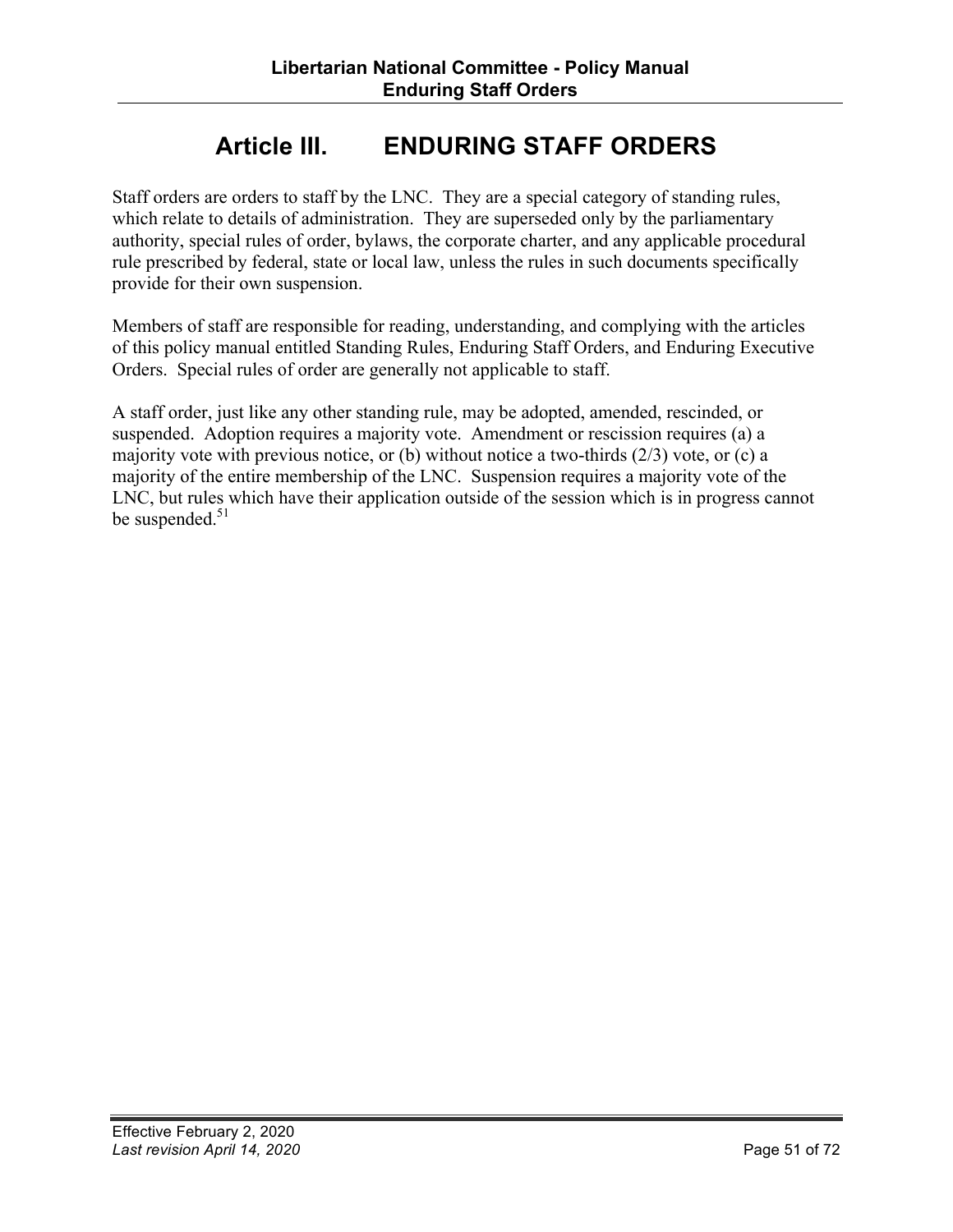## *Section 3.01 GENERAL STAFF RESPONSIBILITIES*

### 1) General LP Headquarters Responsibilities

The purpose of LPHQ is to provide full-time, professional support for the on-going political activities of the Party. The activities of LPHQ include:

- RECORDKEEPING
	- o membership/contributor database
	- o accounting
	- o FEC reports
	- o archives
- MEMBER SERVICES
	- o filling orders and requests
	- o answering questions
	- o handling complaints
	- o acknowledging and reviewing correspondence
- DEVELOPMENT ACTIVITIES
	- o inquiry response
	- o direct mail prospecting
	- o process liberty pledge payments
	- o direct mail fundraising
	- o telemarketing support
	- o membership packets/cards
	- o premium fulfillment
	- o long-term renewals
	- o major donor program
	- o wills and bequests
	- o donor thanks and recognition

#### • LNC AND AFFILIATE PARTY SERVICES

- o reports to state affiliates, LNC, and Executive Committee
- o state and national contact lists
- o lists of Libertarian office holders
- o mailing the updated bylaws and platform to all LNC members, alternates, and state chairs
- o state, local, and campus organizing
- o activist training and support

#### • EXTERNAL COMMUNICATION

- o news releases
- o response to media inquiries/requests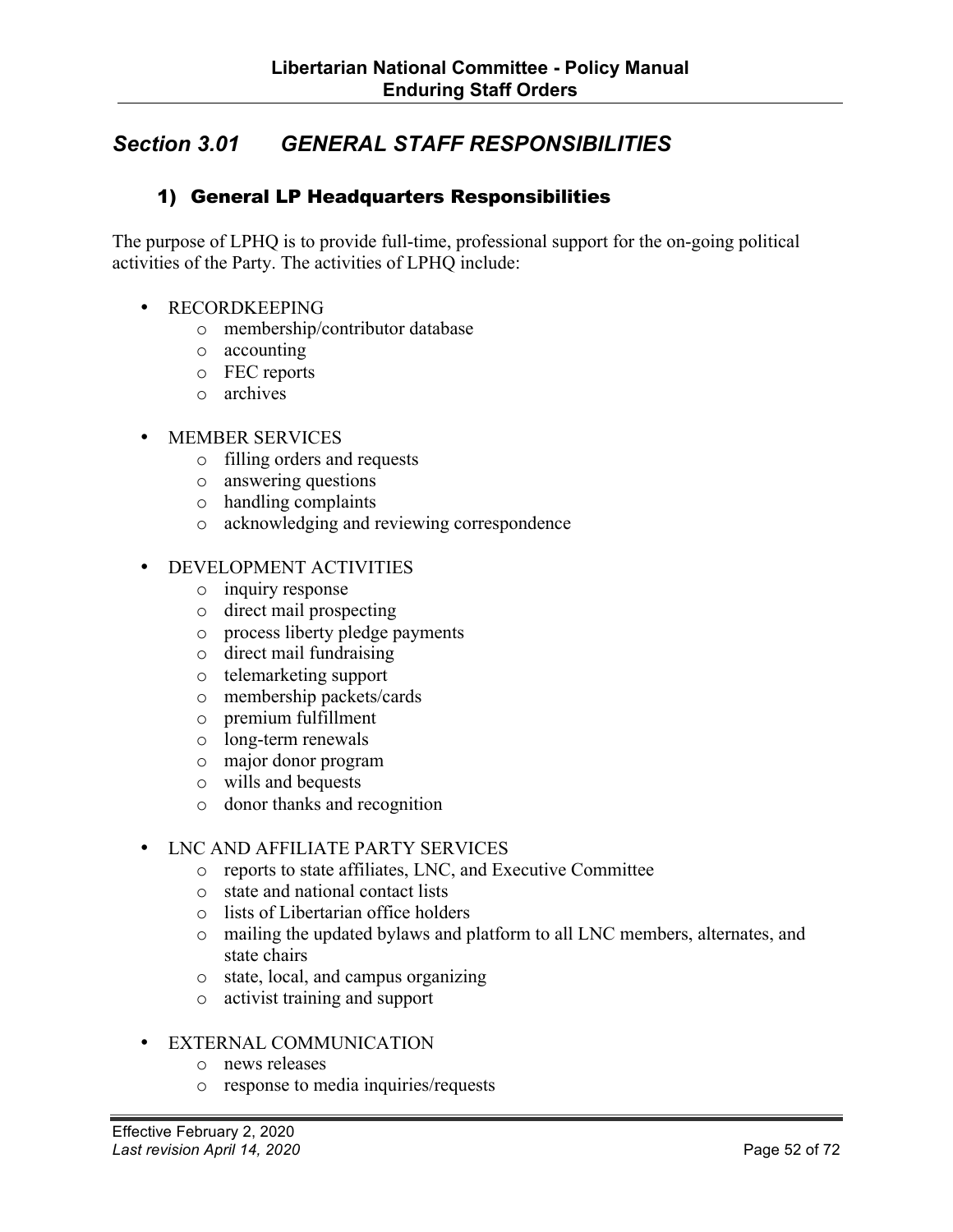#### **Libertarian National Committee - Policy Manual Enduring Staff Orders**

- o development and maintenance of media contacts and lists
- o public testimony
- o participation in outside conferences
- POLITICAL ACTION
	- o ballot access
	- o campus support
	- o candidate recruitment and training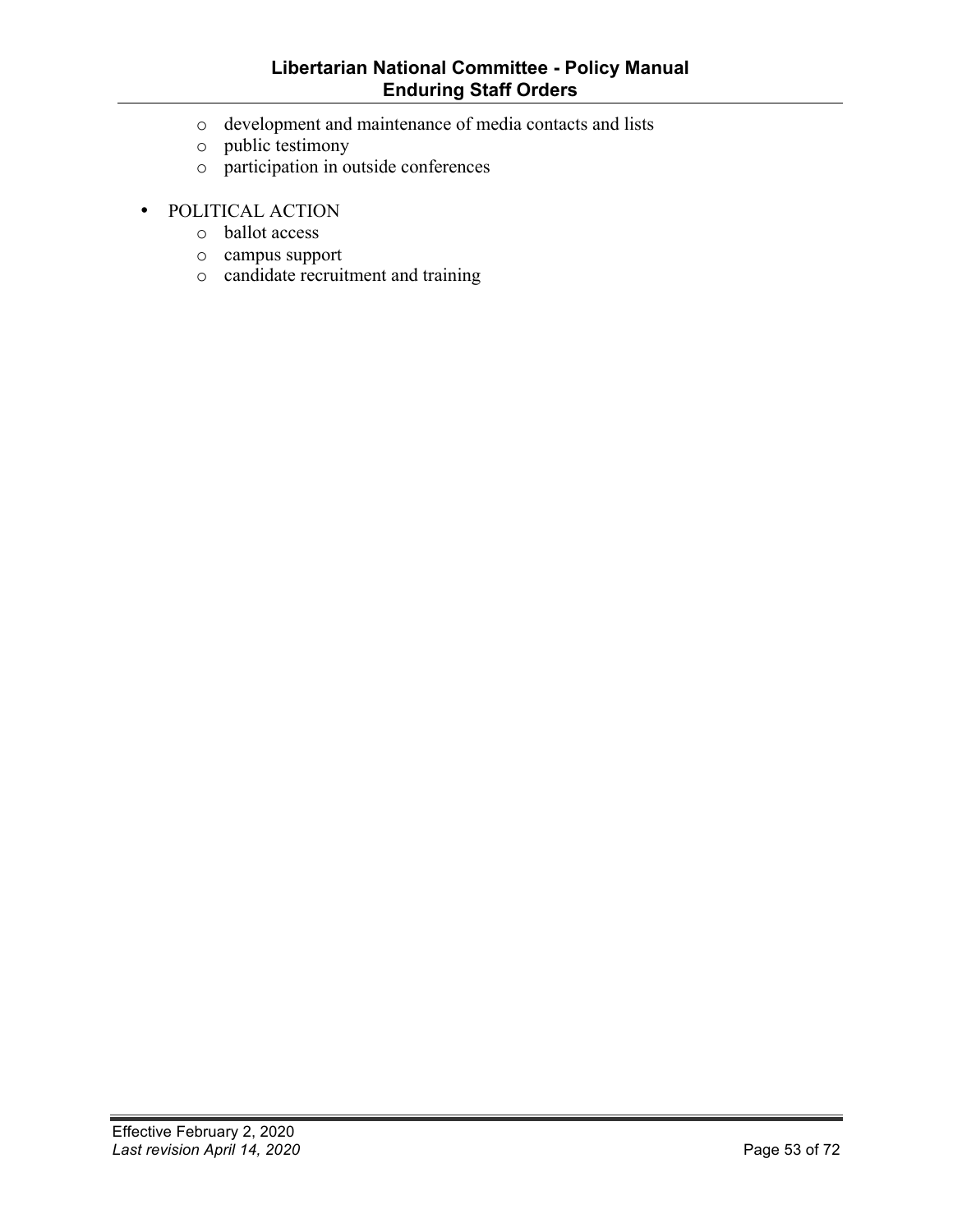## *Section 3.02 SPECIFIC STAFF RESPONSIBILITIES*

## 1) LP News Editor Responsibilities

The Executive Director shall select the Editor of *LP News*. Due consideration should be given to the professional as well as libertarian background of the individual selected.

Final responsibility for the production of *LP News* must rest with one (1) person: the Editor. It is the responsibility of the Editor to produce the best possible publication within the guidelines of the policies for *LP News*.

## 2) Political Director Responsibilities

Duties of the Political Director shall include recruitment of candidates for all levels of public office and public advocacy of support for all stages of their candidacy.

The Political Director shall not provide preferential treatment to any announced Libertarian Party candidate for public office over another announced Libertarian candidate for the same office unless done so with the express written permission of the state chair.

## 3) Operations Director Responsibilities

The Operations Director in consultation with the Treasurer and the Audit Committee shall review the Accounting Policies and Procedures Manual at least annually and update as needed.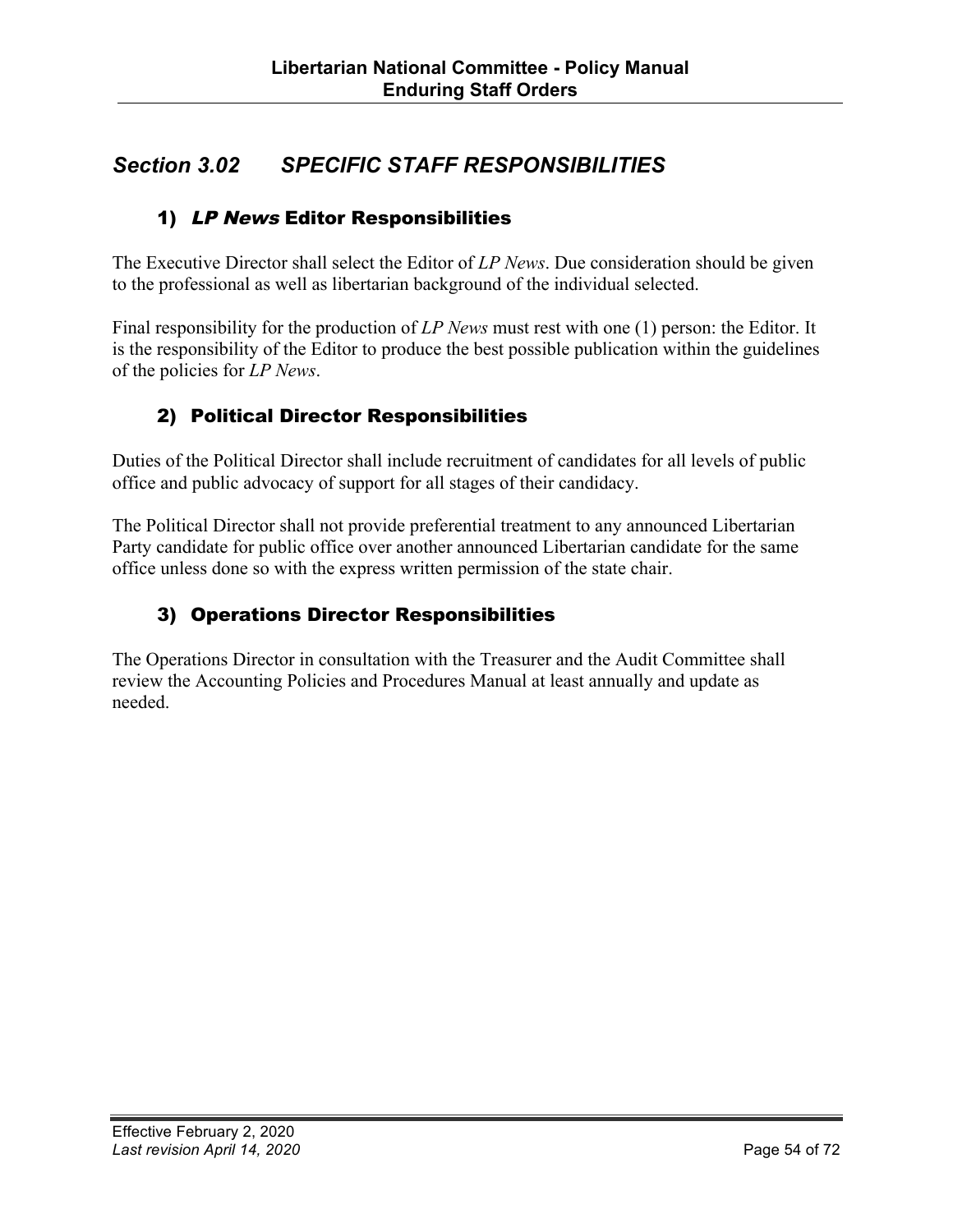## *Section 3.03 AFFILIATE RELATIONS*

### 1) Affiliate Relationships

Special agreements extended to one (1) or more states, but not to all states require the approval of the LNC.

### 2) Data Sharing with Affiliates

A Non-Disclosure Agreement (NDA) shall be adopted by the LNC and maintained by the LPHQ, which shall require the protection of Personally Identifiable Information (PII) from abuse. This NDA shall:

- Require any person to sign the NDA prior to being given direct or indirect access to any PII data owned, co-owned, managed, or co-managed by LPHQ.
- Require that any person transmitting PII, or providing direct or indirect access to PII, verify that the recipient has signed the same NDA prior to that transaction.
- Prohibit sharing data in any manner that would provide an unfair advantage to any candidate for internal Party office or any external campaign which has not yet received official Party nomination.

All transmission of PII shall be encrypted. LPHQ shall maintain a copy of any signed NDA under this section.

For states participating in the shared Customer Relationship Management database (CRM):

The CRM exists as a service to maintain and share data of members, donors, and leads between LPHQ and state-level affiliates. The CRM is not to be used to manage a list of all voters.

The CRM contains PII; therefore, a signed copy of the NDA shall be submitted to LPHQ as a term of service for all users.

Data specific to a state-level affiliate in the CRM shall be jointly co-owned by LPHQ and the relevant state arty affiliate. It is encouraged, but not required, that state-level affiliates use the data for state-specific purposes, and LPHQ to use the data for national purposes. Further, it is encouraged that LPHQ and state-level affiliates take care to not over-communicate with contacts which can be perceived as "pestering."

Through the CRM, LPHQ may, at its discretion, import data from state-level affiliates and any other users of the CRM.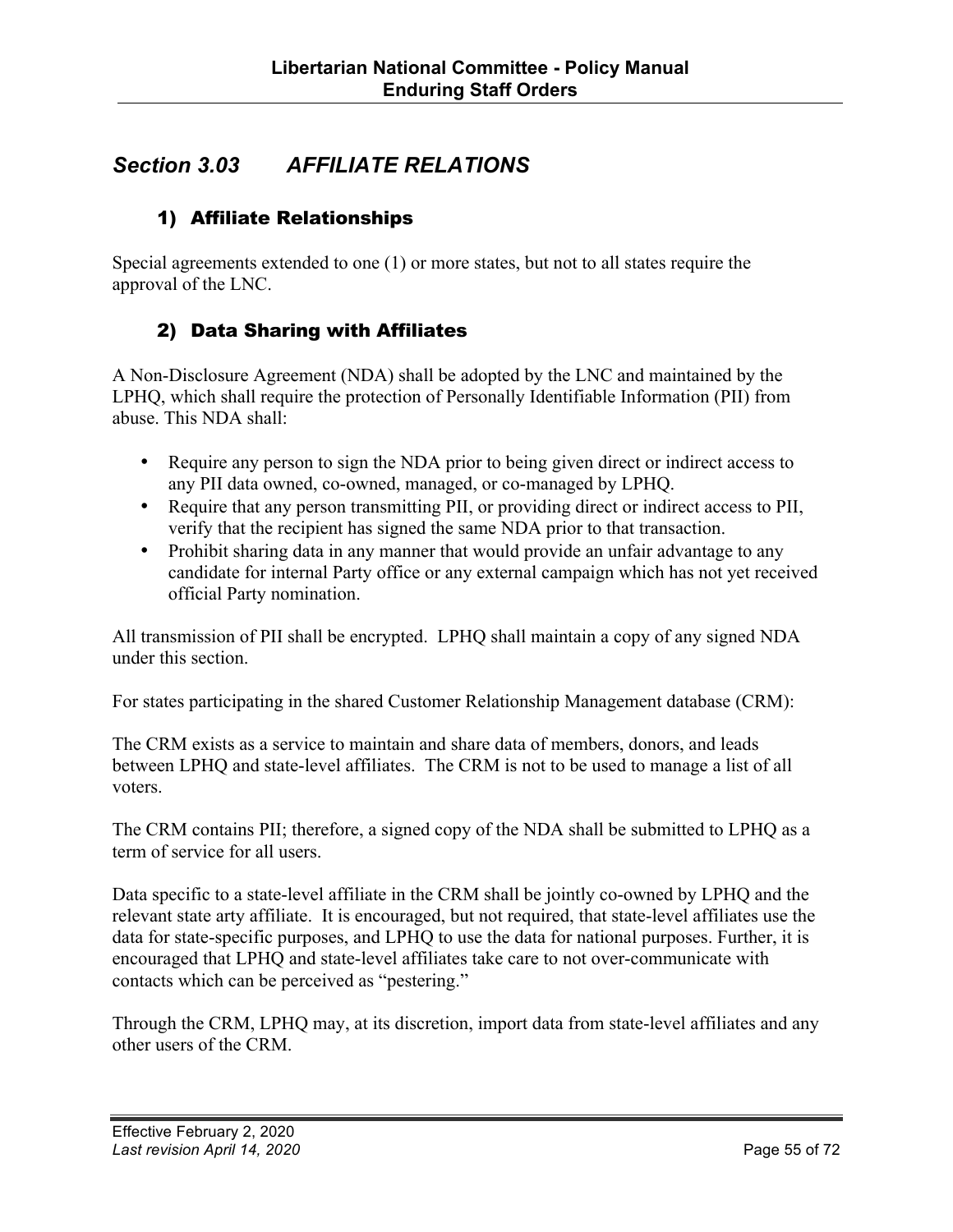### **Libertarian National Committee - Policy Manual Enduring Staff Orders**

LPHQ will import data from any external system maintaining membership and donation records maintained by LPHQ into the CRM on a quarterly basis, or more often as LPHQ deems appropriate.

State-level affiliates will provide a primary point of contact who will serve as the state administrator on the CRM. The state administrator shall be responsible for maintaining user access within a state-level affiliate and shall be required to ensure any other users of the CRM from their state-level affiliate have signed the NDA prior to receiving access to the CRM.

LPHQ support of state affiliates using the CRM will be prioritized by the level of financial support the state affiliate provides for the project, on a schedule to be determined by LPHQ based upon available resources and agreed-upon service level agreements.

State-level affiliates shall be responsible for content creation and maintenance on the frontend website, and for manually entering contacts obtained from other sources.

If a state-level affiliate exits the CRM program, they shall be entitled to an export of the data relevant to their affiliate, and then qualify under the "not participating" paragraphs below.

For states not participating in the CRM:

On a monthly basis, LPHQ will provide all officially recognized state-level affiliates with an encrypted file containing membership and lead data in CSV or Excel format for the area covered by that affiliate, within the first five (5) business days of the month to the affiliate chair, or their designee(s); provided that the recipient has signed the NDA.

- A unique ID
- First, middle, and last name
- Postal mailing address
- Home phone and email address
- County of residency
- Join and expiration dates
- Donation classification level (basic, life, etc.)
- Existence of signed certification
- Sustaining membership status
- Other data elements, at the discretion of LPHQ

Should the LPHQ desire to change the quantity or order of the data elements, it will provide one (1) month's notice of such change.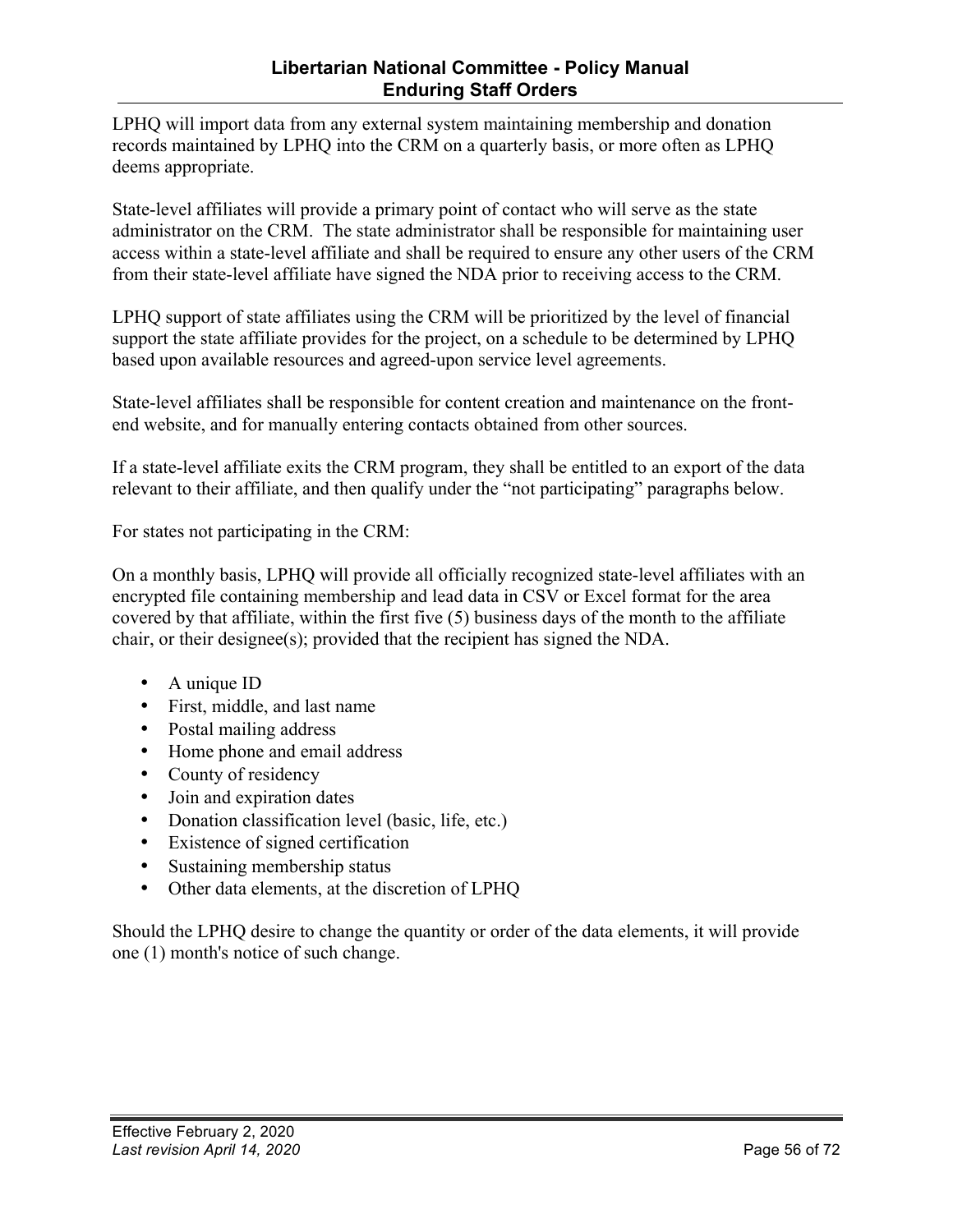## *Section 3.04 FINANCIAL MATTERS*

### 1) Accounts Receivable Monitoring

The Executive Director is responsible for monitoring receivables on an ongoing basis and presenting write off proposals to the Chair or the LNC.

### 2) List of Unauthorized Vendors

The Executive Director shall maintain a list of individuals denied any trade relationship with the LP, due to any debt to the Party being written off.

### 3) Revenue and Spending

The Executive Director shall notify the LNC of any intention to undertake any project that is estimated, on gross, to cost more than two and ½-percent (2.5%) of budgeted revenue. The Executive Director must immediately report to the LNC when any project's gross cost unintentionally exceeds two and  $\frac{1}{2}$ -percent (2.5%) of budgeted revenue.

The Executive Director shall provide monthly budgets for the next calendar year's proposed budget, including when reserve funds might be required.

The Executive Director shall not disburse any funds in excess of authorized limits until a budget amendment is approved. Failure to follow this policy may be cause for dismissal.

The Executive Director shall promptly report to the Executive Committee if cumulative revenue as of the end of the month is less than ninety-percent (90%) of the accepted budget and submit detailed plans for appropriate expense reductions for the remainder of the budget period.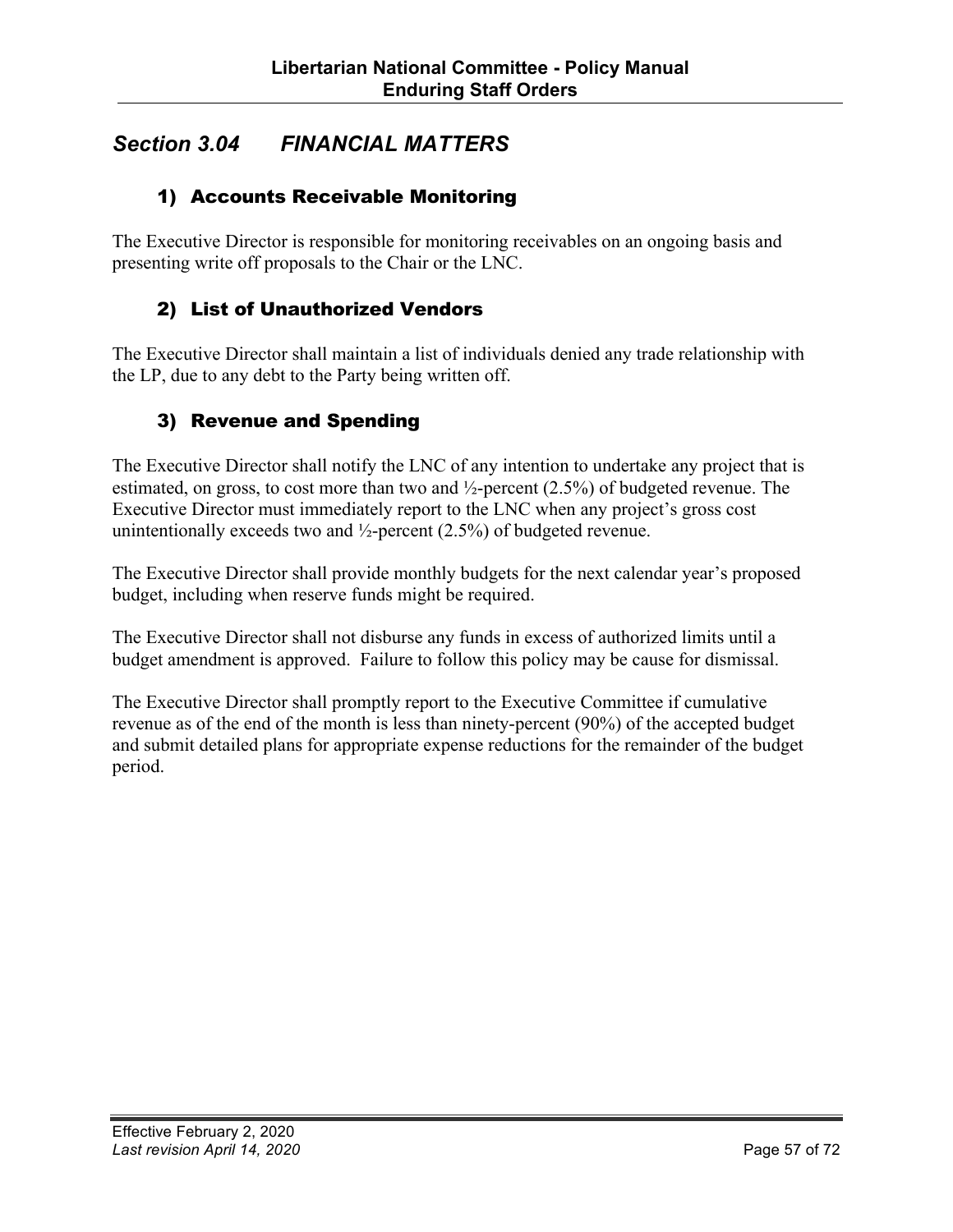## *Section 3.05 MEETING SUPPORT AND DOCUMENTATION*

## 1) Proposed Agenda

The proposed agenda shall be posted on the LP.Org website at least seven (7) days prior to the session.

### 2) Document Distribution

A listing of LNC agendas, minutes, mail ballots, resolution updates, and other supporting material prepared by the Secretary shall be available from LPHQ on request and may be periodically sent to state chairs and/or advertised in the *LP News*.

### 3) Recording of Meetings

The Executive Director shall be responsible for recording all LNC meetings on audio or video medium, providing a copy to the Secretary. Such recordings shall be destroyed promptly after the approval of the minutes.

## 4) Website

Staff shall post all official minutes to an archive section on the Party's website.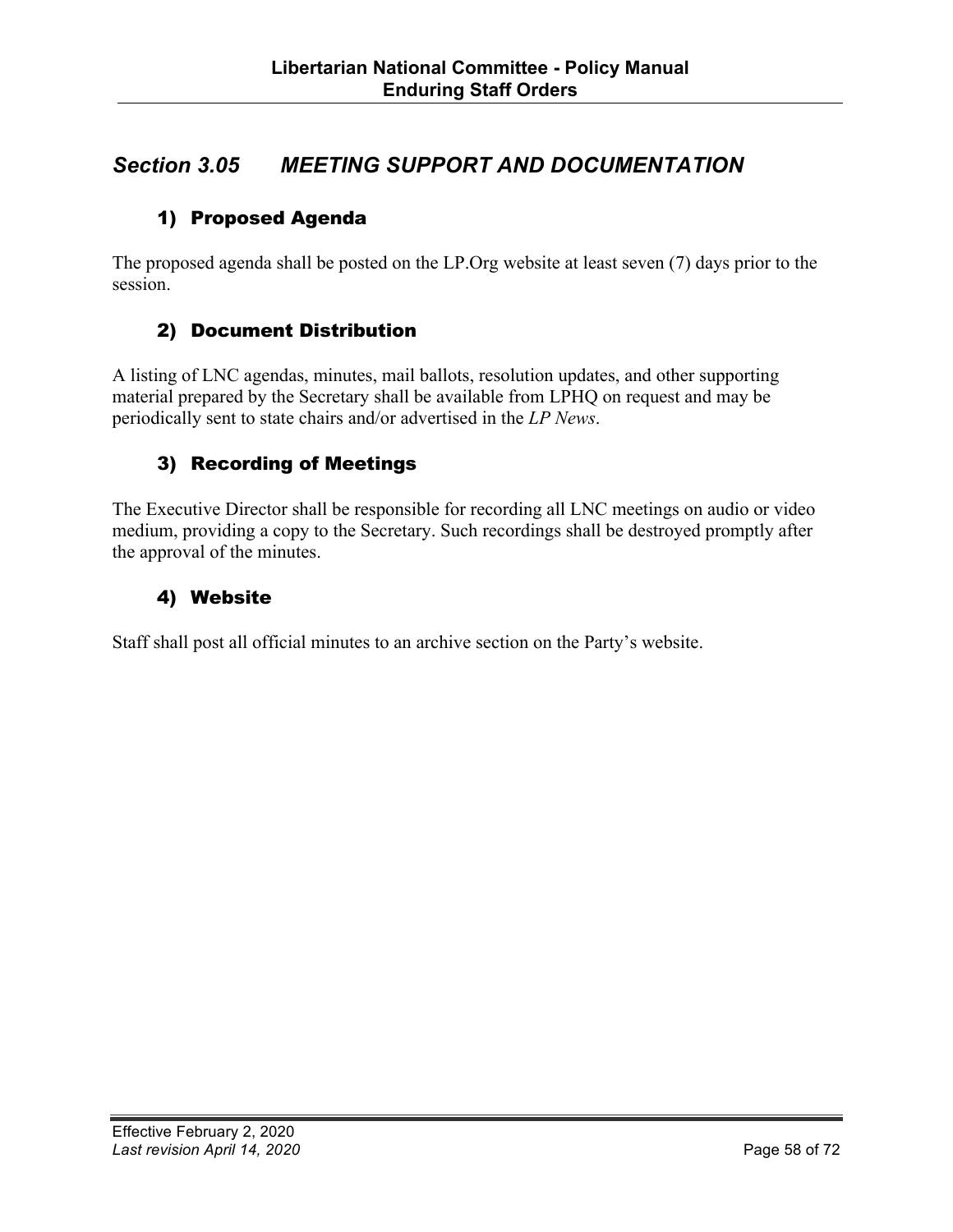## *Section 3.06 OTHER MATTERS*

## 1) Coordination and Support of Project Managers

The Executive Director shall coordinate vendor contracts, project communications to donors or service providers, and the timing and content of fundraising appeals.

LNC staff will:

- Process and cage all fund raising receipts and maintain all project donor records in the donor database;
- Pay all approved project expenses and maintain records of all project expenditures; creating contact (mail, e-mail, phone) lists at the request project manager;
- Create contact (mail, e-mail, phone) lists at the request of the project manager
- Send bulk e-mails at the request of the project manager;
- Provide bids for all printing and mailing expenses;
- Provide an approved list of vendors for project expenses, where applicable;
- Establish separate bank accounts, at the discretion of the executive director; and
- Establish an easy and prominent way to donate and pledge to the project on the website.

Staff shall not be responsible for oversight or direction of any project activity.

### 2) Membership Certification Statements

A list of approved wording for membership certification for use in Party literature shall be maintained at the LPHQ.

## 3) Notifying Candidates of LNC Campaign Obligation Policy

The Executive Director is responsible for publicizing the LNC's policy to all candidates for the presidential nomination and other candidates who seek aid from the LNC or the LPHQ. This policy is that no campaign is permitted to place orders, make purchases, or sign contracts in any manner that would lead a person to assume that the LNC is liable for the debt.

## 4) Orientation

Before the second  $(2<sup>nd</sup>)$  LNC meeting after a convention, staff shall provide an orientation to new LNC members that includes providing and explaining the current budget, staff marketing plan, staff fundraising plan, policy manual, committee information, fiduciary duties, and other relevant documents.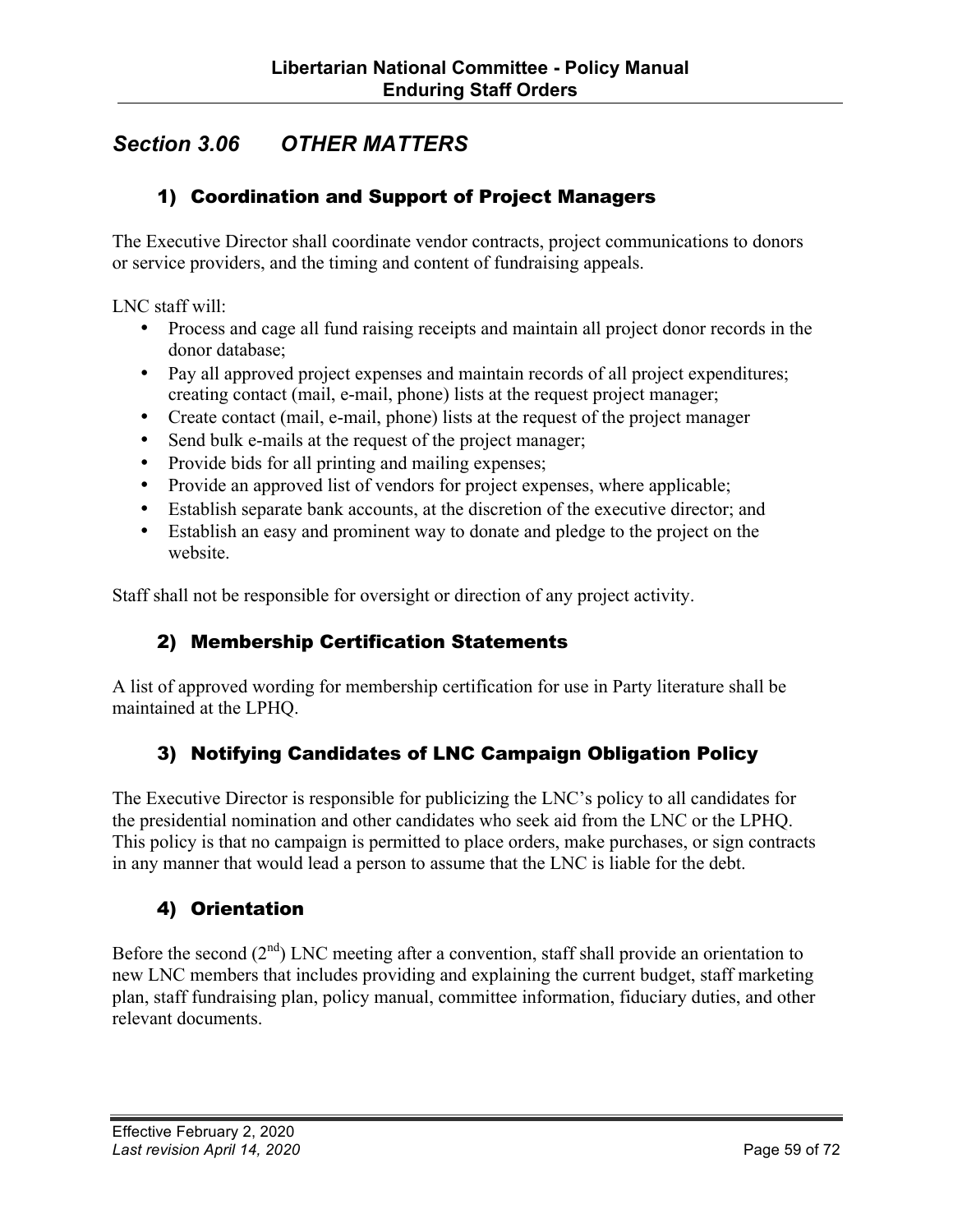# **Article IV. ENDURING EXECUTIVE ORDERS**

Executive orders are orders to staff by the Chair. They are a special category of standing rules, which relate to details of administration. They are superseded only by the parliamentary authority, special rules of order, bylaws, the corporate charter, and any applicable procedural rule prescribed by federal, state or local law, unless the rules in such documents specifically provide for their own suspension.

Members of staff are responsible for reading, understanding, and complying with the articles of this policy manual entitled Standing Rules, Enduring Staff Orders, and Enduring Executive Orders. Special rules of order are generally not applicable to staff.

An executive order, just like any other standing rule, may be adopted, amended, rescinded, or suspended. However, since the Chair is effectively a committee of one (1), their unilateral decision to create, amend or repeal such executive orders will always meet the threshold of a majority of the entire committee, so notice is not required.<sup>52</sup>

There is no requirement that the Chair commit executive orders to writing.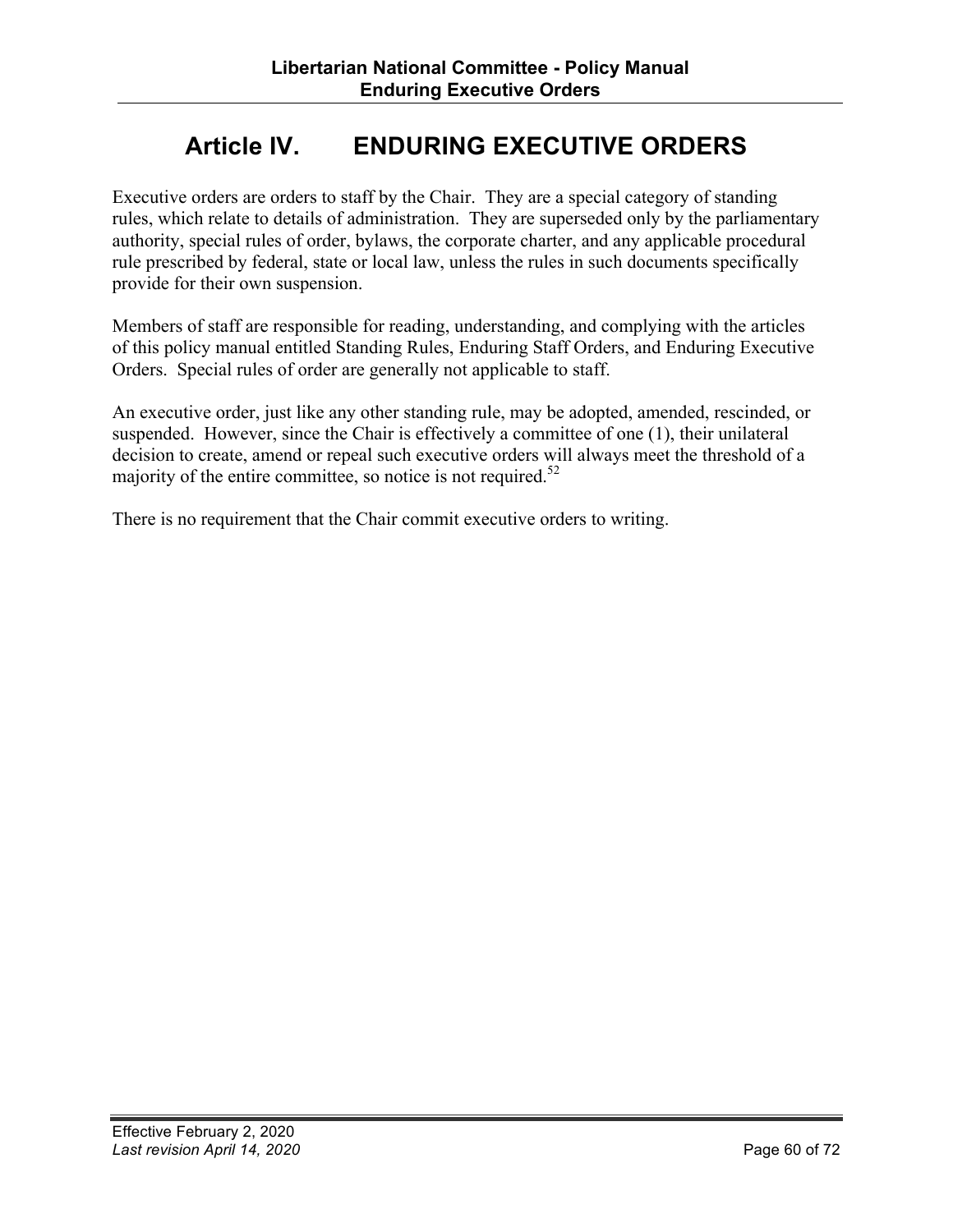## *Section 4.01 EXECUTIVE DIRECTOR MATTERS*

### 1) Position Description of Executive Director

The ED is the chief operating officer of the Party, serving at the pleasure of the Chair, with a compensation package (with a bonus incentive structure) specified in a contract negotiated by the LNC Chair. The position shall have the following responsibilities:

#### ADMINISTRATION

- Establish the organizational structure of the staff;
- Direct, coordinate and administer the activities of the staff within the parameters of the approved budget and established policy; and
- Support the development of the annual budget, in coordination with the Treasurer, for submission to the LNC for approval.

#### **PERSONNEL**

- Recruit, train, and assign all staff members;
- Implement the employee manual; ensure that it is reviewed and modified as appropriate to continually reflect that all employees are highly valued, and their rights are protected;
- Regularly evaluate the performance of all staff; counsel them regarding improvement and how to better contribute to staff effectiveness; and
- Appoint, employ and terminate staff in consultation with the Chair.

#### **COMMUNICATIONS**

- Maintain frequent and substantive contact with the LNC Chair; keep members of the LNC informed as appropriate;
- Provide data, information, and other support to affiliates; and
- Reports:
	- o Provide a monthly membership report;
	- o Provide a monthly financial report to the LNC (upon approval by the Treasurer);
	- o Provide an operational report to include input from key staff members and a summary of staff personnel changes two (2) weeks prior to a scheduled LNC meeting; and
	- o Make a best effort to provide a summary of all elected Party officeholders At the LNC meeting following a general election.

#### FINANCIAL

- Execute the LNC approved annual budget; coordinate with the Chair and the Treasurer if available resources will not support budget execution;
- Submit all contracts over \$7,500 to the Chair for approval prior to commitment;
- Be responsible for soliciting major donor participation. Maintain a listing of major donors and grow that list; and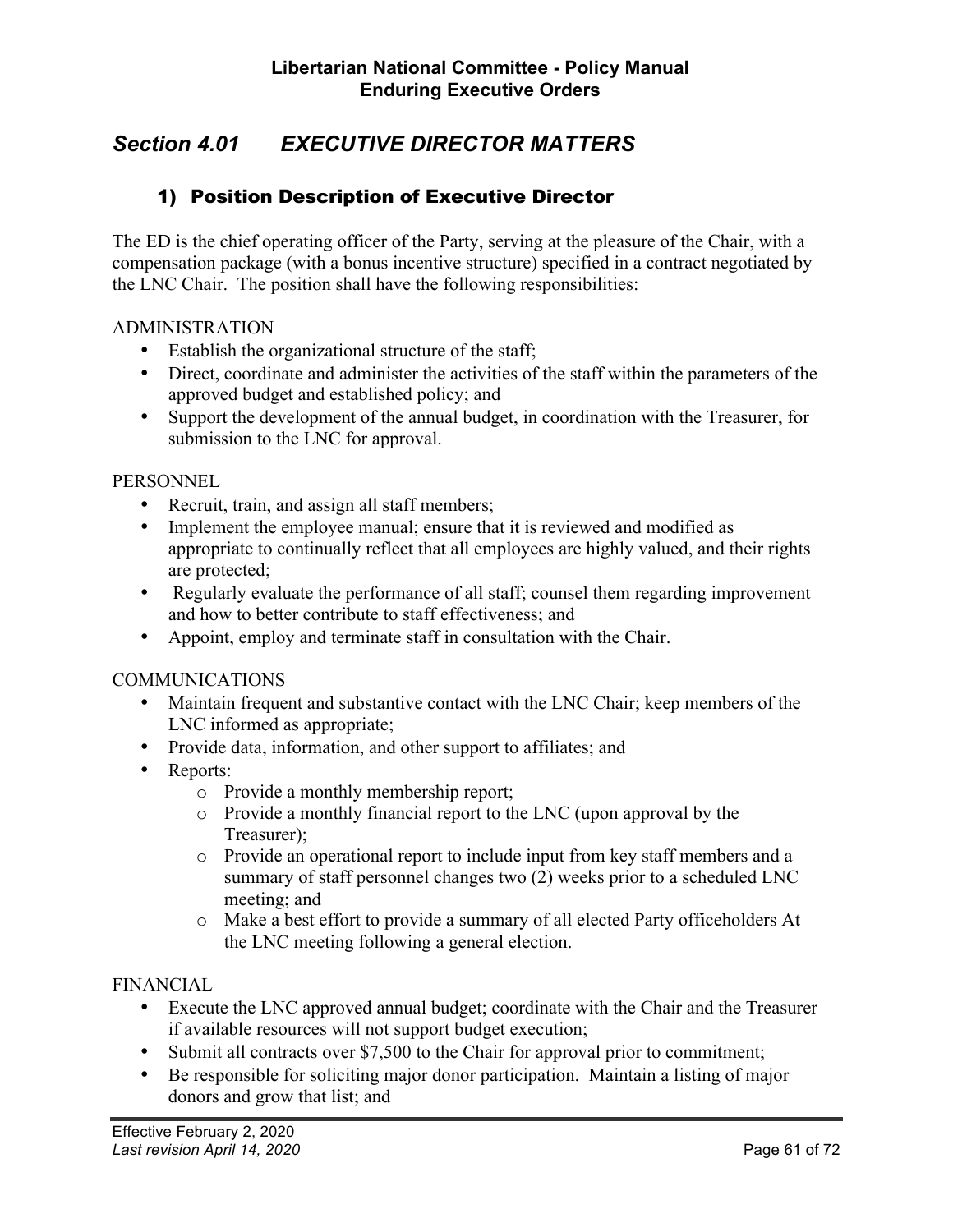• Direct the development and execution of fundraising direct mail; assess and analyze the effectiveness of each mailing.

#### **OUTREACH**

- Represent the Party in the DC community and act as a spokesperson for the Party; and
- Develop and nurture effective working relationships with the news media, political entities and relevant think tanks.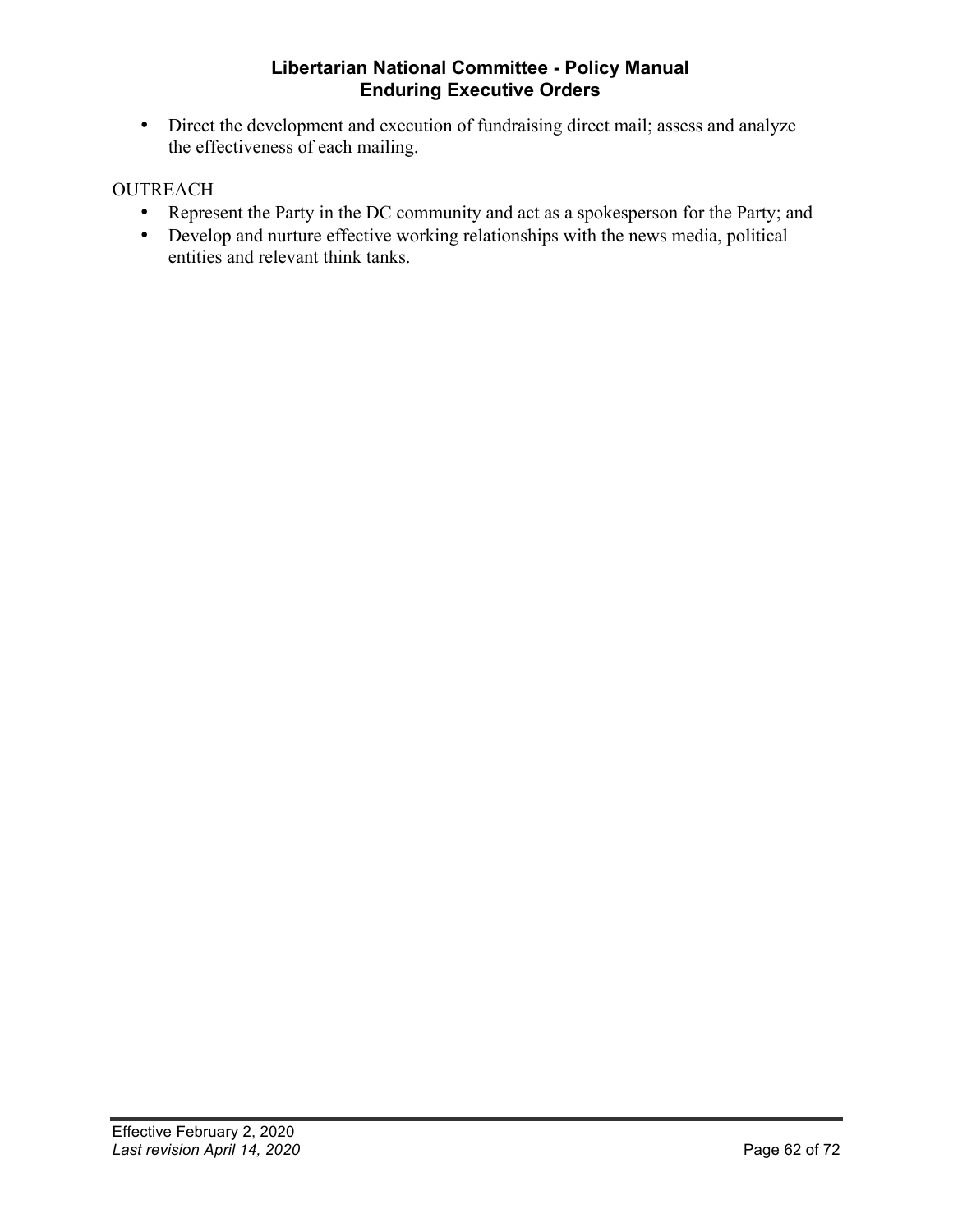# LOG OF CHANGES<sup>1</sup>

| February 2, 2020        | Position Description of Executive Director [200205-5]               |
|-------------------------|---------------------------------------------------------------------|
| February 2, 2020        | Conforming changes for numerals to appear in "text (Arabic          |
|                         | numeral) format [200202-4]                                          |
| <b>February 2, 2020</b> | Auxiliary Memberships 2.05.6 [200202-1]                             |
| February 1, 2020        | Electronic Mail Ballots 1.04.1 [200201-13]                          |
| February 1, 2020        | Format of Proposed Agenda 1.02.2 [200201-12]                        |
| February 1, 2020        | Hiring and Termination 2.09.4 [200201-11]                           |
| February 1, 2020        | Style changes reflecting gender neutrality [200201-9]               |
| February 1, 2020        | Harassment and Offensive Behavior Prohibition 2.01.4 [200201-<br>71 |
| February 1, 2020        | Style changes [200201-6] and [200201-6A]                            |
| February 1, 2020        | Conforming changes to name change of Information Technology         |
|                         | Committee to Information Services Committee [200201-5]              |
| February 1, 2020        | Committee Scope and Responsibilities 2.02.8 [200201-3]              |
| February 1, 2020        | Committee Scope and Responsibilities 2.04.3 [200201-4]              |
| November 17, 2019       | Special Events Section 2.03.12 [191117-16]                          |
| November 17, 2019       | Terms and Conditions [191117-15]                                    |
| November 16, 2019       | Budget Section 2.03.3 [191116-1]                                    |
| August 11, 2019         | Orientation Section 3.05.4 [190804-1]                               |
| March 9, 2019           | Affiliate Relations Section 3.03 [190310-5]                         |
| March 9, 2019           | Electronic Mail Ballot Procedures Section 1.04.1 [190309-9]         |
| <b>January 6, 2019</b>  | Committee Appointments, Section 1.03 [190106-3]                     |
| January 6, 2019         | Hiring and Termination, Section 2.09.4 [190106-5]                   |
| December 1, 2018        | Office Mortgage, Section 2.03.17 [181201-01]                        |
| September 30, 2018      | Electronic Mail Ballot Procedures, Section 1.04.1 [180930-13]       |
| September 30, 2018      | Party Communications, Section 2.06.2 [180930-10]                    |
| September 29, 2018      | Committee Appointments and Terms of Office (Historical              |
|                         | Preservation Committee), Section 1.03.1 [180929-13]                 |
| September 29, 2018      | Fixed Assets, Section 2.03.6 [180929-1]                             |
| July 27, 2018           | Footnotes 44, 45, and 48 [Email Ballot 2018-18]                     |
| June 30, 2018           | Contracts and Contract Approval, Section 2.04.3                     |
| June 21, 2018           | Awards Committee, Section 2.02.5                                    |
| June 2, 2018            | Electronic Meetings, Section 1.02.7                                 |
| April 22, 2018          | Authorization of Lawsuits, Section 2.04.2                           |
| April 22, 2018          | Benefits, Section 2.05.4                                            |
| April 22, 2018          | Association Levels, Section 2.05.2                                  |
| April 22, 2018          | Awards Committee, Section 2.02.5                                    |
| April 21, 2018          | Candidate Support Committee, Section 2.02.6                         |

<sup>&</sup>lt;sup>1</sup> This log of changes only includes substantive amendments formally passed by the LNC. Non-substantive formatting changes or corrections of scrivener's errors are not included. Beginning with the LNC term of 2018- 2020, ballot/vote reference numbers are included for the LNC action resulting in the change.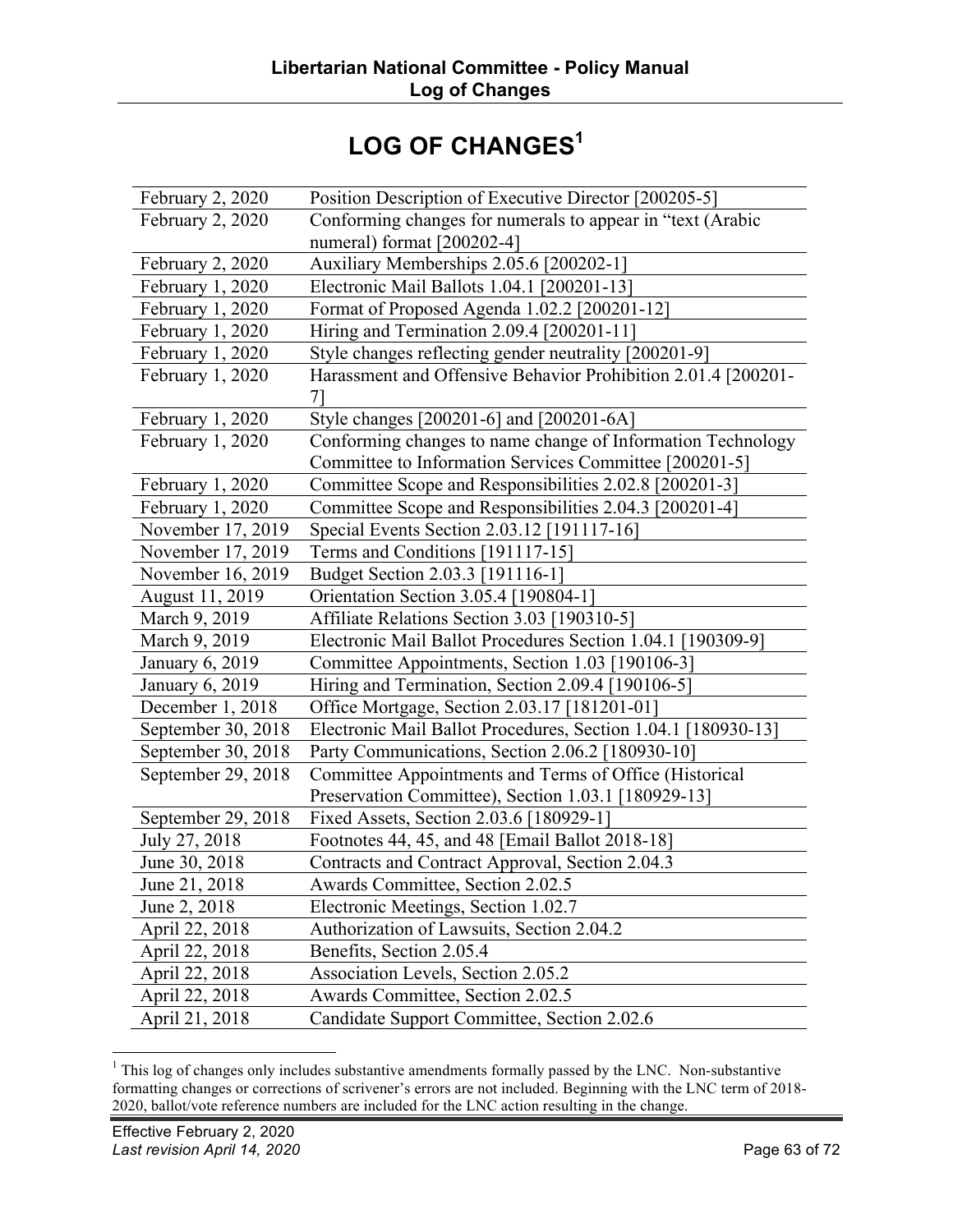#### **Libertarian National Committee - Policy Manual Log of Changes**

| April 21, 2018     | Qualifications for Party Support, Section 2.08.1               |
|--------------------|----------------------------------------------------------------|
| January 15, 2018   | Meeting Minutes, Section 1.02.6                                |
| December 9, 2017   | Historical Preservation Committee, Section 2.02.11             |
| December 9, 2017   | Committee Appointments, Section 1.03.01                        |
| December 9, 2017   | Association Levels, Section 2.05.2                             |
| August 20, 2017    | Candidate Support Committee, Sections 1.03.1 and 2.02.6        |
| July 10, 2017      | Committee Appointments (COC), Section 1.03.1                   |
| December 11, 2016  | Committee Reports, Section 2.02.1                              |
| May 26, 2016       | Inserted new Section 2.03.18, Debt and Capital Leases          |
| May 26, 2016       | Employment Terms, Section 2.01.3                               |
| February 20, 2016  | Treasurer's Reports, Section 2.03.15                           |
| November 15, 2015  | Employment Terms, Section 2.01.3                               |
| November 14, 2015  | Convention Speakers, Section 2.09.7                            |
| October 31, 2015   | Amended Sections 1.03.1, 2.02.7 and 2.04.3 regarding EPCC      |
|                    | and Contract Review                                            |
| July 18, 2015      | Deleted Section 2.07.5, Minutes of Conference Calls            |
| July 18, 2015      | Inserted new Section 2.02.1, Committee Reports                 |
| July 18, 2015      | Meeting Minutes, Section 1.02.6                                |
| July 18, 2015      | Graphic Symbols, Section 2.06.2                                |
| March 28, 2015     | Inserted new Section 2.02.8, Ballot Access Committee and       |
|                    | inserted new corresponding row in Section 1.03.1               |
| December 14, 2014  | Inserted new Section 1.02.7, Electronic Meetings               |
| December 14, 2014  | Meeting Minutes, Section 1.02.6                                |
| December 14, 2014  | Affiliate Support Committee, Section 2.02.2                    |
| December 14, 2014  | Awards Committee, Section 2.02.4                               |
| December 14, 2014  | Committee Appointments (Awards Committee), Section 1.03.1      |
| December 14, 2014  | Committee Terms of Office, Section 1.03.2                      |
| December 14, 2014  | Convention Oversight Committee, Section 2.02.5                 |
| September 20, 2014 | Previous Notice, Section 1.02.1                                |
| September 20, 2014 | International Representative, Section 2.09.3                   |
| September 20, 2014 | Format of Proposed Agenda, Section 1.02.2                      |
| September 20, 2014 | Outreach Committee, Sections 1.03.1, 2.02.10                   |
| September 20, 2014 | Convention Committees, Sections 1.03.1, 2.02.5                 |
| August 1, 2014     | Membership Policies adopted December 11, 2011 went into        |
|                    | effect - Sections 2.05.2, 2.05.3, and 2.05.4                   |
| July 13, 2014      | Inserted new Section 2.09.3, International Representatives     |
| June 29, 2014      | Information Technology Committee, Section 2.02.9               |
| June 29, 2014      | Committee Appointments, IT Committee, Section 1.03.1           |
| June 29, 2014      | Committee Appointments, APRC, Section 1.03.1                   |
| May 22, 2014       | Amended Section 2.05, Membership Policies, to revise effective |
|                    | dates                                                          |
| March 2, 2014      | Deleted Section 2.09.3, Project Administration                 |
| March 2, 2014      | Amended and renamed Section 2.03.13, Project Funding           |
| March 1, 2014      | Amended Section 2.06.1, Official Spokesperson                  |
| March 1, 2014      | Amended Section 2.03.4, Conventions                            |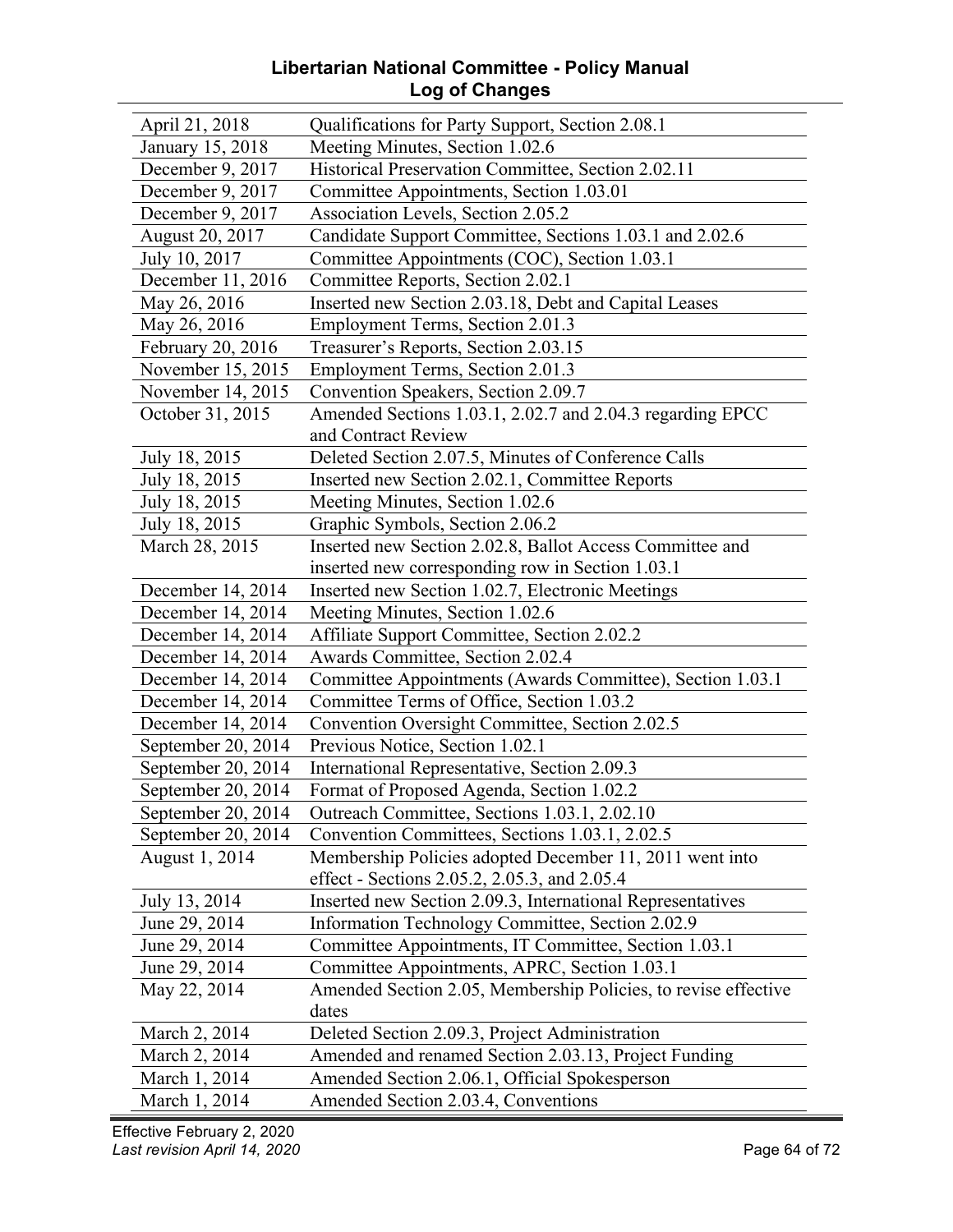#### **Libertarian National Committee - Policy Manual Log of Changes**

| March 1, 2014     | Inserted new Section 2.03.17, Office Mortgage                   |
|-------------------|-----------------------------------------------------------------|
| March 1, 2014     | Inserted new Section 1.03.4, Interim Committee Chairs           |
| August 9, 2013    | Inserted new Section 2.03.9, Related Party Reporting            |
| August 9, 2013    | Documentation and related party transactions, Section 2.04.3    |
| August 9, 2013    | Inserted new Section 2.03.8, Inventories                        |
| August 9, 2013    | Inserted new Section 2.03.7, Time Sheets and Expense            |
|                   | Allocation                                                      |
| August 9, 2013    | Inserted new Section 2.03.6, Fixed Assets                       |
| August 9, 2013    | Credit cards and receipts for expenditures, Section 2.03.5      |
| August 9, 2013    | Inserted new Section 3.03.3, Accounting Policies and Procedures |
|                   | Manual                                                          |
| March 28, 2013    | Renamed Convention Organizing Committee to Convention           |
|                   | Management Committee                                            |
| March 17, 2013    | Convention Committees, Sections 1.03.1, 2.02.5, 2.02.6, 2.02.7  |
| March 17, 2013    | Inserted new Section 2.03.12, Presidential Campaign Support     |
|                   | Fund                                                            |
| March 17, 2013    | Removed sections "Members of LNC-Created Committees" and        |
|                   | "Members of Bylaws-Mandated Committees"                         |
| March 16, 2013    | Effective date of new Membership Policies postponed,            |
|                   | Sections 2.05.2, 2.05.3, and 2.05.4                             |
| December 30, 2012 | Effective date of new Membership Policies postponed, Sections   |
|                   | 2.05.2, 2.05.3, and 2.05.4                                      |
| December 6, 2012  | Inserted new Section 2.07.6, Access to Corporate Records        |
| October 21, 2012  | Affiliate Support Committee, Section 2.02.2                     |
| July 16, 2012     | Treasurer's Reports, Section 2.03.11                            |
| July 16, 2012     | Conflict of Interest, Section 2.01.2                            |
| July 16, 2012     | Format of Proposed Agenda, Section 1.02.2                       |
| July 16, 2012     | Proposed Agenda and Reports, Section 2.07.1                     |
| July 16, 2012     | Deleted Section 1.02.7, Motion Protocol                         |
| July 16, 2012     | Previous Notice, Section 1.02.1                                 |
| July 16, 2012     | Convention Speakers, Section 2.09.7                             |
| May 6, 2012       | Effective date of new Membership Policies postponed, Sections   |
|                   | 2.05.2, 2.05.3, and 2.05.4                                      |
| May 2, 2012       | Inserted new Section 2.04.4, Legal Matters Indemnification      |
| May 2, 2012       | Inserted new Awards Committee, Sections 1.03.1 and 2.02.4 and   |
|                   | alphabetized the subsections of Section 2.02                    |
| March 11, 2012    | Updated RONR references to 11 <sup>th</sup> edition             |
| March 6, 2012     | Conventions, Section 2.03.4                                     |
| March 5, 2012     | Convention Speakers, Section 2.09.7                             |
| December 11, 2011 | Committee Appointments, Section 1.03.1                          |
| December 11, 2011 | Meeting Minutes, Section 1.02.6                                 |
| December 11, 2011 | Membership Policies – Sections 2.05.2, 2.05.3, and 2.05.4 –     |
|                   | Effective July 1, 2012                                          |
| December 10, 2011 | Format of Proposed Agenda, Section 1.02.2                       |
| December 10, 2011 | Committee Appointments, Section 1.03.1                          |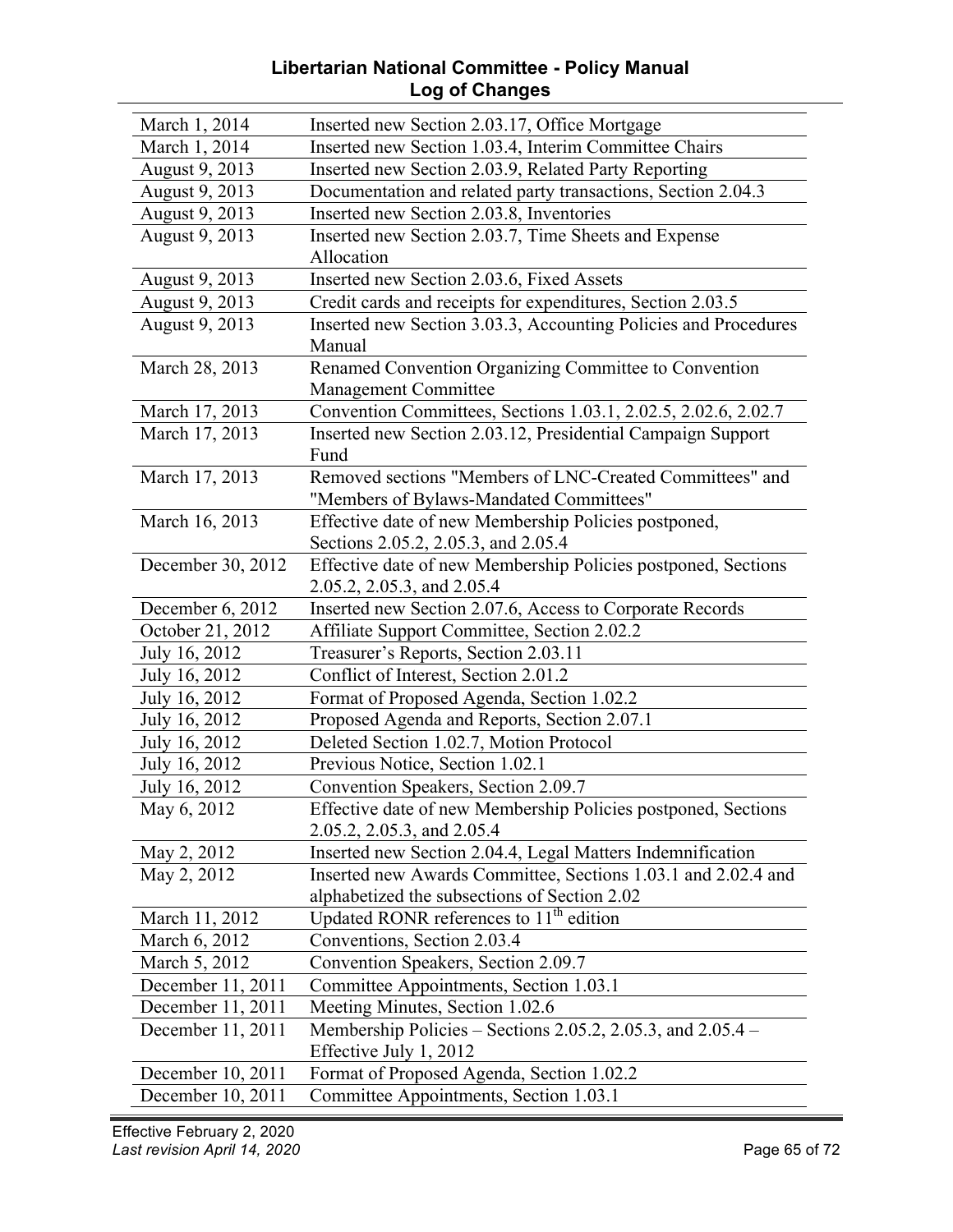#### **Libertarian National Committee - Policy Manual Log of Changes**

| November 25, 2011      | Inserted new Section 2.09.1, Libertarian National Congressional |
|------------------------|-----------------------------------------------------------------|
|                        | Committee                                                       |
| September 21, 2011     | Format of Proposed Agenda, Section 1.02.2                       |
| August 21, 2011        | Benefits, Section 2.04.7                                        |
| August 21, 2011        | Contracts and Contract Approval, Section 2.04.3                 |
| August 21, 2011        | Employment Policy & Compensation Committee, Section 2.02.4      |
| August 21, 2011        | Committee Terms of Office, Section 1.03.2                       |
| August 21, 2011        | Affiliate Support Committee, Section 2.02.5 and 1.03.1          |
| June 22, 2011          | Assuring Quality Communications, Section 2.06.5                 |
| May 26, 2011           | Advertising & Publication Review Committee, Section 2.02.1      |
| February 20, 2011      | Sections 1.01.3, 1.04.1, and 2.07.4                             |
| January 11, 2011       | Treasurer's Reports, Section 2.03.10                            |
| December 26, 2010      | Budget details, Section 2.03.3                                  |
| December 12, 2011      | Committee Appointments (IT Committee), Section 1.03.1           |
| November 21, 2010      | Previous Notice, Section 1.02.1                                 |
| October 25, 2010       | IT and Convention Oversight Committee, Section 1.03.1           |
| October 8, 2010        | Convention Oversight Committee, Section 2.02.3                  |
| July 11, 2010          | Information Technology Committee, Section 1.03.1 & Section      |
|                        | 2.02.6                                                          |
| July 11, 2010          | Outreach Committee, Section 1.03.1 & Section 2.02.7             |
| July 10, 2010          | Meeting Minutes, Section 1.02.6                                 |
| May 31, 2010           | EPCC and Convention Committee, Section 1.03.1                   |
| February 28, 2010      | Affiliate Support Committee, Section 2.                         |
| December 6, 2009       | Membership Benefits - Renewals, Section 2.05                    |
| December 6, 2009       | Agenda Format, Section 1.02.1                                   |
| December 6, 2009       | Definition of Previous Notice for Meetings, Section 1.02.1      |
| December 6, 2009       | APRC, Section 2.02                                              |
| December 6, 2009       | Hiring and Termination, Section 2.09.3                          |
| December 5, 2009       | Policy on Merit Based Relationships, Section 2.01.3             |
| December 5, 2009       | EPCC Responsibilities, Section 2.02.4                           |
| December 5, 2009       | Authority to set Agenda, Sections 1.01.1, 2.07.1, 3.05.1        |
| November 19, 2009      | Employee Performance Standards, Section 2.09.4                  |
| September 28, 2009     | Membership, Section 2.05, 3.03                                  |
| September 11, 2009     | General Delegation of Authority - Executive Committee,          |
|                        | Section 1.01.3                                                  |
| September 6, 2009      | Authorize Secretary to make Technical Changes, Section 1.01.4   |
| <b>August 20, 2009</b> | <b>Adoption of Reformatted Policy Manual</b>                    |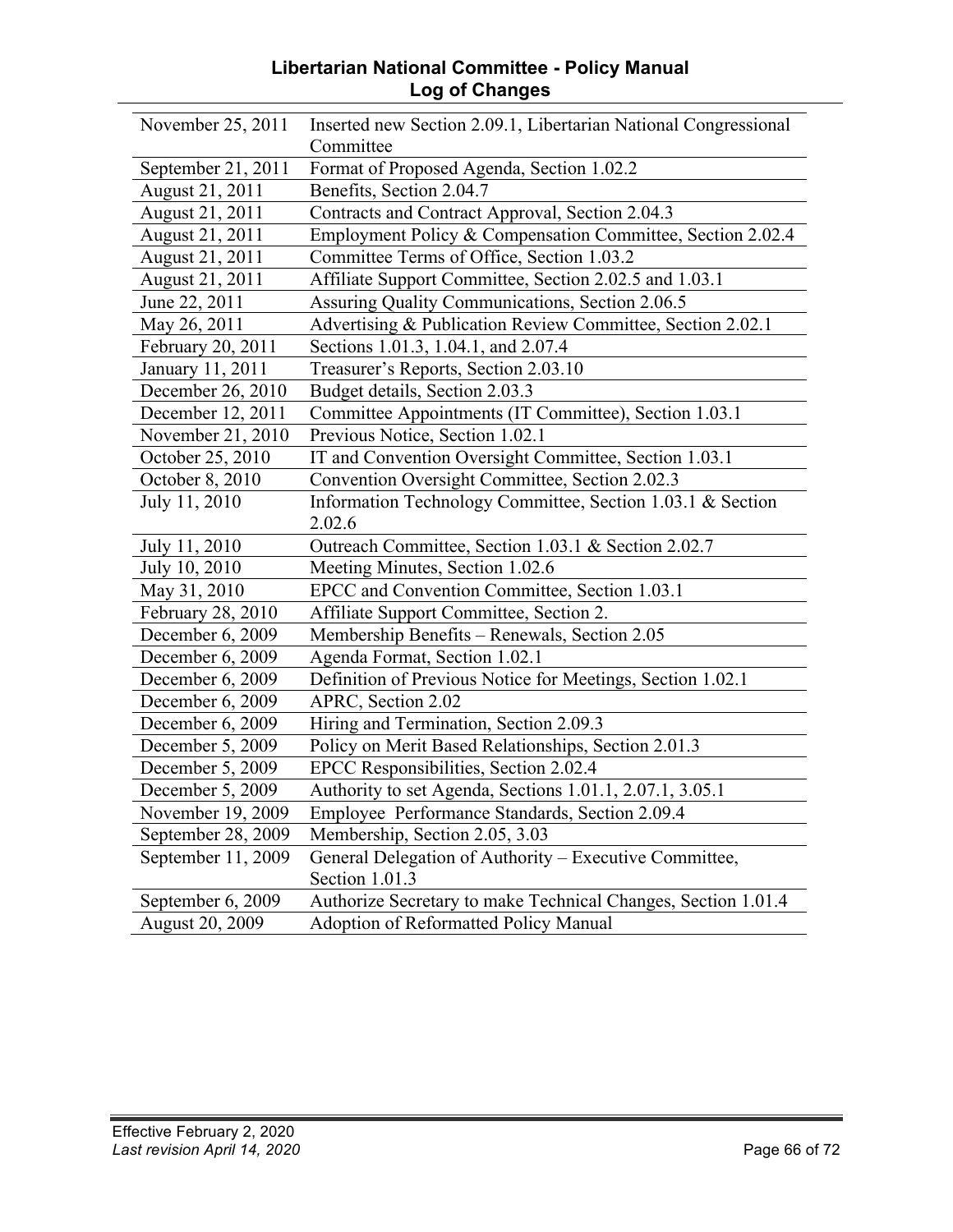#### **Libertarian National Committee - Policy Manual Endnotes**

# **ENDNOTES**

Other terms defined in the bylaws may also be included in this document.

<sup>2</sup> See RONR, p. 260 lines 19–22, p. 264 line 29–p. 265 line 23.

<sup>3</sup> Normally, alternates may only fill vacancies, not absences. However, Bylaw Article 7.1 authorizes the LNC to delegate its authority to others, otherwise only members could participate in meetings. In the absence of this rule, the only role for alternates would be voting in mail ballots, in accordance with Bylaw Article 13.

 $4\,\text{In the absence of this rule, RONR p. }$  459 states that the Secretary would be responsible for preparing "prior to each meeting an order of business for the use of the presiding officer, showing in their exact order, under the correct headings, all matters known in advance that are due to come up and— if applicable— the times for which they are set."

Note: RONR p. 82 defines session as a "meeting or series of connected meetings devoted to a single order of business, program, agenda or announced purpose, in which—when there is more than one (1) meeting—each succeeding meeting is scheduled with a view to continuing business at the point where it was left off at the previous meeting."

 $<sup>5</sup>$  LNC is delegating its authority in accordance with Bylaw Article 7.1, which states "The</sup> National Committee may delegate its authority in any manner it deems necessary." In the absence of this rule, all authority would be retained by the LNC.

<sup>6</sup> RONR p.598–599 authorizes an assembly to delegate technical changes of documents, provided they do not change the meaning. In the absence of this Rule, virtually all changes would require a vote of the LNC.

 $<sup>7</sup>$  There are two divisions of main motions, original main motions and incidental main</sup> motions. See RONR pp.100–102.

 $8\,$  In the absence of this rule, the procedure for providing previous notice is as described in RONR on pp.121–124 and varies depending on whether there is more than a quarterly time interval between meetings. In the case where there is no more than a quarterly time interval between meetings, the announcement must be made at the previous meeting. In the case where more than a quarterly time interval exists between meetings, the member gives notice to the Secretary, who sends it out with the call of the meeting.

In the absence of this rule, previous notice would not require the full text of the motion or resolution, only an accurate and complete statement of purport.

Note: RONR p. 82 defines session as a "meeting or series of connected meetings devoted to a single order of business, program, agenda or announced purpose, in which—when there is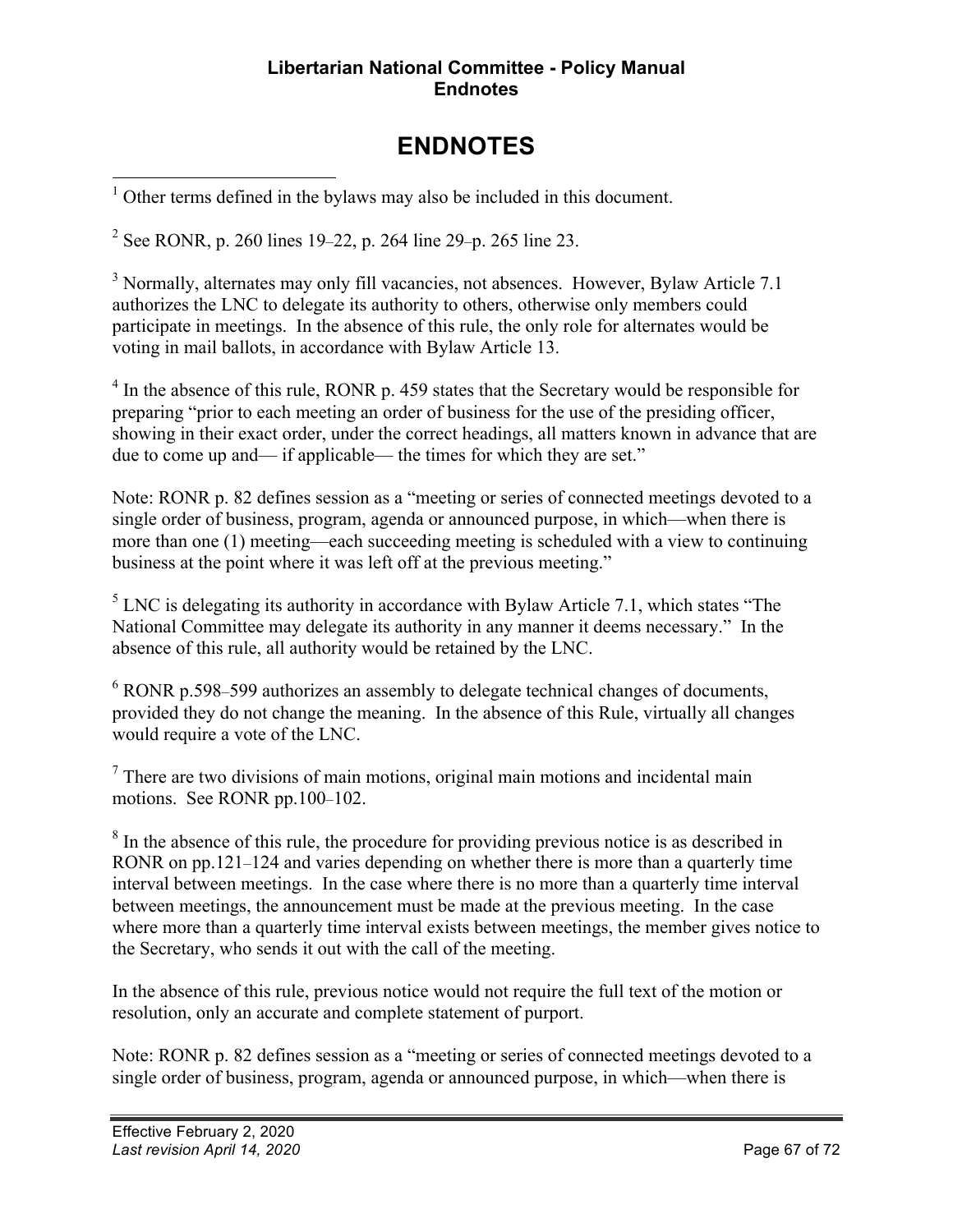more than one (1) meeting—each succeeding meeting is scheduled with a view to continuing business at the point where it was left off at the previous meeting."

Note: A motion to adopt, amend or rescind a special rule of order requires either (a) a twothirds (2/3) vote with previous notice, or (b) a vote of a majority of the entire membership of the Libertarian National Committee. See RONR, p. 17 lines 28–31, p. 87 line 33–p. 88 line 5, p. 265 lines 19–23, p. 390 lines 13–15.

<sup>9</sup> In the absence of this rule, we would follow the default of order of business as described in RONR beginning p. 353.

 $10$  In the absence of this rule, changing the order of the agenda requires amending something previously adopted, which requires a two-thirds (2/3) vote or a majority of the entire membership of the LNC or unanimous consent. See RONR p. 373.

<sup>11</sup> In the absence of this rule, RONR requires a suspension of the rules—two-thirds  $(2/3)$ vote—to allow a nonmember to speak in debate. See RONR p. 263 footnote.

 $12$  RONR on p. 96 states "A member can be punished under disciplinary procedures if he violates the secrecy of an executive session. Anyone else permitted to be present is honorbound not to divulge anything that occurred."

 $13$  In the absence of this rule, the LNC could enter executive session for any reason with only a majority vote, and there would be no such content requirements for the motion to enter executive session. RONR p. 95 states that "a motion to go into executive session is a question of privilege, and therefore is adopted by a majority vote."

 $14$  In the absence of this rule, it would only require a majority vote rather than a two-thirds (2/3) vote to enter executive session for these reasons. RONR p. 95 states that "a motion to go into executive session is a question of privilege, and therefore is adopted by a majority vote."

 $15$  In the absence of this rule, action can be taken in executive session. RONR on p. 96 states, "the minutes, or record of proceedings, of an executive session must be read and acted upon only in executive session, unless that which would be reported in the minutes – that is, the action taken, as distinct from that which was said in debate – was not secret, or secrecy has been lifted by the assembly."

<sup>16</sup> In the absence of this rule, a motion would be required before allowing debate. RONR p. 34 "Unless the assembly has specifically authorized that a particular subject be discussed while no motion is pending, however, such a discussion can be entered into only at the sufferance of the chair or until a point of order is made…"

 $17$  In the absence of this rule, this action of making public these minutes would be made in executive session. RONR on p. 96 states, "the minutes, or record of proceedings, of an executive session must be read and acted upon only in executive session, unless that which

 $\overline{a}$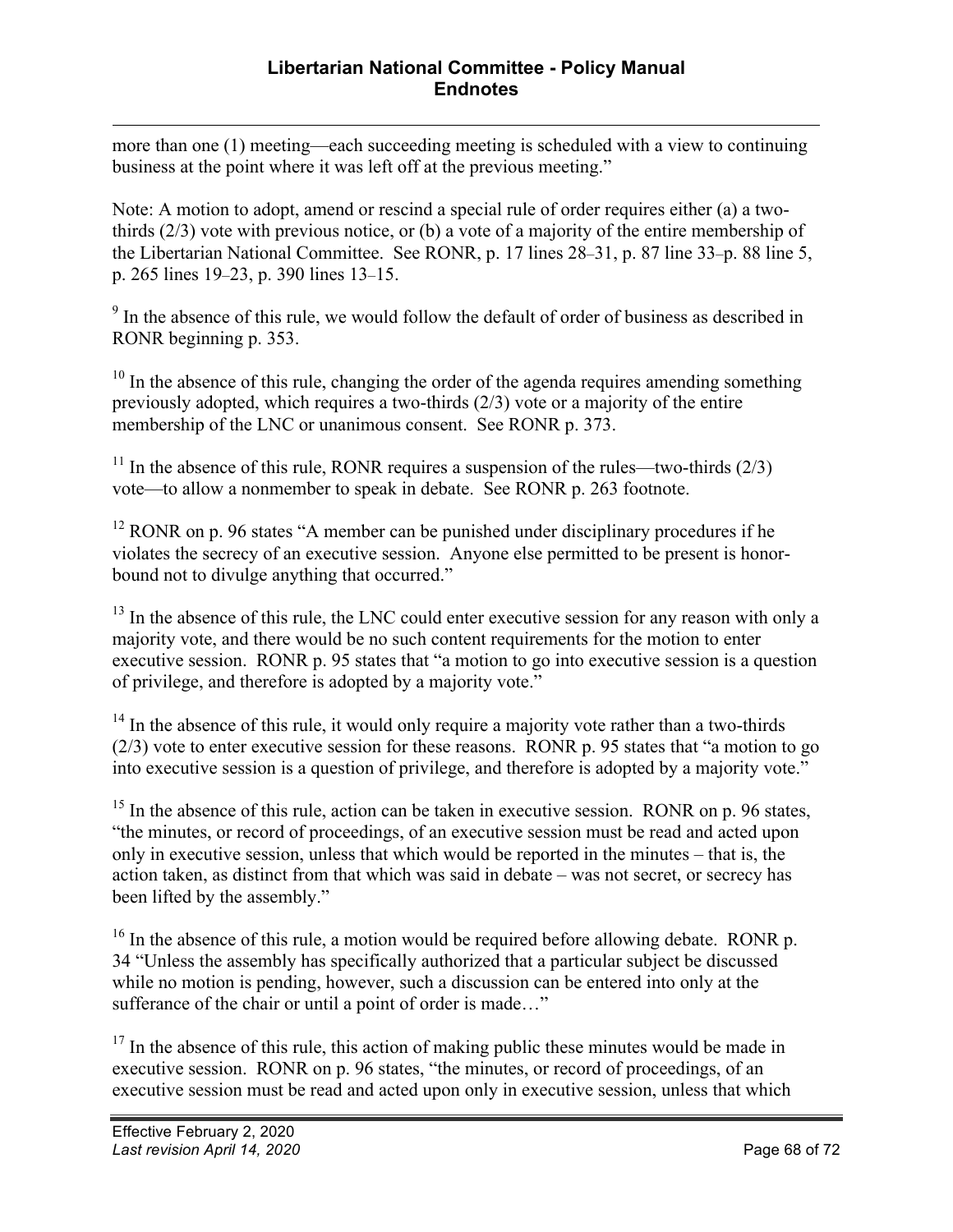$\overline{a}$ would be reported in the minutes—that is, the action taken, as distinct from that which was said in debate—was not secret, or secrecy has been lifted by the assembly."

In addition, under RONR, lifting secrecy is a regular motion requiring only a majority vote, so any requirement for a two-thirds (2/3) vote is more burdensome.

<sup>18</sup> In the absence of this rule, the minutes would not reflect who was absent from an Executive Session. See RONR beginning at p. 468 for the contents of minutes.

 $19$  In the absence of this rule, this information may not violate the secrecy of Executive Session. RONR on p. 96 states "A member can be punished under disciplinary procedures if he violates the secrecy of an executive session. Anyone else permitted to be present is honorbound not to divulge anything that occurred."

 $20$  In the absence of this rule, lifting secrecy would require only the consent of the LNC. RONR on p. 96 states, "the minutes, or record of proceedings, of an executive session must be read and acted upon only in executive session, unless that which would be reported in the minutes—that is, the action taken, as distinct from that which was said in debate—was not secret, or secrecy has been lifted by the assembly."

 $21$  In the absence of this rule, the minutes would not reflect disclosed conflicts of interest. See RONR beginning at p. 468 for the contents of minutes.

 $^{22}$  RONR recommends against attempting to conduct business by electronic email, as it does not constitute a deliberative assembly and will result in many situations unprecedented in parliamentary law, and many rules and customs of parliamentary law cannot be applied. See RONR footnote on p. 1 and also p. 98 lines 14–19.

 $^{23}$  In the absence of this rule, each day's minutes would be approved at the beginning of the next day of the session and the final day's minutes would be approved before the final adjournment, unless the body authorizes the executive board or a committee to approve the minutes at a later time. See RONR p. 473–475.

 $24$  In the absence of this rule, minutes would only be accessible by members of the Executive Committee. RONR p. 460 lines 13–20 states "Any member has a right to examine these reports and the record book(s) referred to on p. 459, lines 13–16 including the minutes of an executive session, at a reasonable time and place, but this privilege must not be abused to the annoyance of the secretary. The same principle applies to records kept by boards and committees, these being accessible to members of the boards or committees but to no others (but see p. 487, ll. 13–20)."

 $^{25}$  In the absence of this rule, each day's minutes would be approved at the beginning of the next day of the session and the final day's minutes would be approved before the final adjournment, unless the body authorizes the executive board or a committee to approve the minutes at a later time. See RONR p. 473–475.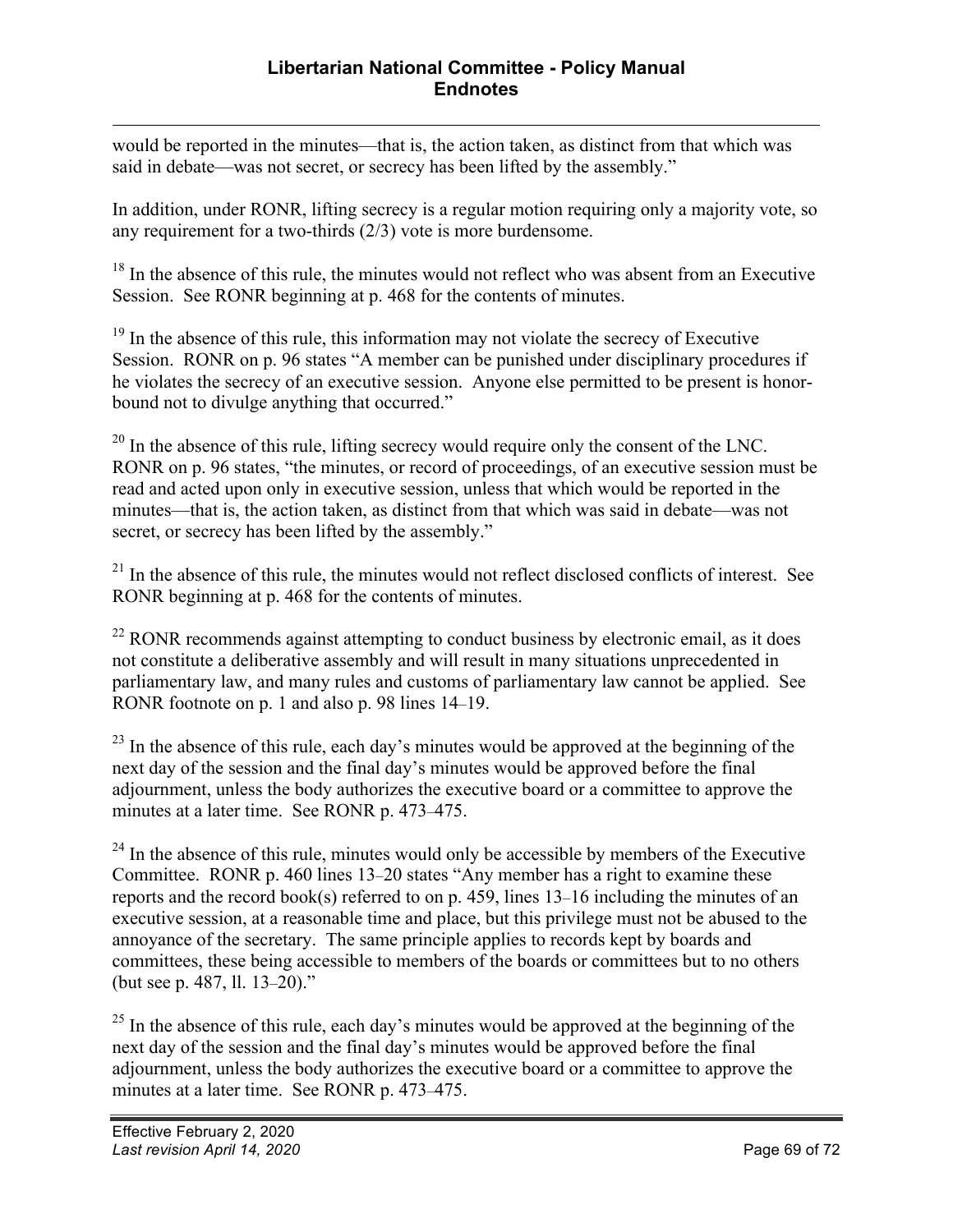$26$  In the absence of this rule and Bylaw Article 9.2, the LNC would select the committee sizes, select the committee members, and would have the option of appointing the committee chairs. See RONR p. 492, lines 13–22.

<sup>27</sup> Bylaw Article 9.2 requires a standing Audit Committee and specifies the details noted in the "size" and "member selection" columns of this table. In the absence of this row, the nonofficer LNC members would have the option of appointing the committee chair. See RONR p. 492, lines 20–22.

 $^{28}$  In the absence of this rule, the term of office of a special committee would expire when the assigned task is completed and the committee reported back to the assembly (see RONR p. 492 lines 3–7), except that in a board the special committee would expire with the body that appointed it (see RONR p. 502 lines 31–35). Standing committees are appointed for a term corresponding to that of the officers, but the members of standing committees continue their duties until their successors are chosen (see RONR p. 502 lines 14–25).

 $29$  In the absence of this rule, the chair would not automatically be a member—voting or nonvoting—on any committee, unless appointed to the position. See RONR p. 456–457.

 $30$  RONR p. 1 footnote states: "A group that attempts to conduct the deliberative process in writing—such as by postal mail, electronic mail (e-mail), or facsimile transmission (fax) does not constitute a deliberative assembly. When making decisions by such means, many situations unprecedented in parliamentary law will arise, and many of its rules and customs will not be applicable (see also pp. 97–99).

 $31$  In the absence of this rule, without notice, the LNC can amend this with a two-thirds (2/3) vote or a majority of the entire board; or with notice, the LNC can amend with a majority vote. See RONR, p. 306.

 $32$  LNC is delegating its authority. In the absence of this rule, such an amendment would require LNC approval.

 $33$  LNC is delegating its authority. In the absence of this rule, such an amendment would require LNC approval.

 $34$  LNC is delegating its authority. In the absence of this rule, such an amendment would require LNC approval.

 $35$  In the absence of this rule, a majority vote of the LNC would be sufficient to grant an honorary life membership. Note that honorary life memberships do not confer status as a sustaining member.

<sup>36</sup> See RONR, p. 264 line 29–p. 265 line 7.

 $\overline{a}$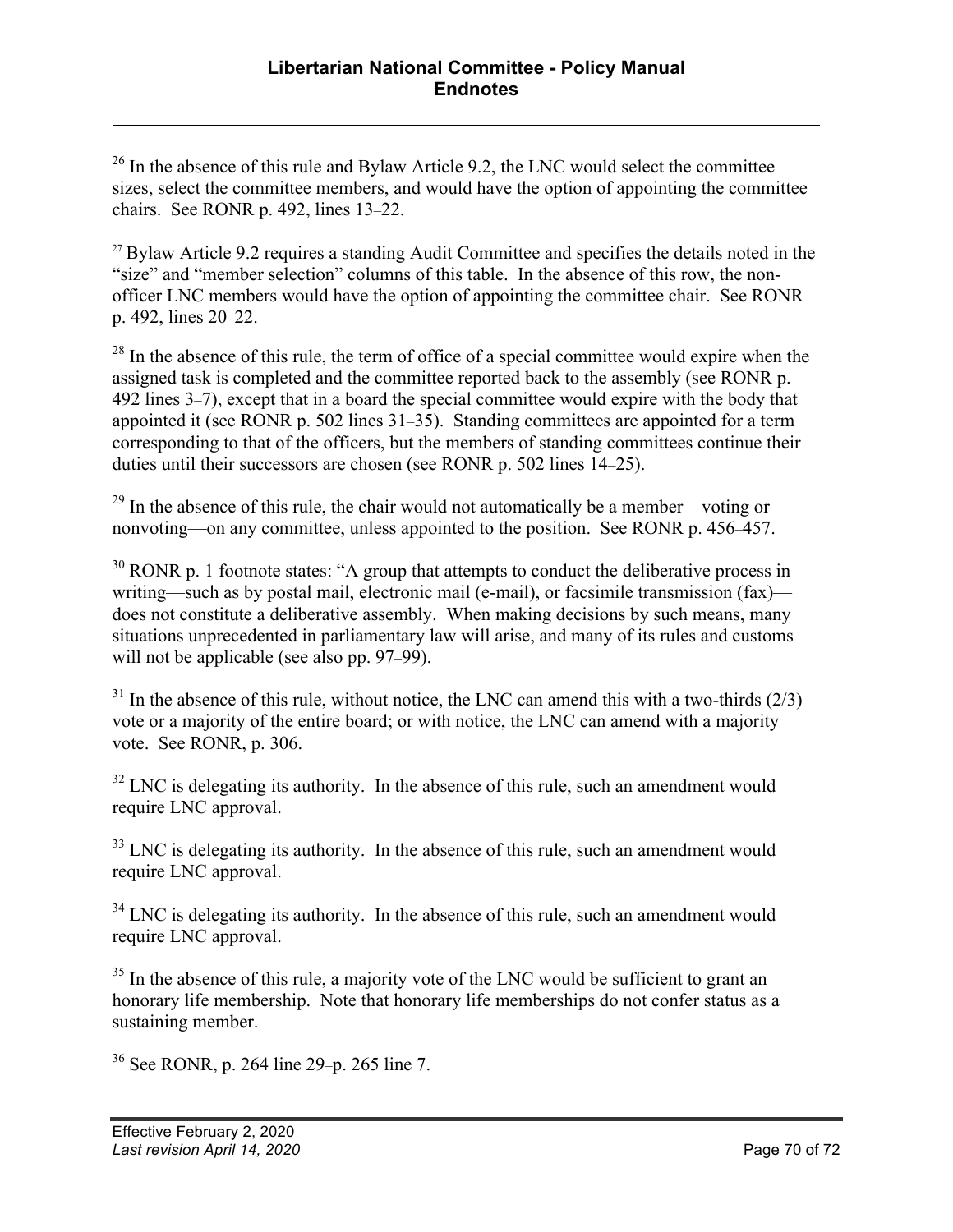<sup>37</sup> Current bylaws-specified committees include Judicial, Bylaws and Rules, Platform, and Credential Committees.

<sup>38</sup> This policy assigns some tasks to the Audit Committee in addition to those specified in Bylaw Article 9.2.

<sup>39</sup> In the absence of this rule, the committee could not begin its work until all of its members were named (see RONR p. 496 lines 8–11).

<sup>40</sup> The term "fixed membership" is defined in the footnote on RONR p. 403.

<sup>41</sup> Note that the D.C. corporation code requires board approval to open a bank account.

 $42$  Bylaws Article 9.4 states, "The National Committee shall have the power to designate the depository of all funds of the Party and shall appoint such officers and employees as in its judgment may seem advisable to deposit and withdraw funds." The National Committee is delegating its authority here in accordance with Bylaws Article 7.1.

 $43$  In the event that a budget is not adopted by the LNC, Bylaws Article 9.1 authorizes the Treasurer to spend money using the previous year's budget. "The fiscal term of the Party shall begin on January 1 of each year. From January 1 until the National Committee has approved a budget, the Treasurer may authorize expenditures for any item incorporated in the previous year's budget as long as the level of expenditure is consistent with that budget."

<sup>44</sup> Authorized by Bylaw Article 6.6.

<sup>45</sup> Authorized by Bylaw Article 6.6.

<sup>46</sup> This policy is derived from and serves as an interpretation of Bylaw Article 9.5.

<sup>47</sup> Authorized by Bylaw Article 4.2.

<sup>48</sup> Qualifications for sustaining membership are defined by Bylaw Article 4.4.

<sup>49</sup> In the absence of this rule there is no requirement in RONR to send such documents in advance. RONR p. 459 states that the Secretary is responsible for preparing "prior to each meeting, an order of business for the use of the presiding officer, showing in their exact order, under the correct headings, all matters known in advance that are due to come up and—if applicable—the times for which they are set."

RONR p. 372 states that a proposed agenda is not binding. "In some organizations, it is customary to send each member, in advance of a meeting, an order of business or agenda, with some indication of the matters to be considered under each heading. Such an agenda is often provided for information only, with no intention or practice of submitting it for adoption. Unless a pre-circulated agenda is formally adopted at the session to which it applies, it is not binding as to detail or order of consideration, other than as it lists preexisting orders of the day